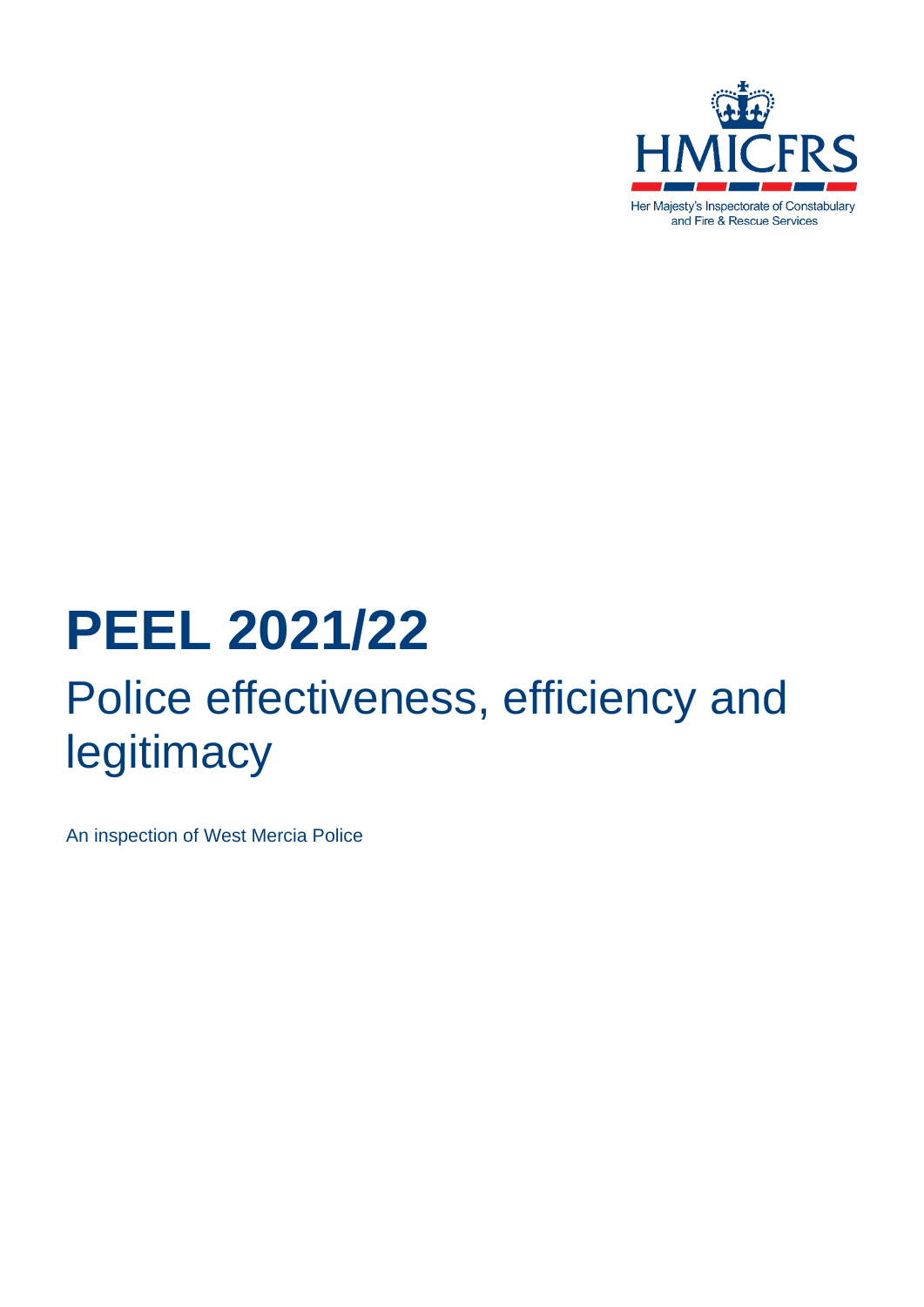# **Contents**

| <b>Overall summary</b>                                                 | 1  |  |  |  |
|------------------------------------------------------------------------|----|--|--|--|
| Our judgments                                                          | 1  |  |  |  |
| Important changes to PEEL                                              |    |  |  |  |
| HM Inspector's observations                                            | 2  |  |  |  |
| Reducing crime assessment                                              | 3  |  |  |  |
| Providing a service to the victims of crime                            | 4  |  |  |  |
| Victim service assessment                                              | 4  |  |  |  |
| <b>Engaging with and treating the public with fairness and respect</b> | 7  |  |  |  |
| Areas for improvement                                                  | 7  |  |  |  |
| Main findings                                                          | 9  |  |  |  |
| <b>Preventing crime and anti-social behaviour</b>                      | 12 |  |  |  |
| Innovative practice                                                    | 12 |  |  |  |
| Main findings                                                          | 12 |  |  |  |
| <b>Responding to the public</b>                                        | 15 |  |  |  |
| Areas for improvement                                                  | 15 |  |  |  |
| Main findings                                                          | 16 |  |  |  |
| <b>Investigating crime</b>                                             | 19 |  |  |  |
| Cause of concern                                                       | 19 |  |  |  |
| Areas for improvement                                                  | 20 |  |  |  |
| Main findings                                                          | 21 |  |  |  |
| <b>Protecting vulnerable people</b>                                    | 23 |  |  |  |
| Area for improvement                                                   | 23 |  |  |  |
| Main findings                                                          | 23 |  |  |  |
| <b>Managing offenders and suspects</b>                                 | 27 |  |  |  |
| Area for improvement                                                   | 27 |  |  |  |
| Main findings                                                          | 27 |  |  |  |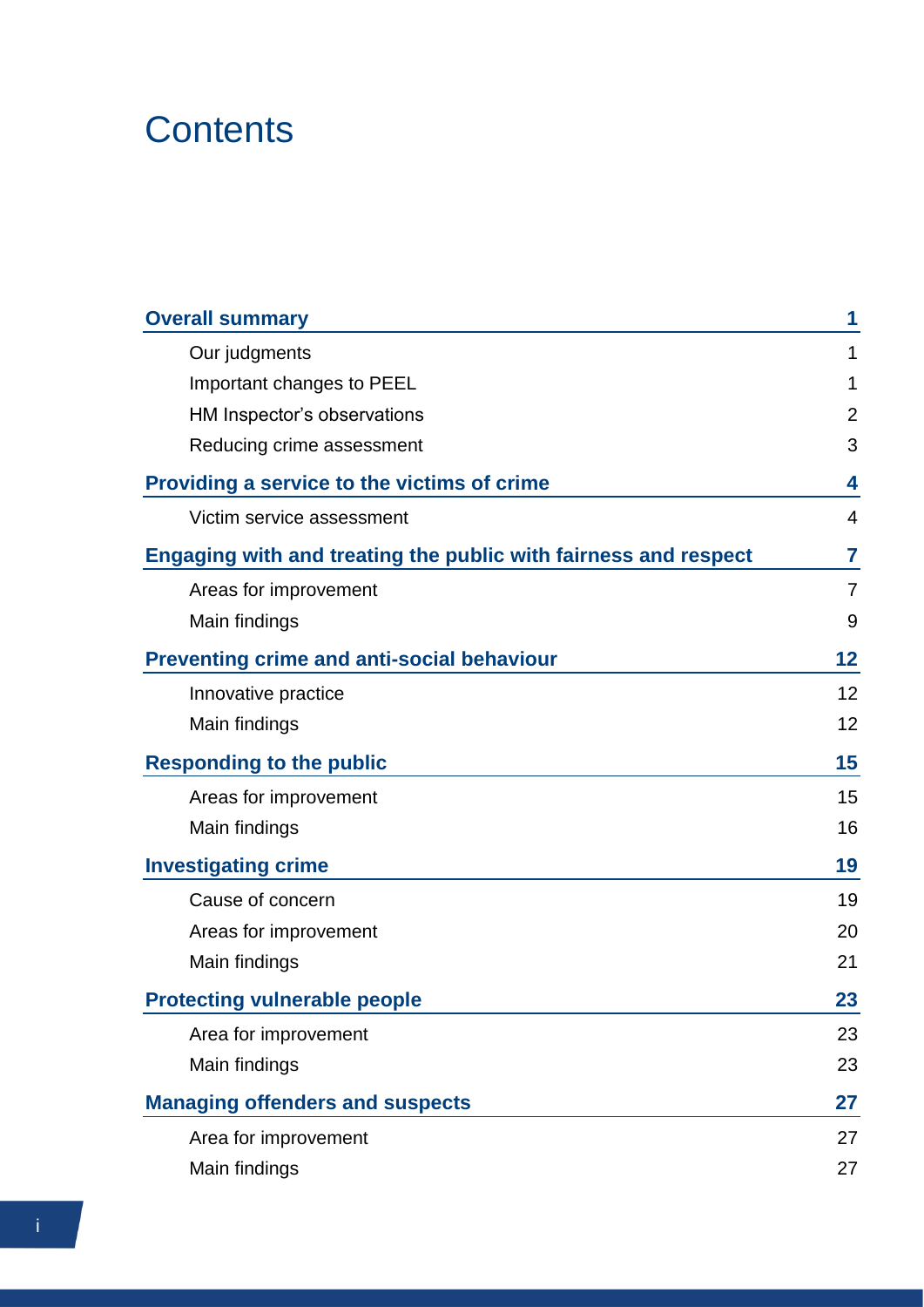| <b>Disrupting serious organised crime</b>                         | 30 |
|-------------------------------------------------------------------|----|
| <b>Building, supporting and protecting the workforce</b>          | 31 |
| Areas for improvement                                             | 31 |
| Main findings                                                     | 32 |
| Vetting and counter corruption                                    | 35 |
| Strategic planning, organisational management and value for money |    |
| Areas for improvement                                             | 36 |
| Main findings                                                     | 37 |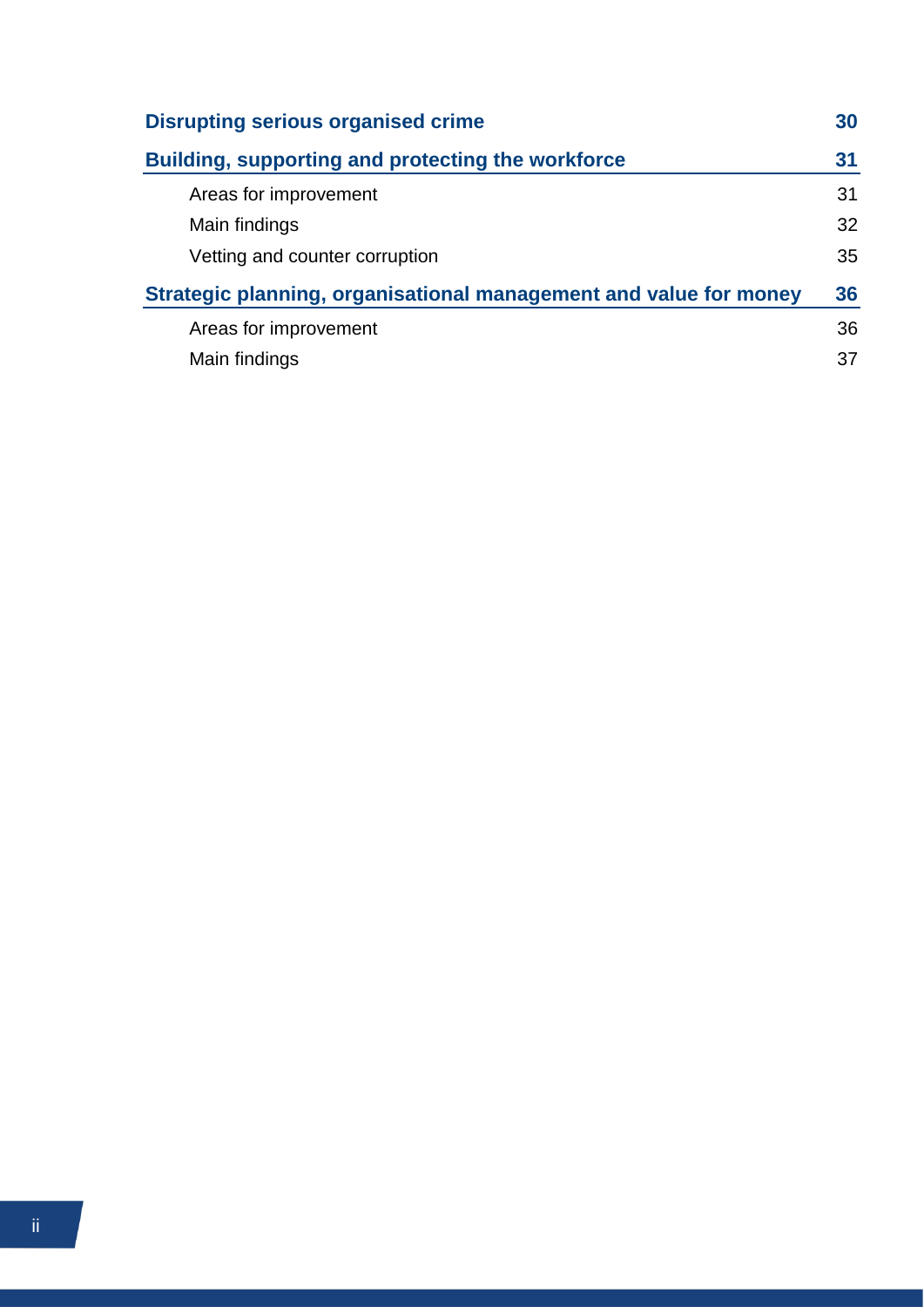# <span id="page-3-0"></span>Overall summary

# <span id="page-3-1"></span>**Our judgments**

Our inspection assessed how good West Mercia Police is in nine areas of policing. We make graded judgments in eight of these nine as follows:

| Outstanding | Good             | Adequate                           | <b>Requires</b><br>improvement | Inadequate |
|-------------|------------------|------------------------------------|--------------------------------|------------|
|             | Preventing crime | Treatment of the<br>public         | Investigating crime            |            |
|             |                  | Protecting vulnerable<br>people    | Responding to the<br>public    |            |
|             |                  | Managing offenders                 | Good use of<br>resources       |            |
|             |                  | Developing a positive<br>workplace |                                |            |

We also inspected how effective a service West Mercia Police gives to victims of crime. We don't make a graded judgment in this overall area.

We set out our detailed findings about things the force is doing well and where the force should improve in the rest of this report.

#### **Data in this report**

For more information, please [view this report on our website](https://www.justiceinspectorates.gov.uk/hmicfrs/peel-assessments/peel-assessments-2021-22/west-mercia) and select the 'About the data' section.

### <span id="page-3-2"></span>**Important changes to PEEL**

In 2014, we introduced our police effectiveness, efficiency and legitimacy (PEEL) inspections, which assess the performance of all 43 police forces in England and Wales. Since then, we have been continuously adapting our approach and this year has seen the most significant changes yet.

We are moving to a more intelligence-led, continual assessment approach, rather than the annual [PEEL inspections](https://www.justiceinspectorates.gov.uk/hmicfrs/peel-assessments/how-we-inspect/2021-22-peel-assessment/#_blank) we used in previous years. For instance, we have integrated our rolling crime data integrity inspections into these PEEL assessments. Our PEEL victim service assessment will now include a crime data integrity element in at least every other assessment. We have also changed our approach to graded judgments. We now assess forces against the characteristics of good performance, set out in the [PEEL Assessment Framework 2021/22,](https://www.justiceinspectorates.gov.uk/hmicfrs/publication-html/peel-assessment-framework-2021-22-revised) and we more clearly link our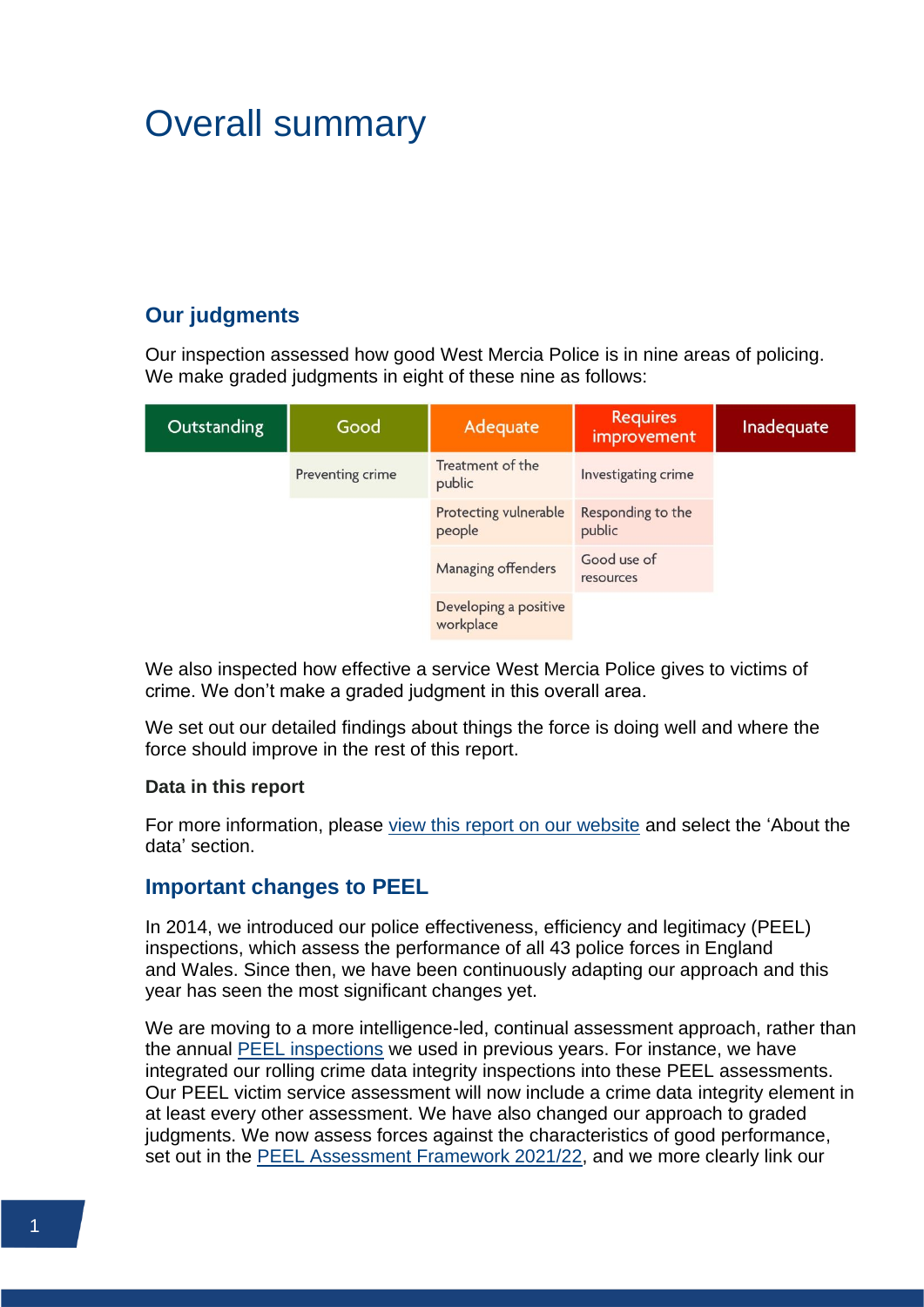judgments to causes of concern and areas for improvement. We have also expanded our previous four-tier system of judgments to five tiers. As a result, we can state more precisely where we consider improvement is needed and highlight more effectively the best ways of doing things.

However, these changes mean that it isn't possible to make direct comparisons between the grades awarded this year with those from previous PEEL inspections. A reduction in grade, particularly from good to adequate, does not necessarily mean that there has been a reduction in performance, unless we say so in the report.

### <span id="page-4-0"></span>**HM Inspector's observations**

I am satisfied with some aspects of the performance of West Mercia Police in keeping people safe and reducing crime, but there are areas where the force needs to improve.

These are the findings I consider most important from our assessments of the force over the past year.

Despite the force's efforts to improve its investigations, too many of its serious investigations are inadequately supervised and not sufficiently effective. This is resulting in a poor service to some victims of crime.

Several departments reported understaffing. This can affect workplace wellbeing and lead to a poor service to victims. The force recognises that its operating model needs to be more prevention focused. It has begun to develop a new model for the future, with the introduction of early intervention and prevention officers, and increased investment in problem-solving. Its workforce development activities are, however, yet to gain traction.

The force's information technology systems are unreliable, and this leads to poor service and inefficient working practices. Unreliable systems also affect the quality and accuracy of the force's data and management reports. This means that the force has a poor understanding of its demand in some notable areas, such as its response times. I am pleased to see that the force has introduced an investment programme to address these weaknesses.

West Mercia Police has, however, invested in all its operational policing areas, and improvements are evident in aspects such as community policing and the management of offenders and suspects. But there are still improvements needed, particularly in crime investigation and public protection capacity and capability.

The force plans to improve its technical and data capabilities, refresh its operating model and develop its workforce. This will provide a firm foundation for continued operational improvements. I look forward to seeing progress in these areas over the coming year.

Dendy Will

**Wendy Williams** HM Inspector of Constabulary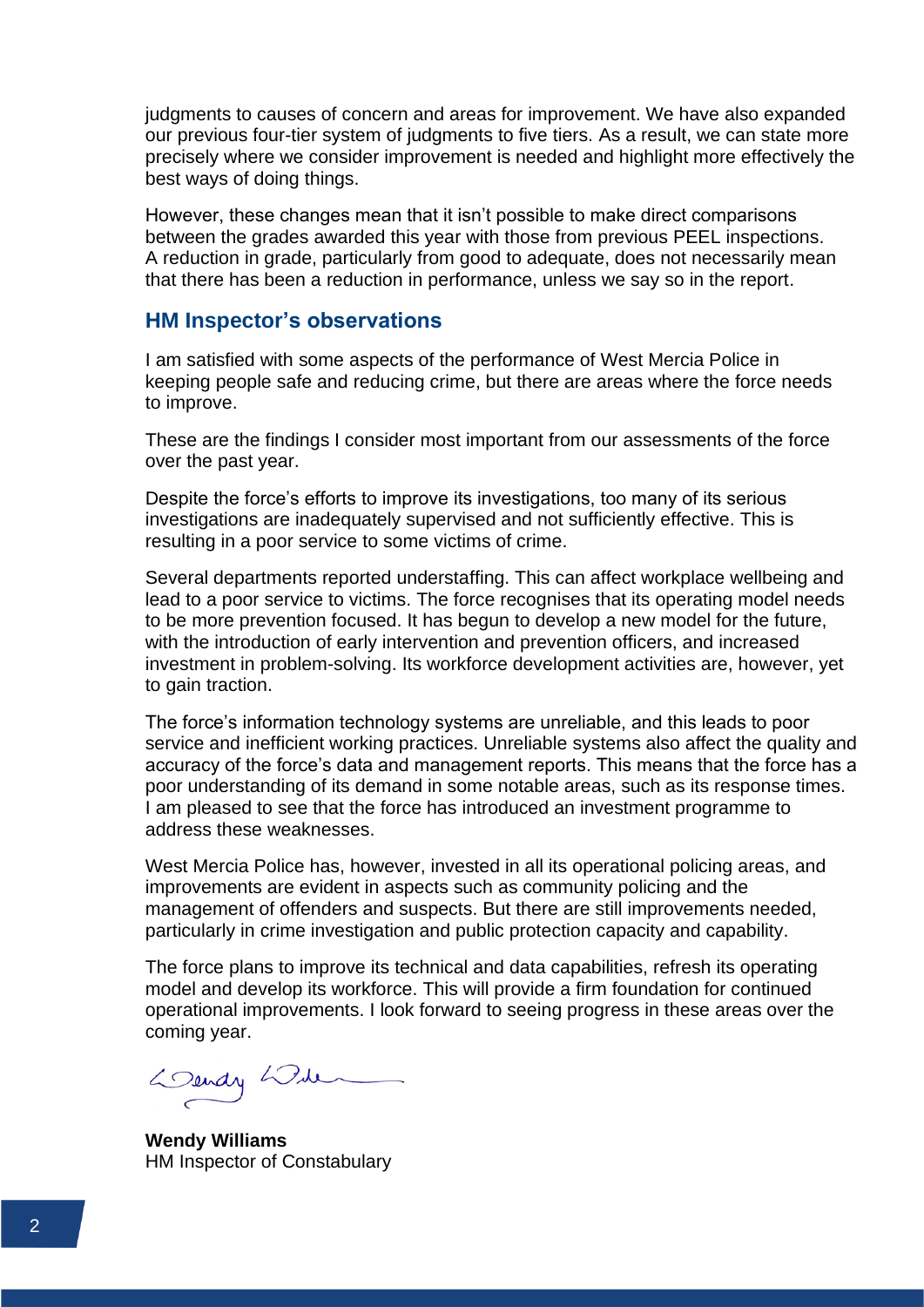#### <span id="page-5-0"></span>**Reducing crime assessment**

We have identified seven themes underpinning a force's ability to reduce crime effectively which, taken together, allow an assessment of the extent to which the force is doing all it can to reduce crime. This is a narrative assessment, as police recorded crime figures can be affected by variations and changes in recording policy and practice, making it difficult to make comparisons over time.

West Mercia Police prioritises crime prevention in its tasking meetings and other performance-management arrangements. It identifies vulnerability and repeat domestic abuse within a greater proportion of its crimes than other similar forces. Good contact with its communities, supported by analysis, helps the force understand vulnerable people and those most at risk of repeat harm.

Other factors contributing to the force's ability to reduce crime are:

- Attending officers are good at assessing and understanding risk and vulnerability.
- Problem solving and multi-agency working are effective at preventing crime.
- The force has invested in early intervention and prevention officers in all areas.
- Domestic abuse risk officers and independent domestic violence advisors help reduce repeat victimisation.
- Management of offenders and suspects, including the most serious offenders, is effective.

I am pleased that the force is addressing the right areas of policing to reduce crime.

But the following areas may negatively affect the force's ability to reduce crime:

- The criminal investigation department and public protection teams are under-resourced, and the force has gaps in its investigation capabilities. It isn't answering its non-emergency calls promptly enough and its repeat and vulnerable callers aren't always identified and sufficiently assessed during the initial call. And callers aren't always given crime prevention and scene preservation advice.
- Its operating model isn't meeting demand and the force hasn't assessed its workforce skills to understand current and future needs.
- Victim support is withdrawn in too many cases and decisions not to pursue evidence-led prosecutions are poorly recorded.

Until the force improves its crime investigation capacity, capability and effectiveness, it may not be able to effectively reduce crime.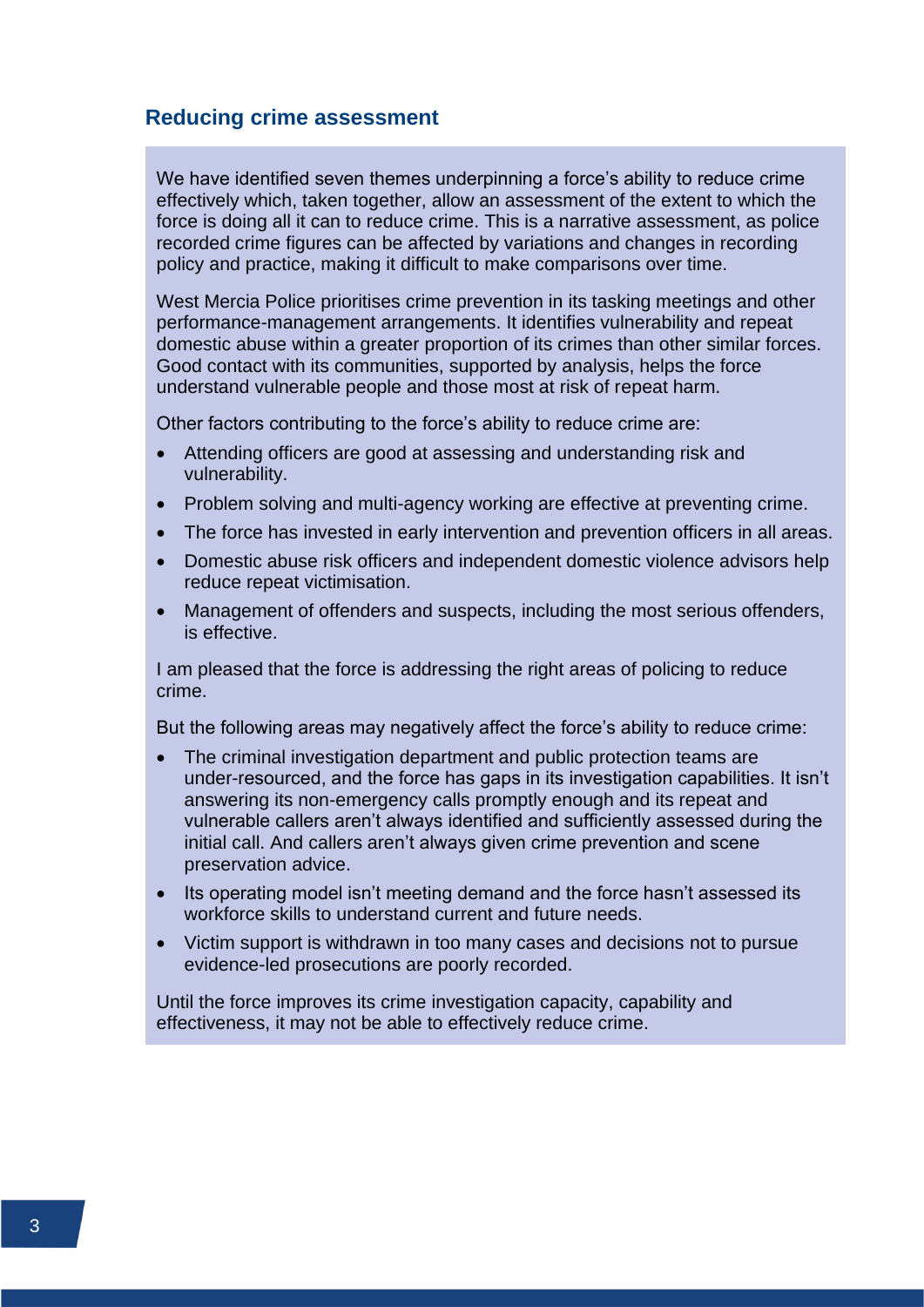# <span id="page-6-0"></span>Providing a service to the victims of crime

#### <span id="page-6-1"></span>**Victim service assessment**

This section describes our assessment of the service victims receive from West Mercia Police, from the point of reporting a crime through to the end result. As part of this assessment, we reviewed 130 case files as well as 20 cautions, community resolutions and cases where a suspect was identified but the victim didn't support or withdrew support for police action. While this assessment is ungraded, it influences graded judgments in the other areas we have inspected.

#### **The force answers emergency calls quickly, but needs to improve the time it takes to answer non-emergency calls and how it identifies repeat or vulnerable victims**

When a victim contacts the police, it is important that their call is answered quickly and that the right information is recorded accurately on police systems. The caller should be spoken to in a professional manner. The information should be assessed, taking into consideration threat, harm, risk and vulnerability. And the victim should get appropriate safeguarding advice.

Emergency calls are answered well. However, the force needs to improve the time it takes to answer non-emergency calls, and reduce call abandonment rates to meet national standards. When calls are answered, the victim's vulnerability isn't always assessed using a structured process. Repeat victims aren't always identified, which means this isn't taken into account when considering the response the victim should receive. Not all victims are being given crime prevention advice or advice on the preservation of evidence. This can lead to evidence being lost and lessens the opportunity to prevent further crimes being committed.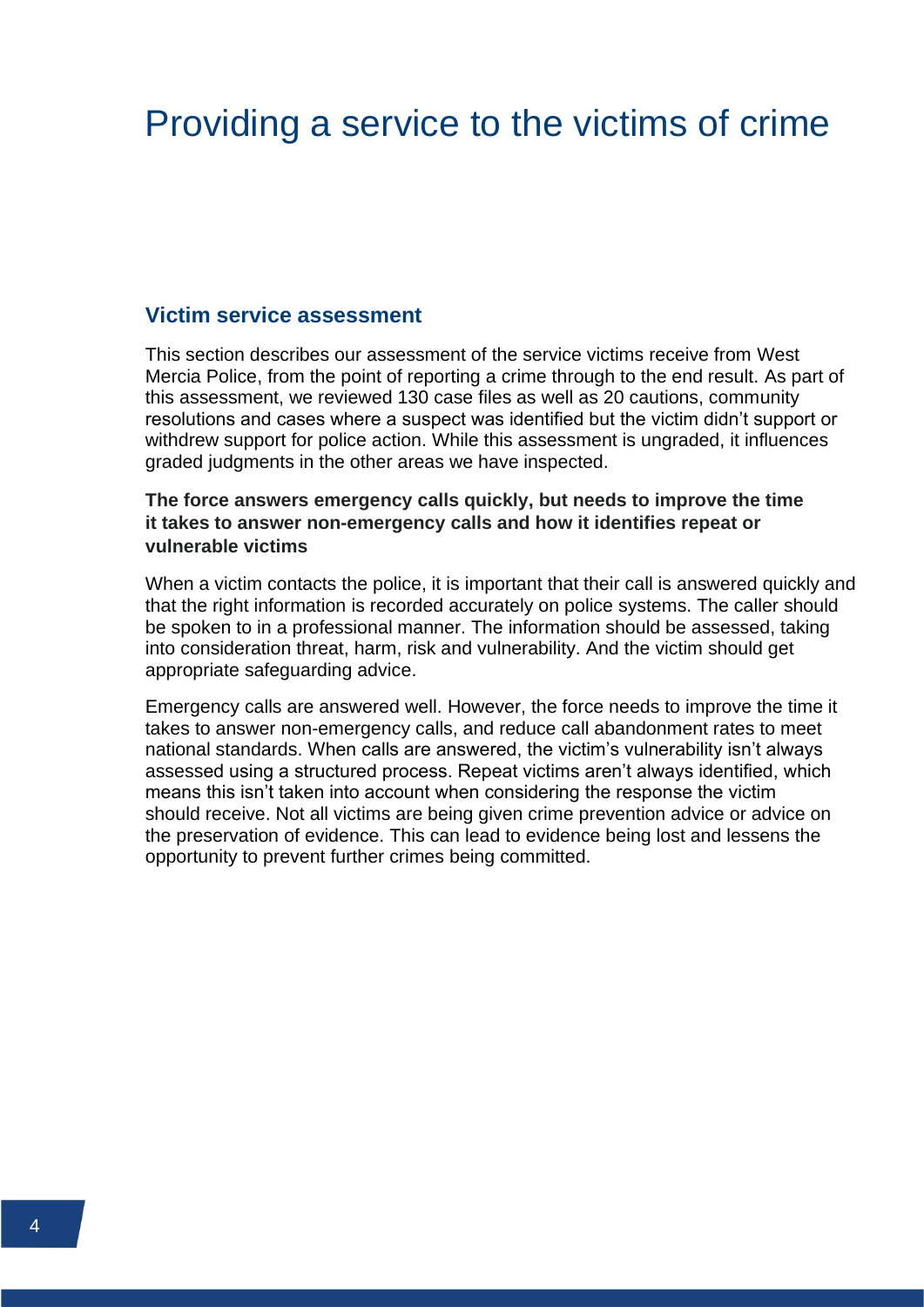#### **The force doesn't always respond to calls for service in a timely way**

A force should aim to respond to calls for service within its published time frames, based on the prioritisation given to the call. It should change call priority only if the original prioritisation is deemed inappropriate, or if further information suggests a change is needed. The response should take into consideration risk and the vulnerability of the victim, including information obtained after the call. On most occasions, the force responds to calls appropriately. However, sometimes attendance is slow, victims aren't updated about delays and their expectations aren't met. This can cause victims to lose confidence in and disengage from the criminal justice process. Some non-emergency calls are managed with an appointment system. This is effective when used and, on most occasions, an appropriate member of staff is allocated to respond to the call. However, the force should make more use of scheduled appointments to manage both staff time and victim expectation.

#### **The force allocates crimes to appropriate staff, and victims are promptly informed if their crime isn't going to be investigated further**

Police forces should have a policy to make sure crimes are allocated to appropriately trained officers or staff for investigation or, if appropriate, not investigated further. The policy should be applied consistently. The victim of the crime should be kept informed of the allocation and whether the crime is to be further investigated.

The arrangements for allocating recorded crimes for investigation are in accordance with the force's policy and in all cases the crime is allocated to the most appropriate department for further investigation. Victims are always promptly informed if their reported crime isn't going to be investigated further. This is important to provide victims with an appropriate level of service and to manage expectations.

#### **The force isn't always carrying out thorough and timely investigations, with victims not always being updated on the progress of their investigation**

Police forces should investigate reported crimes quickly, proportionately and thoroughly. Victims should be kept updated about the investigation and the force should have effective governance arrangements to make sure investigation standards are high.

Sometimes investigations aren't carried out in a timely manner and often relevant lines of enquiry aren't completed. There is frequently a lack of effective supervision of investigations. This results in some investigations not being thorough or timely. Victims are therefore potentially being let down and offenders aren't being brought to justice. Victims aren't always kept updated about the progress of the investigation, which can result in victims losing confidence in the investigation. When domestic abuse victims withdraw their support for a prosecution, the force doesn't always consider the use of notices or orders designed to protect victims, such as a Domestic Violence Protection Notice or Order. Obtaining such notices or orders is an important method of safeguarding the victim from further abuse.

Under the Code of Practice for Victims of Crime in England and Wales (Victims' Code), there is a requirement to conduct a needs assessment at an early stage to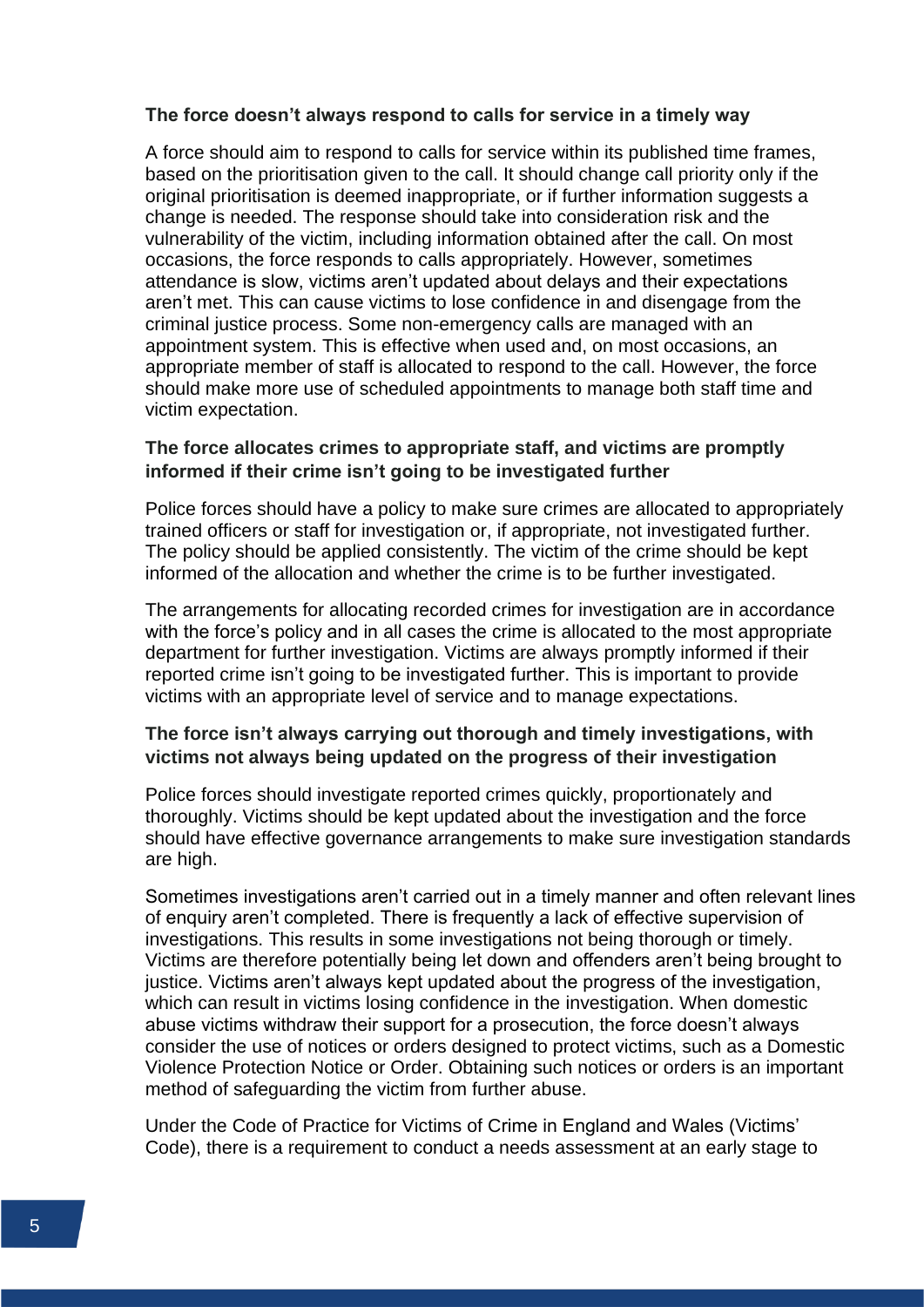decide whether victims require additional support. The outcome of the assessment and the request for additional support should be recorded. The force isn't always completing the victim needs assessment, which means not all victims will receive the appropriate level of service.

#### **The force finalises reports of crimes appropriately but sometimes fails to consult the victims for their views or record these views when they are consulted**

The force should make sure it follows national guidance and rules for deciding the outcome of each report of crime. In deciding the outcome, the force should consider the nature of the crime, the offender and the victim. And the force should show the necessary leadership and culture to make sure the use of outcomes is appropriate.

In some cases, a caution or community resolution is an appropriate outcome to a police investigation. In these situations, the views of the victim should be taken into consideration and accurately recorded, and the offender should meet specified national criteria.

In most of the cases reviewed, the offender met the national criteria required. In all cases where community resolutions were used, the victim's views had been recorded. However, the victim's views were often not sought or considered in the use of cautions. Where a suspect is identified but the victim doesn't support or withdraws support for police action, the force should have an auditable record to confirm the victim's decision so that it can close the investigation. Evidence of the victim's decision was absent in some cases reviewed. This represents a risk that victims' wishes may not be fully represented and considered before the investigation is closed.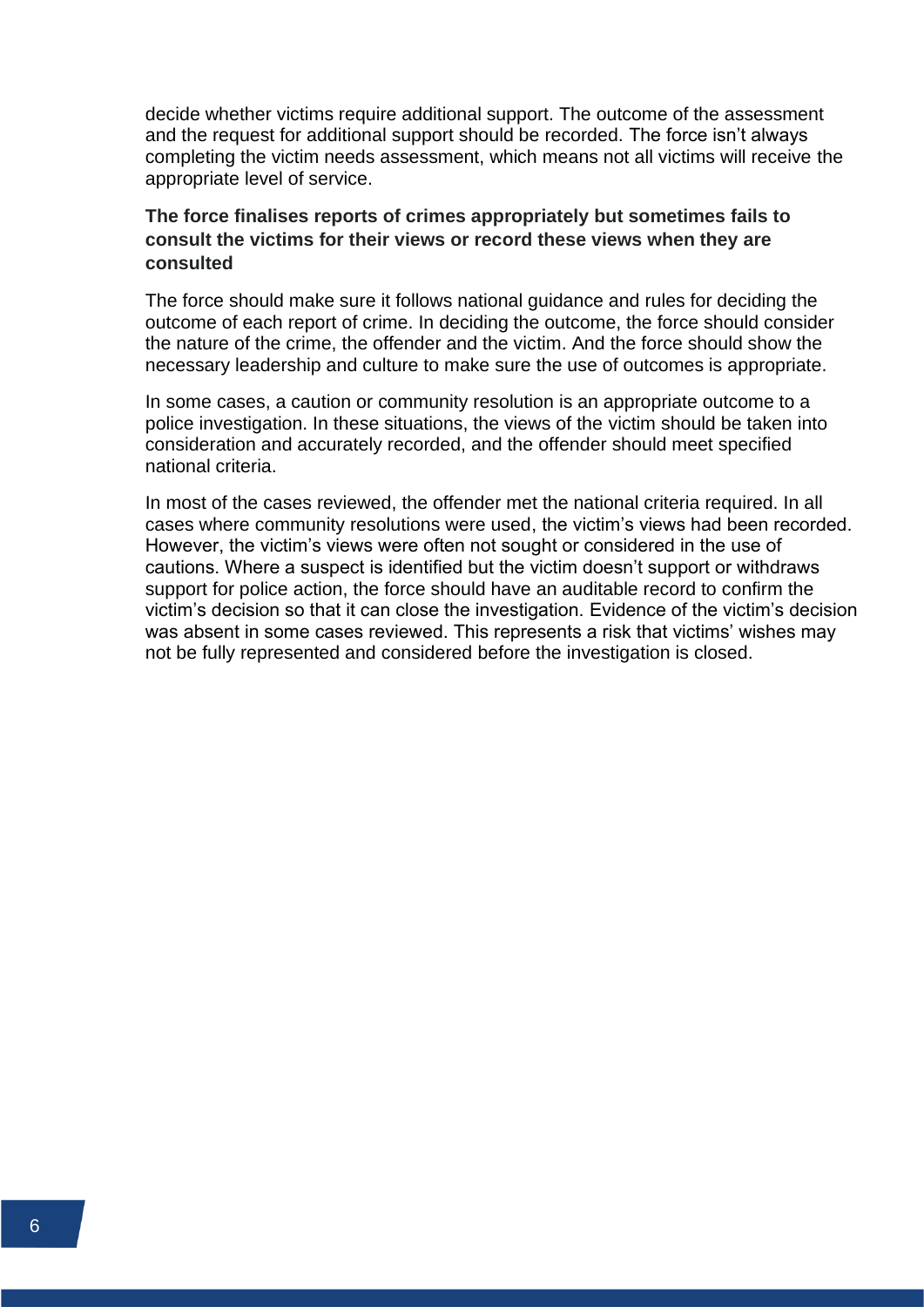# <span id="page-9-0"></span>Engaging with and treating the public with fairness and respect

# Adequate

West Mercia Police is adequate at treating people fairly and with respect.

## **The force hasn't complied with our [2017 national legitimacy](https://www.justiceinspectorates.gov.uk/hmicfrs/publications/peel-police-legitimacy-2017/)  [recommendation](https://www.justiceinspectorates.gov.uk/hmicfrs/publications/peel-police-legitimacy-2017/)**

While we found some published analysis on disproportionality of the use of stop and search powers on people from Black, Asian and minority ethnic backgrounds, the force hasn't yet published a plan to address this as required by our 2017 recommendation. If forces don't follow our 2017 recommendation, it can undermine their efforts to make sure that searches are undertaken fairly.

### <span id="page-9-1"></span>**Areas for improvement**

**The force should reinvigorate its work with independent advisory groups (IAGs) in all parts of the force. It should work with IAGs to ensure consistent and comprehensive data sharing, the review of body-worn video (BWV), and meaningful scrutiny of the use of force, with actions taken in light of the IAGs' feedback**

The force has IAGs on each of its five local policing areas (LPAs), but these are used inconsistently to scrutinise the use of force in West Mercia Police. For instance, only one IAG observes West Mercia Police's use of force training. Only one LPA use of force meeting has an IAG representative present. Not all IAGs review BWV. Though West Mercia Police shares use of force data with its IAGs, it isn't clear how this data is used nor what the force's intent is in sharing the data. Some IAG members said they hadn't received use of force data for some time and that inaccuracies in the data hadn't been corrected despite requests. We found no evidence that the force's strategic use of force group either sought or acted on feedback from its IAGs. In the strategic meeting minutes we reviewed, only one matter was identified for discussion with the IAGs, and this was resolved not through local groups but through scrutiny work within another force area. Inconsistent use of independent scrutiny undervalues the work of IAGs and risks undermining public trust in the police's use of force.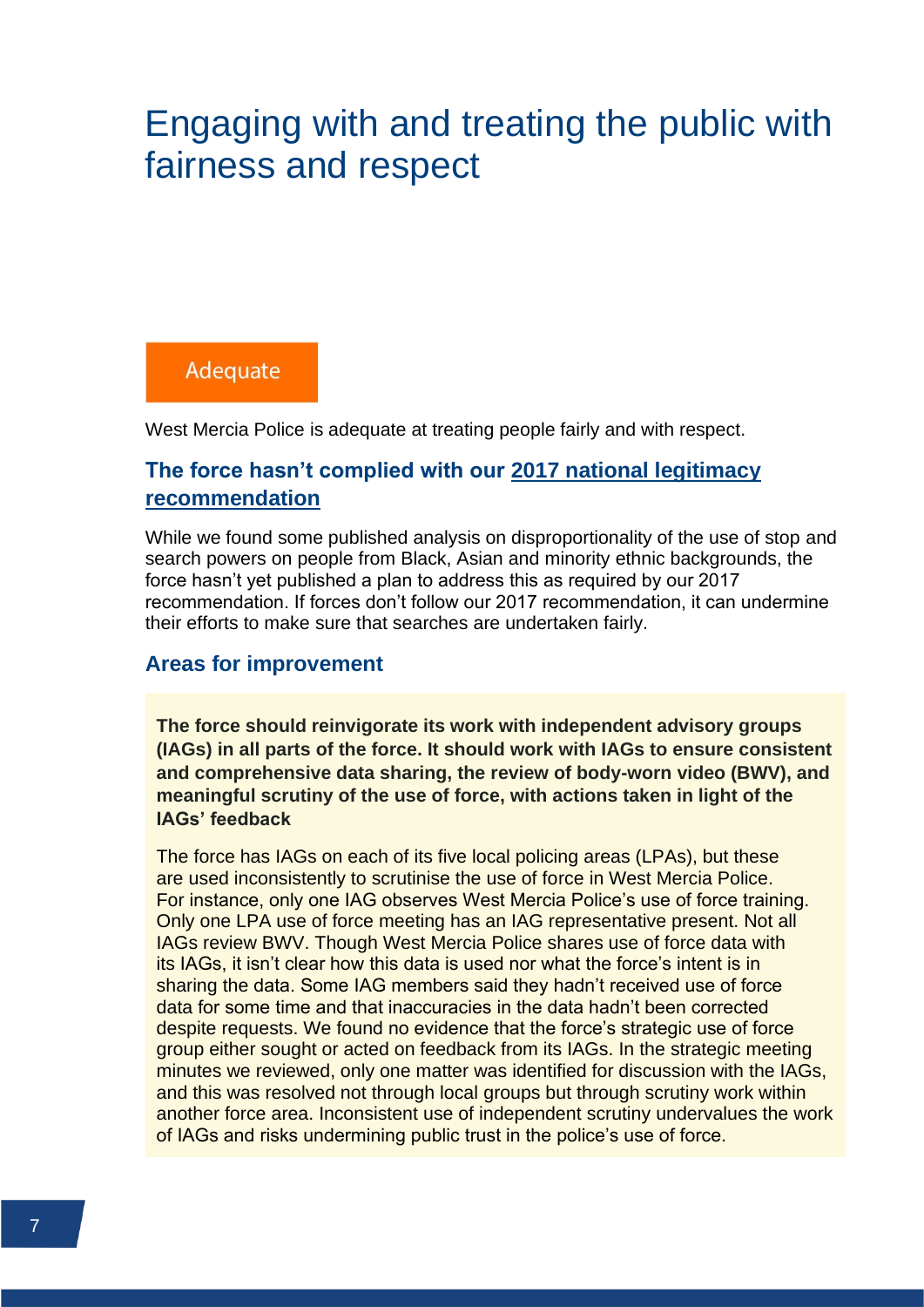**The force should be regularly monitoring a comprehensive set of data on its use of stop and search, in line with our 2017 national legitimacy recommendation, to enhance its understanding of fair and effective use of these powers. This data should be scrutinised by the force and used to ensure that the use of stop and search powers is proportionate and targeted appropriately**

Our 2017 recommendation aims to understand and address the disproportionate way that stop and search tactics might be used on people from Black, Asian and minority ethnic backgrounds. However, the force doesn't overlay all elements of its stop and search data with other factors such as ethnicity to help it to better understand disproportionality. While the force is making efforts to address disproportionality, this remains substantial in West Mercia Police. In the year ending 31 March 2020, West Mercia Police stopped and searched Black, Asian and minority ethnic individuals at a rate 5.2 times higher than white individuals. This is higher than the England and Wales rate of 4.0 times, and is the highest rate of disproportionality compared to other forces.

**Stop and search disproportionality rates of Black, Asian and minority ethnic individuals compared to white individuals, across forces in England and Wales, year ending 31 March 2020**



Although the force publishes comparative stop and search data, including analysis by ethnicity and age, the data reviewed at the stop and search strategic board and IAG meetings doesn't yet cover all of the areas we would expect. For instance, the data doesn't distinguish between drugs found in someone's possession or those found in connection with illegal supply. And the force continues to report arrests as a search outcome rather than whether officers found the object they were looking for. Furthermore, any requests for additional data must be developed by an analyst, which means there is a wait until the next meeting for this to be considered. This can delay data-informed improvements. More thorough analysis would help the force and the community to understand whether police stop and search activity is fair, effective and used appropriately to address community priorities.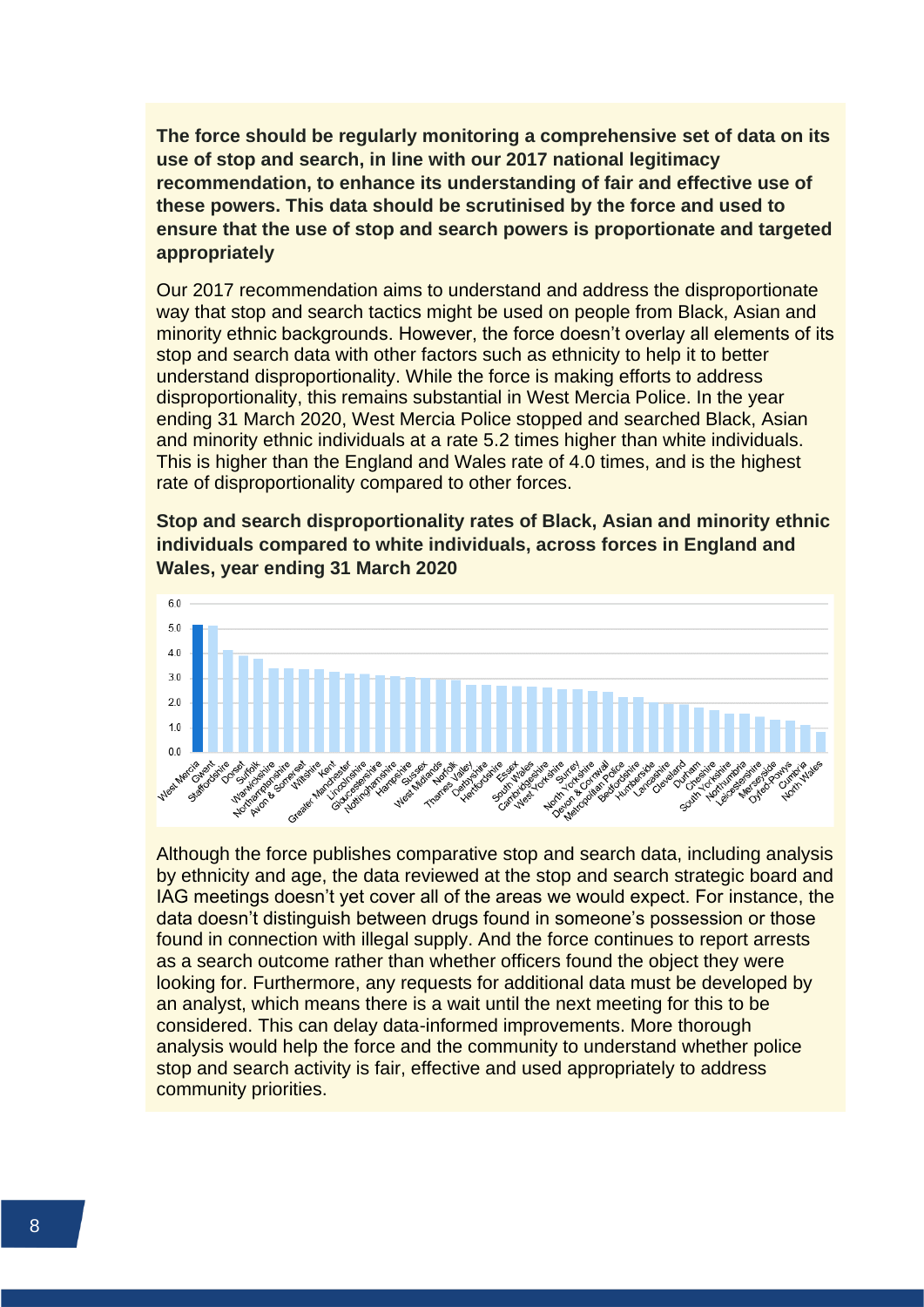# <span id="page-11-0"></span>**Main findings**

In this section we set out our main findings that relate to treating people fairly and with respect.

#### **The force is improving its contact with its communities**

The force introduced its community charter early in 2021. As part of this, locally identified priorities have been agreed with the force's 465 parish councils. Safer neighbourhood teams (SNTs) are working on these priorities with local community groups and other organisations. This year the force introduced a community contact system, neighbourhood matters, providing a two-way communication platform with a growing base of registered users. However, there was over a year's delay between the closure of its former community messaging system and the introduction of neighbourhood matters. This coincided with the pandemic outbreak, a period when effective messaging with communities was a high priority. This limited the force's options for working with people remotely during that period. Subscription to neighbourhood matters is now growing, as SNTs make face-to-face contact with local residents and businesses. This will help the force keep local people involved and updated on its crime and anti-social behaviour prevention activities.

SNTs use an appropriate range of social media channels and face-to-face events to meet with their communities. Examples include sessions with specific community and faith groups to promote crime prevention and safety messages, such as fraud prevention. The extent to which this is centrally co-ordinated and focused on force priorities is, however, less evident. This may limit the extent to which communities work with the force and other organisations to reduce crime and anti-social behaviour in their local areas.

#### **The force encourages the community to get involved with policing activities**

In Telford, the force has introduced what it calls trusted panels. These panels are made up of a group of community representatives who challenge the force's understanding of some of the most difficult policing problems it faces. The panels have recently helped inform the force's approach to two contentious matters affecting different sections of the local community.

The force has an effective citizens in policing team that co-ordinates its volunteer programmes such as the Special Constabulary, volunteer police cadets, police support volunteers and Neighbourhood Watch. It has appropriately reviewed its Special Constabulary working hours arrangements and recontracted its expectations with its volunteers. Though this has reduced its special constable capacity to one of the lowest in England and Wales, it has improved both participation rates and individual hours contributed. The force plans to grow the Special Constabulary during 2022 and 2023 in line with its wider workforce uplift objectives and the National Police Chiefs' Council [Citizens in Policing](https://www.citizensinpolicing.net/) guidance.

The force receives high levels of applications for its advertised volunteer roles. It could, however, display its volunteer opportunities more prominently on its website.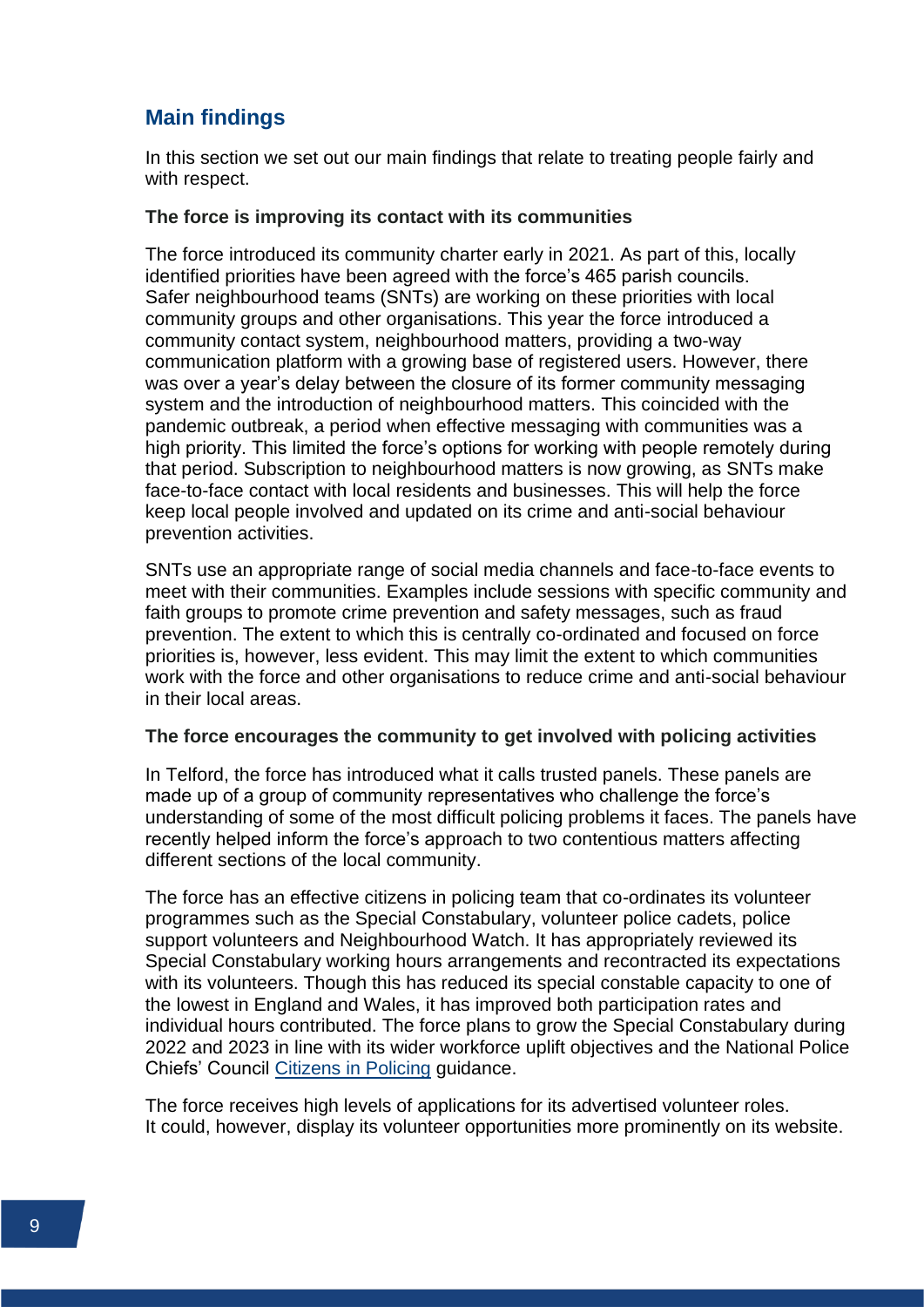This would help improve community participation and increase public trust and understanding of policing.

#### **The workforce understands why and how to treat the public with fairness and respect**

A range of training is provided (such as officer safety training) that incorporates skills designed to promote fairness and respect. This includes training for members of the workforce to recognise their own biases and improve their communication skills with the public. We found that the workforce had a good understanding of these subjects.

We found consistent and appropriate use of BWV, such as at times when force was used, arrests were made or members of the public were stopped and searched. However, some non-uniformed officers don't routinely carry BWV so their searches and arrests aren't always recorded. The force should consider issuing BWV to all officers who routinely make arrests or use stop and [search powers.](https://www.justiceinspectorates.gov.uk/hmicfrs/glossary/stop-and-search-powers/) BWV is useful not only to gather evidence, but also to maintain public trust and confidence.

#### **The workforce understands how to use stop and search and use of force powers fairly and respectfully, though recording and supervision could be improved**

Officers are trained in use of force and stop and search as part of their scenario-based officer safety training. However, police staff such as police community support officers, who can also use force as part of their work, are more likely to report that their annual training has lapsed. Refresher training has been reduced to just one day, due to training backlogs caused by the pandemic. The force intends to adopt the College of Policing's use of force training programme and national curriculum in 2022.

Officers are confident in their use of stop and search powers and in their use of force. During our inspection, we reviewed a sample of 136 stop and search records from 1 January to 31 December 2020. Based on this sample, we estimate that 94.1 percent (with a confidence interval of +/- 3.9 percent) of all stop and searches by West Mercia Police during this period were reasonable. This is higher than our review that took place in the previous year, when we estimated that 92.7 percent (with a confidence interval of +/- 3.1 percent) of stop and searches had reasonable grounds. Use of force and stop and search records are checked by supervisors and further audited by subject matter leads. The force also has low rates of injuries relating to the use of force, and reviews all such cases. Officers should be provided with regular feedback to support continuous learning. Where feedback is provided, officers value it and use it to help improve their skills.

When force is used, each officer using force should submit a use of force form in line with [guidance from the National Police Chiefs' Council.](https://www.npcc.police.uk/documents/Operations/Guidance%20on%20Use%20of%20Force%20Data%20V4Mar18.pdf#:~:text=Each%20member%20of%20staff%20is%20required%20to%20record,for%20each%20person%20on%20whom%20force%20is%20used.) However, only half of our survey respondents said that they submitted a use of force form in cases of compliant handcuffing, where a detained person co-operated fully when handcuffed by an officer. And a third said they didn't receive supervision or feedback on their use of force. Police inspectors are expected to review a selection of records and BWV, however compliance with this is inconsistent. Where a person doesn't suffer injury, officers rarely record this on use of force forms. And although the force has substantially improved the recording of ethnicity on use of force forms throughout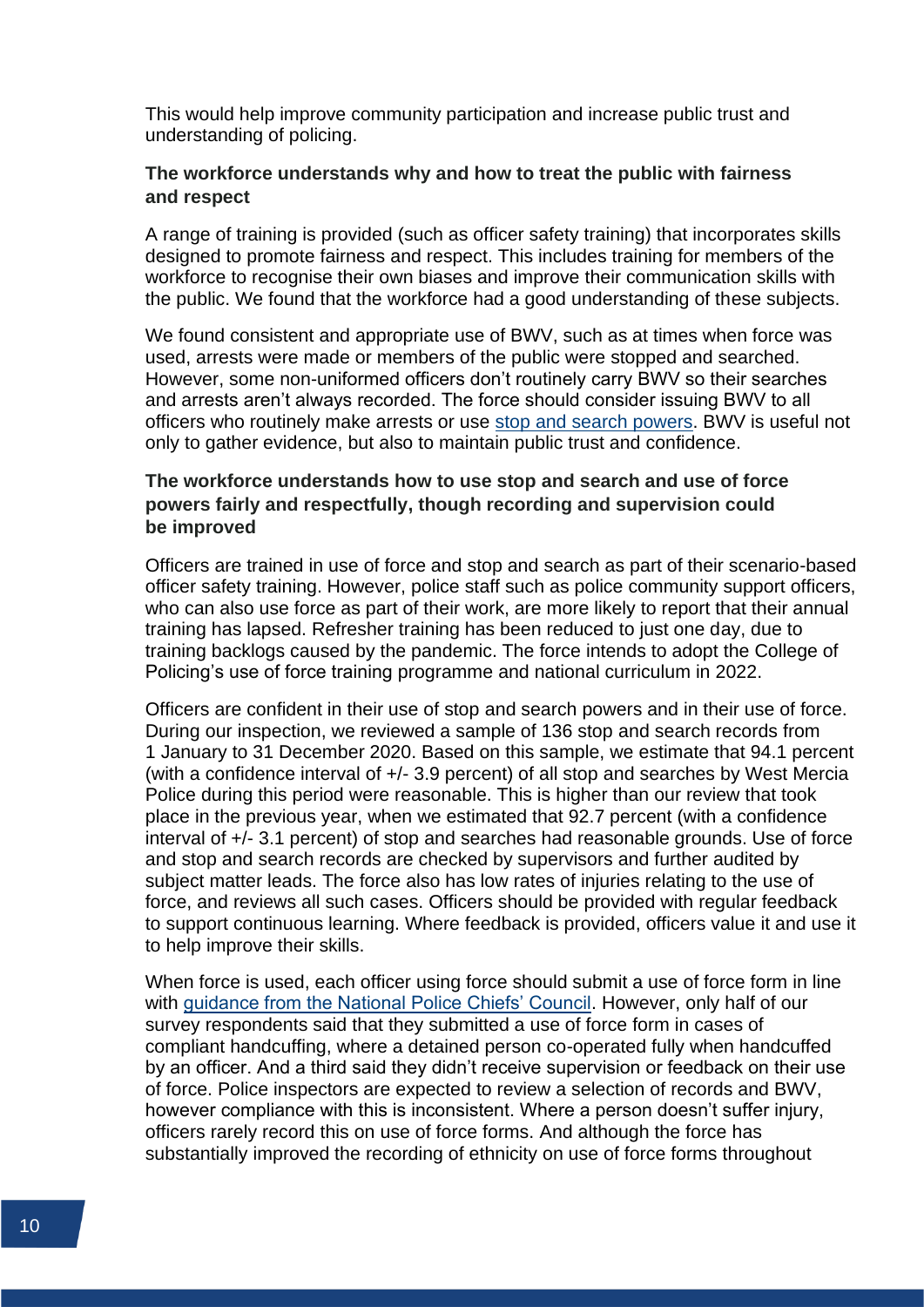2021, the recording of disability data remains poor. Inconsistent recording, supervision and feedback can limit individual learning and the force's understanding of the use of force. The force should continue to promote accurate recording and supervisory feedback, and learning from the use of force.

#### **Independent scrutiny helps the force improve its approach to stop and search**

Geographical and thematic IAGs are well established in West Mercia Police. They are independently chaired, well attended and confident to challenge the force. A strategic IAG, also independently chaired, is well attended by chief officers and the force's senior leaders. The force welcomes independent scrutiny and acts on the feedback provided. IAGs review BWV footage and the grounds that officers record when members of the public are stopped and searched. IAGs are also represented at the stop and search strategic board. IAGs act as critical friends, helping improve understanding, communication and confidence across the diverse communities of West Mercia.

#### **The force reviews a range of information to help it understand its use of force, but should consider publishing more of its use of force information**

West Mercia Police has use of force ambassadors to promote good ways of working and understanding throughout operational teams. It has refreshed its Taser policies and all situations where Tasers are used are referred to the force's professional standards department. The health and safety team reviews all use of force, which helps establish trends relating to both public and officer injuries. The force also produces a comprehensive set of quarterly data for its strategic use of force group to consider. It publishes use of force data and a helpful infographic, though this isn't easy to locate on the force's website. The force doesn't, however, publish minutes of its use of force meetings. A lack of published information reduces transparency and can limit scrutiny groups' understanding of how force is used in West Mercia Police. It also reduces opportunities to improve practice in this important area.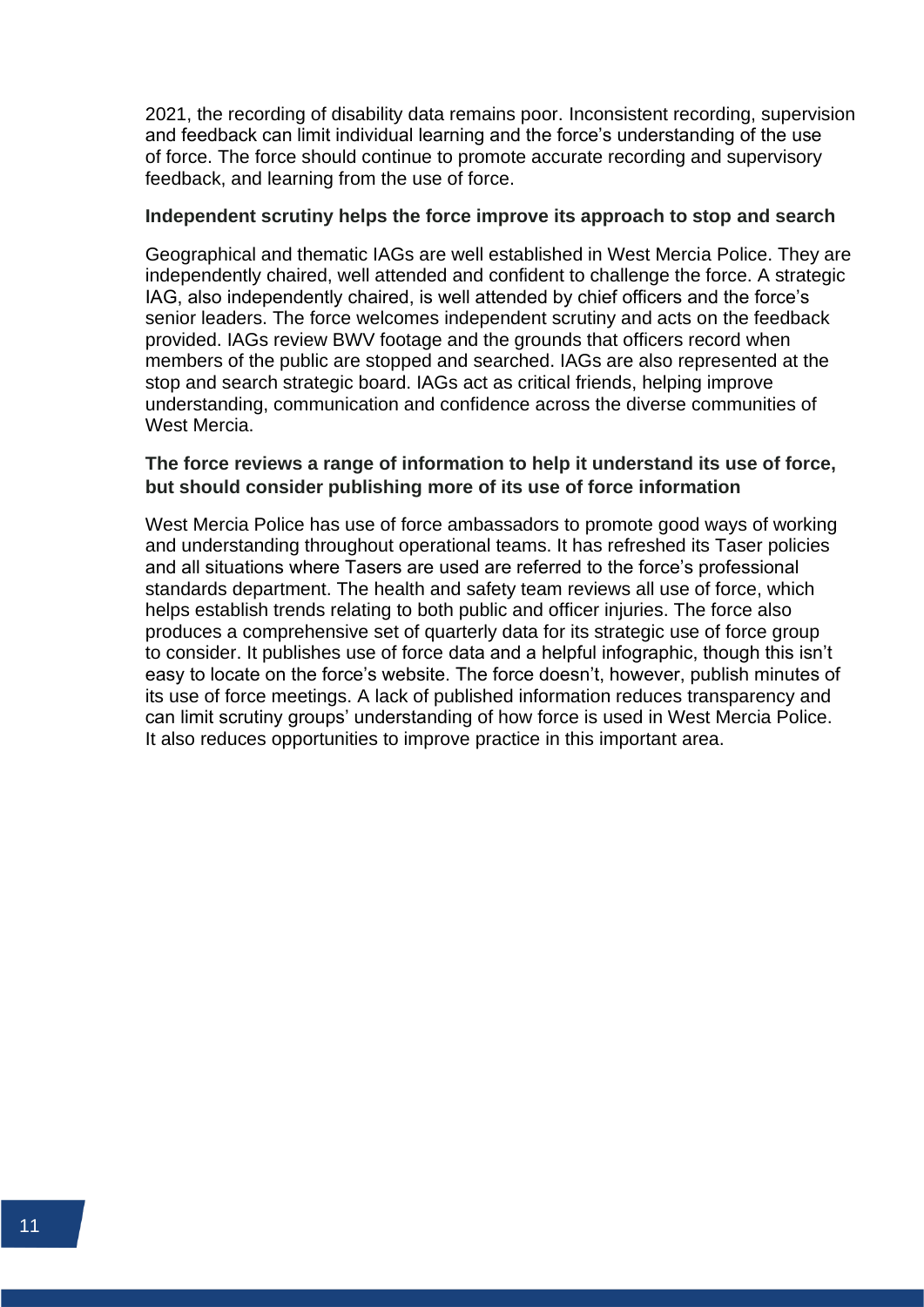# <span id="page-14-0"></span>Preventing crime and anti-social behaviour

# Good

West Mercia Police is good at prevention and deterrence.

#### <span id="page-14-1"></span>**Innovative practice**

#### **The force's approach to early intervention and prevention is innovative**

The force has introduced and trained 16 officers in early help, and intervention and prevention skills in line with its early intervention strategy. Early help officers work in the partnership hubs, and intervention and prevention officers work directly with identified individuals. They use data to identify repeat victims at the highest risk of being harmed, and repeat offenders at the highest risk of causing harm. This helps the force identify those who would most benefit from early intervention approaches. High-harm data is based on recency, frequency and severity of offending. Early help officers, and intervention and prevention officers are particularly focused on the children who are in environments where they are most at risk of suffering long-term adverse childhood experiences (ACEs). They work with local authority, education, health, housing and other organisations, and with colleagues in the problem-solving hubs. Their aim is to safeguard vulnerable people and reduce the likelihood of long-term negative effects resulting from exposure to high-harm environments. The force recognises that early intervention and prevention is an efficient and cost-effective way to reduce future criminality and long-term demand.

#### <span id="page-14-2"></span>**Main findings**

In this section we set out our main findings that relate to prevention and deterrence.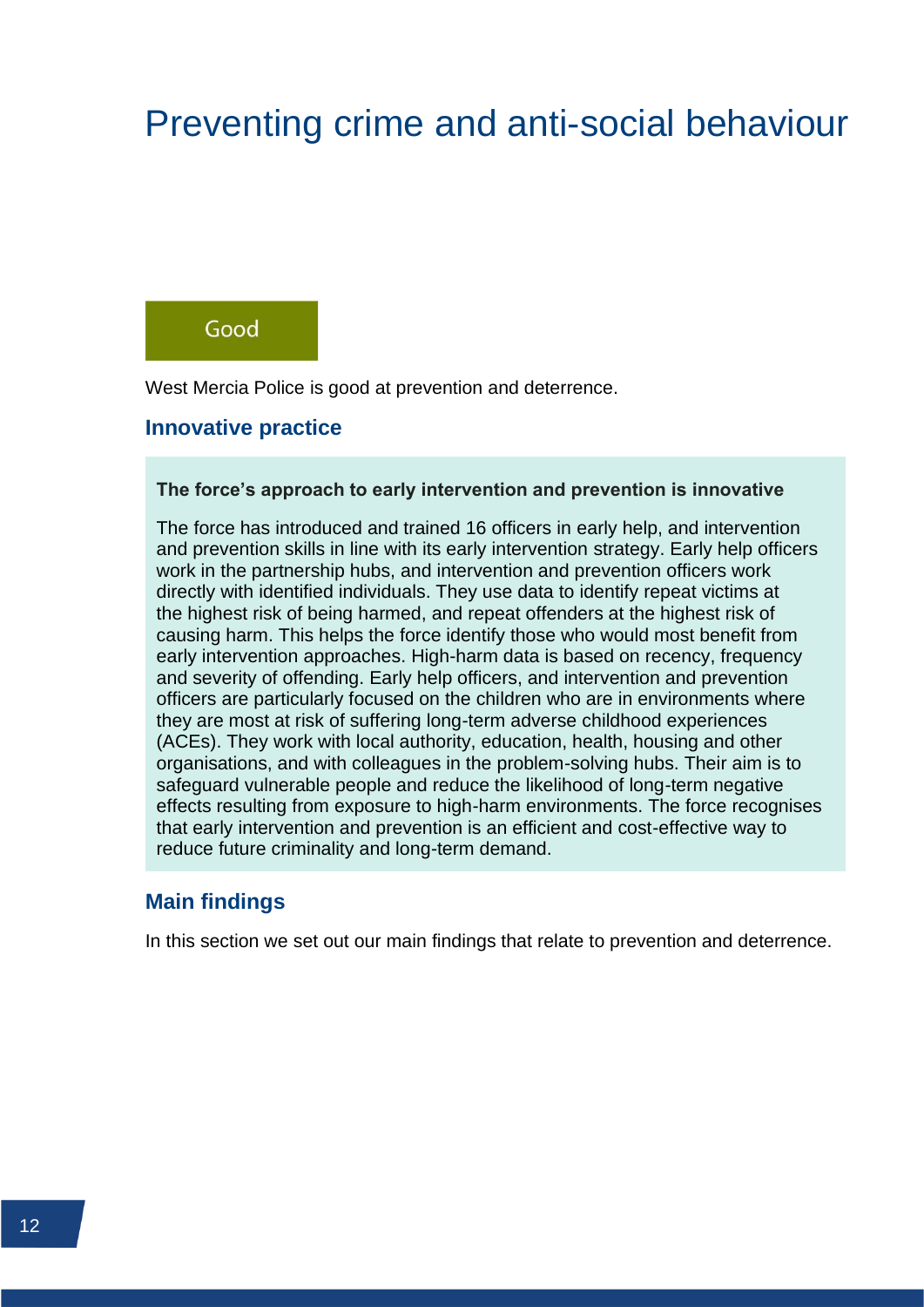#### **The force prioritises the prevention of crime, anti-social behaviour and vulnerability**

The force has dedicated safer neighbourhood teams (SNTs) in all parts of West Mercia. It has introduced a community charter to guide its prevention and deterrence activities, and contact with its communities. We found clear chief officer leadership in this area. The force has effective tactical tasking and co-ordinating group (TTCG) arrangements, informed by relevant data and analysis. TTCGs make sure that the force's activity is focused on its crime priorities. Agreed SNTs are assigned police and partnership tasks through TTCGs. This means they work with organisations such as the NHS, fire and rescue services, and Trading Standards departments on specific problems such as modern-day slavery.

Each neighbourhood team understands the vulnerable locations, groups and people within its communities. The force prioritises prevention and has developed expertise to provide intervention to those most at risk of going missing. Examples we saw were the force's dedicated missing person bureau, prevention officers and resilient care home teams. And the force's victim advice line (VAL) team interview vulnerable adults when they return home after going missing agreed. VAL is well placed to refer vulnerable adults to support organisations to help deal with the underlying causes of people going missing.

A range of other information such as community contacts, risk-management plans and details of registered sex offenders is also available through the force's intranet-based community profiles.

The force has an analytical function in its problem-solving hubs, working with local authorities. It also has three partnership analysts funded by the police and crime commissioner who provide analytical support to the community safety partnerships. This ensures effective data and information sharing with other organisations to inform multi-agency activities. Comprehensive three-year community safety assessments help prioritise multi-agency activities. This co-ordination, analysis and tasking helps the force and other organisations to work together to reduce crime, anti-social behaviour and vulnerability in all parts of the force.

#### **The force uses problem solving to good effect and works with other organisations to prevent crime, anti-social behaviour and vulnerability**

We found that the force had good problem-solving capabilities. Dedicated co-ordinators within problem-solving hubs offer advice and support on the management of problem-solving plans. We were told that around 550 SNT officers and problem-solvers are trained in the [SARA](https://www.justiceinspectorates.gov.uk/hmicfrs/glossary/scanning-analysis-response-assessment/) (scan, analyse, respond, assess) problem-solving approach and receive some continuous professional development (CPD) in their roles. However, there is as yet no fully comprehensive training programme for SNT officers. This is planned for 2022/23. Training and CPD helps to develop, value and retain community policing officers and staff.

We found that problem-solving plans were effective and appropriate to the risks they were seeking to address. The evaluation of problem-solving plans takes place at supervisor level and within problem-solving hubs. However, there is no consistent force-wide evaluation or learning from problem-solving plans. The number and type of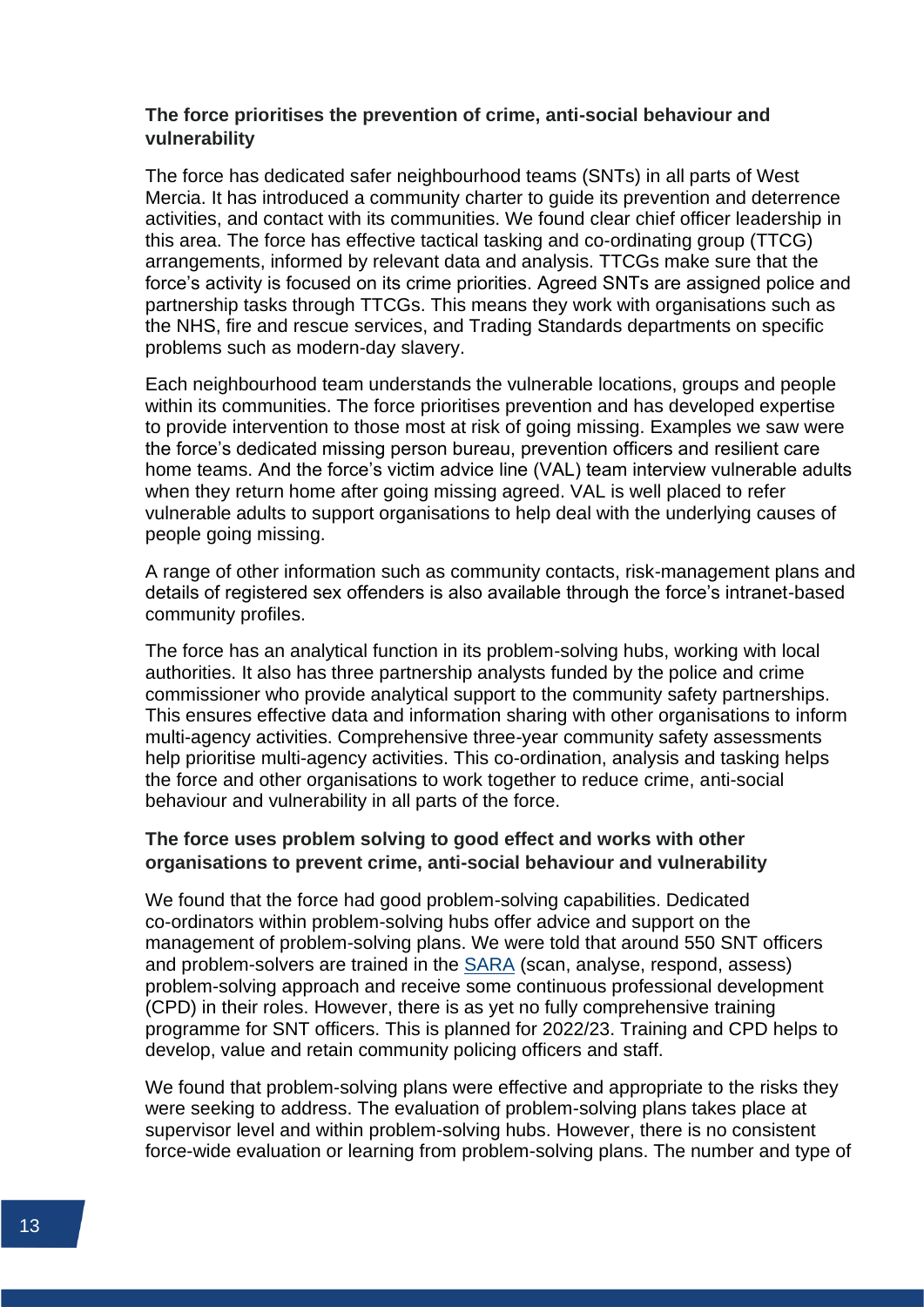plans varies from one local policing area (LPA) to another. The number and type of risk-management plans also varies from LPA to LPA. We found good use and understanding of preventative powers and orders, although levels of use varied across LPAs. The force's problem-solving report makes clear the variation in activity from one LPA to another. These differences aren't readily explained by geographical factors alone. Variations in LPA performance can result in different levels of service in different parts of the force. The force's quarterly performance review process is intended to ensure that each of its LPAs performs at its best.

The force works with other organisations, such as local authorities, to address joint priorities. It does this through a variety of forums. These include its community safety meetings, and serious and organised crime joint action groups. Multi-agency targeted enforcement teams also provide many examples of joint operations in each LPA to reduce crime and vulnerability. These co-ordinated approaches in West Mercia help to sustainably reduce crime and its underlying causes.

#### **The force has a good understanding of its neighbourhood policing demand and aims to reduce the temporary redeployment of officers to cover other roles**

The force has increased the number of supervisors in community policing. And staff spoke positively about the support they received from their supervisors. Dashboards and activity records help the force to respond to neighbourhood policing demand. The force produces a detailed problem-solving hub performance report containing valuable information about the work of neighbourhood teams force wide.

Yet, despite this understanding, SNT officers and staff reported that they were routinely removed from their SNT roles to undertake response policing work. Only one in five survey respondents said that they had sufficient time to carry out their neighbourhood policing work.

Though the force recognises success in prevention by submitting [Tilley Awards](https://www.problemsolvingconference.co.uk/awardsarea) nominations, there is no other formal reward or recognition in place for SNTs and problem-solving staff. Fewer than a third of neighbourhood policing staff we surveyed felt that the force recognised and rewarded their work. The sense that neighbourhood policing is valued is being undermined by a lack of formal recognition and by the last-minute redeployment of neighbourhood policing officers to backfill other roles. The force has recently introduced measures to reduce such redeployments and help SNTs focus on their prevention and deterrence work.

#### **The workforce doesn't understand evidence-based practice**

Although it features in the force's community charter, and some practice sharing takes place through problem-solving hubs, [evidence-based practice](https://whatworks.college.police.uk/About/Pages/What-is-EBP.aspx) isn't widely understood by SNT officers. This means that they may not be using the best available evidence to inform their day-to-day operational decision-making. The force should work to address this gap in workforce understanding.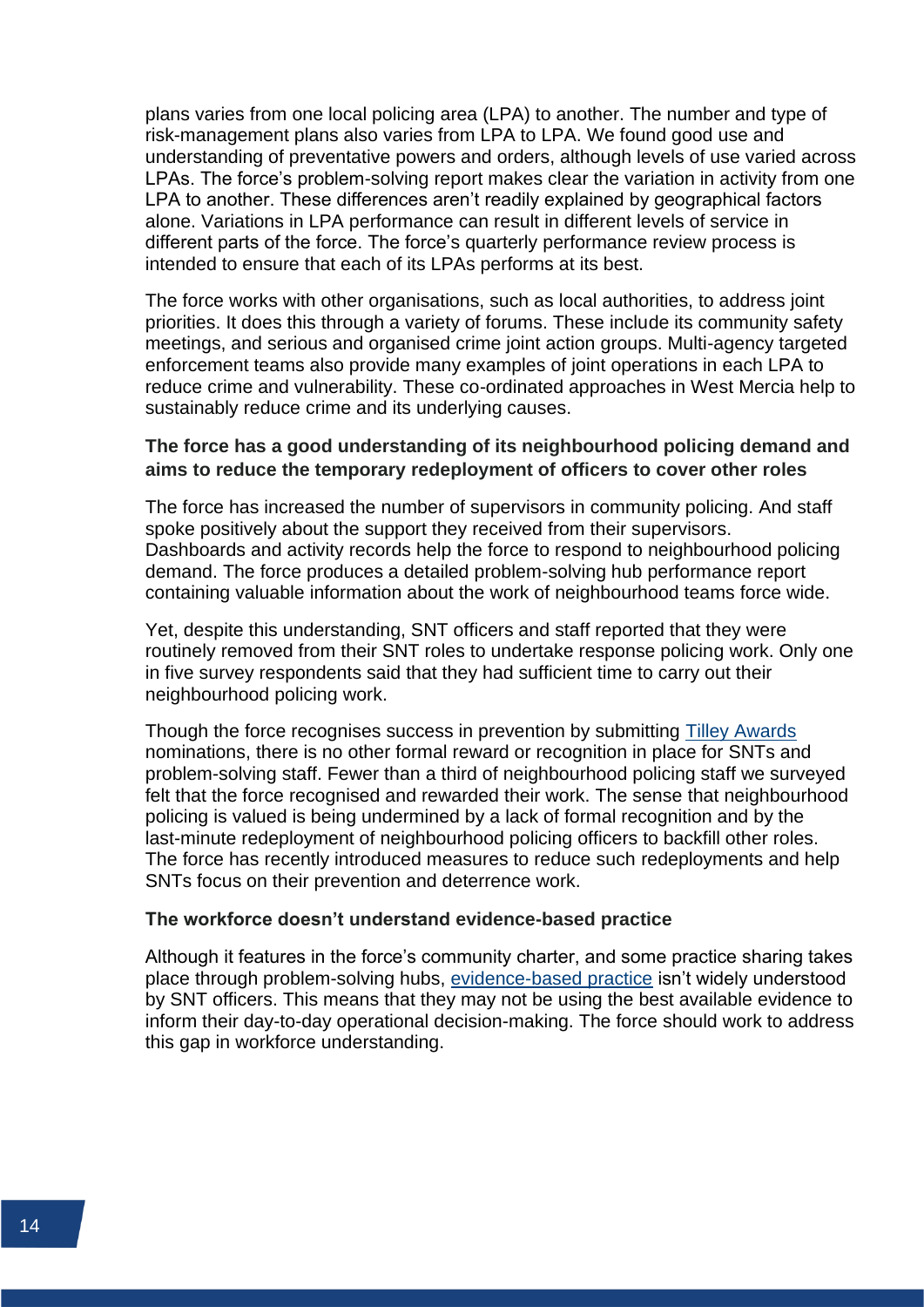# <span id="page-17-0"></span>Responding to the public

**Requires** improvement

West Mercia Police requires improvement at responding to the public.

#### <span id="page-17-1"></span>**Areas for improvement**

#### **The force should work with health partners to introduce effective arrangements to promptly support people in mental health crisis**

To access expertise in mental health-related incidents, West Mercia Police must phone other organisations for advice. No mental health organisation has a physical presence in the control room. Some parts of the force have mental health experts who patrol with staff at peak times, but this isn't the case everywhere. We noted this lack of capacity and capability when we inspected the force in 2019. It is disappointing that the force and its health partners have been unable to provide co-ordinated support to those in mental health crisis. A lack of advice and on-the-ground support means that officers spend too much of their time supporting people in mental health crisis when other organisations are better placed to do so.

#### **The force should make sure that call takers give appropriate advice on the preservation of evidence and crime prevention**

Crime prevention and scene preservation advice was given to callers in fewer than half of the incidents reviewed during our victim service assessment (VSA). Giving crime prevention advice reduces repeat victimisation, and scene preservation advice assists with investigations, particularly when response officers can't promptly attend.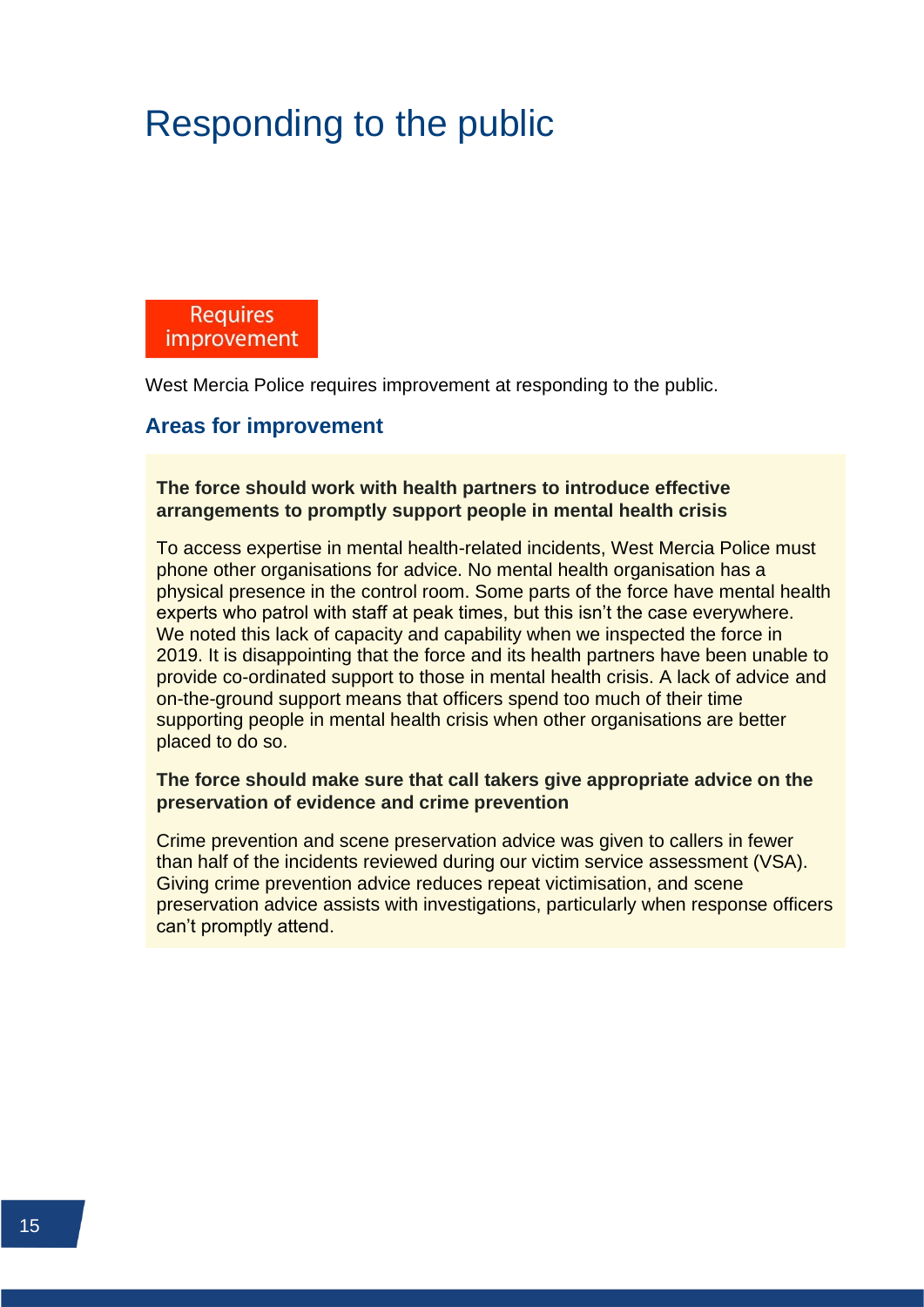#### **The force should make sure that repeat callers, and those who are vulnerable, are routinely identified**

We identified that call handlers don't consistently record information on force incident management systems to indicate vulnerability. Checks for repeat callers aren't always completed and the force doesn't always record that a victim is vulnerable. Just over half of staff who responded to our workforce survey said that they were given enough information about risk and vulnerability to respond effectively. A failure to identify repeat or vulnerable callers means that the risk to the victim isn't always fully assessed.

#### **The force should accurately record all missing person reports on its missing person system**

In West Mercia, the number of investigations for missing children has been falling, from 2,822 in the year ending 31 March 2019 to 1,530 in the year ending 31 March 2021. While some of this may be attributable to the work of the force's missing person bureau, prevention officers and resilient care home teams, the force has confirmed that not all missing person reports are recorded on its missing person system. This includes reports of adults missing from hospital and children missing from home, school and care settings. And officers told us that managers were reluctant to record lower-risk cases on the missing person system. The force may therefore have only a partial picture of the risks facing missing people. Consistent recording of all missing people on the dedicated force system can help provide timely intelligence and support better decision-making. It can also help ensure the effective and efficient management and investigation of those who repeatedly go missing, and ensure that consistent risk assessments take place.

### <span id="page-18-0"></span>**Main findings**

In this section we set out our main findings that relate to how well the force responds to the public.

#### **Though incident levels are monitored, the force can't report confidently on its response times**

The force monitors its volume of unresourced incidents. Its deployment principles guidance helps managers address demand pressures as they arise. This includes making relevant use of diary appointments. There is no inappropriate pressure on controllers to downgrade incidents, and any grading changes are suitably documented. The force's command and control system can't, however, report on response times. And this is a fundamental gap in the force's understanding of its performance. Also, the force isn't always updating victims to inform them of any response time delays. By not attending calls promptly, it increases the likelihood of evidence being lost and victims losing confidence in the police response.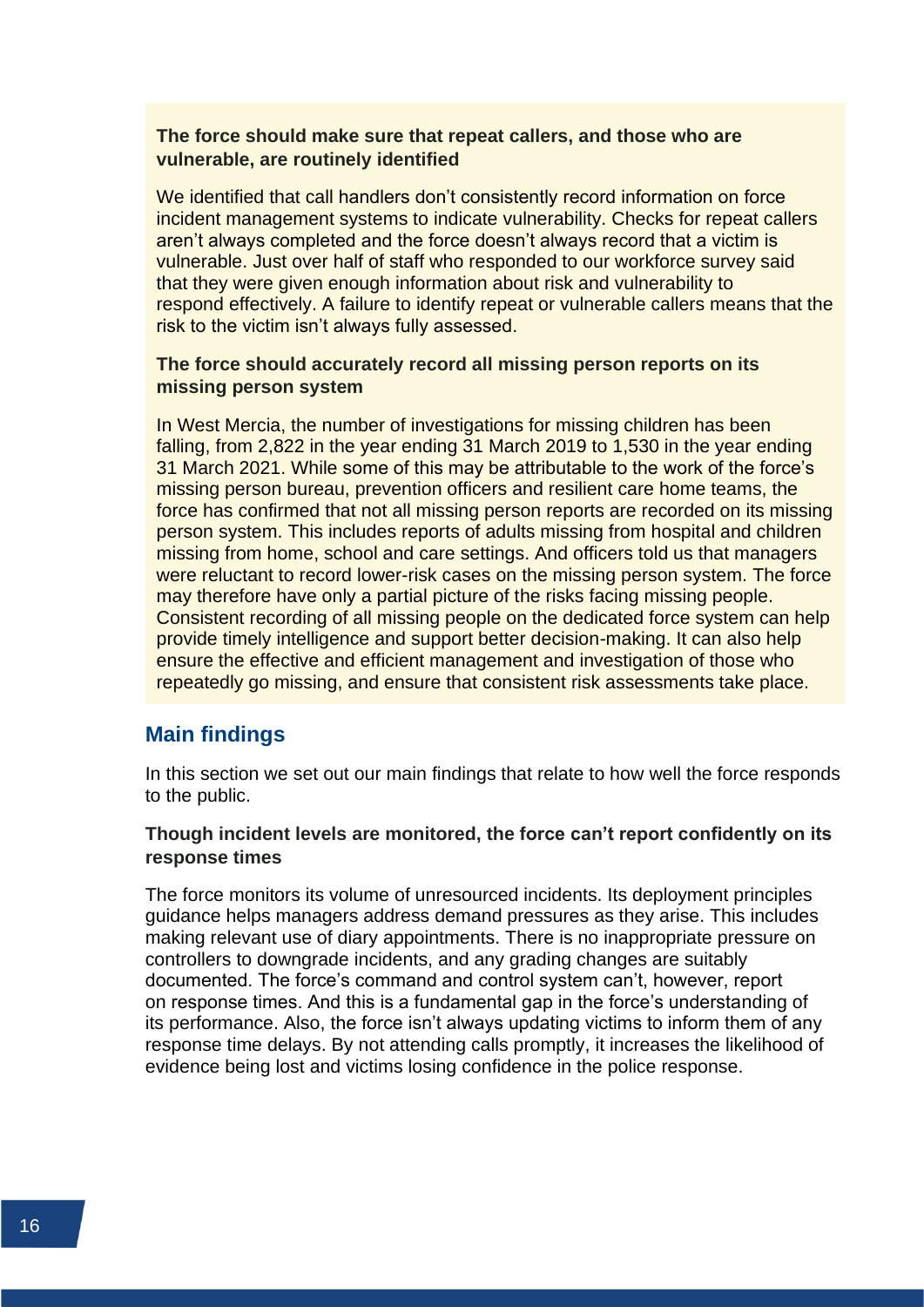#### **The force isn't answering non-emergency calls swiftly enough and too many calls are abandoned**

Although the force answers its emergency calls promptly, force data shows that it only answers around half of its non-emergency calls within its own 30-second target. This data also shows that almost 20 percent of non-emergency calls are terminated by the caller before being answered, double the 10 percent national standard. Technology and power failures regularly affect control room and call handling systems. These factors reduce the service the force is able to provide to callers. The force has a public contact improvement plan in place to improve non-emergency call handling.

#### **The force uses a structured approach to address threat, harm and risk at the point of first call, and has a range of contact channels available**

The force assesses caller needs using the [THRIVE](https://www.justiceinspectorates.gov.uk/hmicfrs/glossary/threat-harm-risk-investigation/) (threat, harm, risk, investigation, vulnerability and engagement) method. Call handlers use a variety of systems to inform their assessments. Our VSA identified that THRIVE was used appropriately. The force also undertakes its own quality monitoring of calls to understand how call handlers assess threat, harm and risk. This has identified that staff make limited use of the domestic abuse call script to help inform risk assessments. These factors may explain why the force records a smaller proportion of its incidents as domestic abuse than similar forces.

The force uses an appropriate range of digital contact methods. These include [Single](https://www.cds.co.uk/our-work/single-online-home)  [Online Home](https://www.cds.co.uk/our-work/single-online-home) – a platform that allows police services to create a nationally consistent, locally branded online presence – and a social media management system that brings together several different social media platforms. It has recently introduced a digital desk to co-ordinate these contact channels, providing the public with additional ways to contact the force.

#### **Officers manage incidents well, though professional development for officers and supervisors should be improved**

Managers demonstrate a good understanding of day-to-day response demand on each local policing area (LPA). Their daily management meetings are routinely used to consider response workloads, moving resources to try to address pressure points as they arise.

Officers consistently said they were confident assessing risk at incidents they attended. Investigators told us that officers secured and preserved evidence well at crime scenes and that handover reports were good. Where weaknesses are apparent, they tend to be due to less experienced officers or supervisors. The national uplift in officer numbers, though welcomed, is leading to inexperience in response team roles while these new officers build their skills. This makes it essential that supervision is effective.

Despite this, there is currently no training for temporarily promoted sergeants at West Mercia Police. A supervisor e-book is being introduced. It will complement other intranet guidance on a range of supervision areas including investigations, victims, wanted people, missing people and complaints.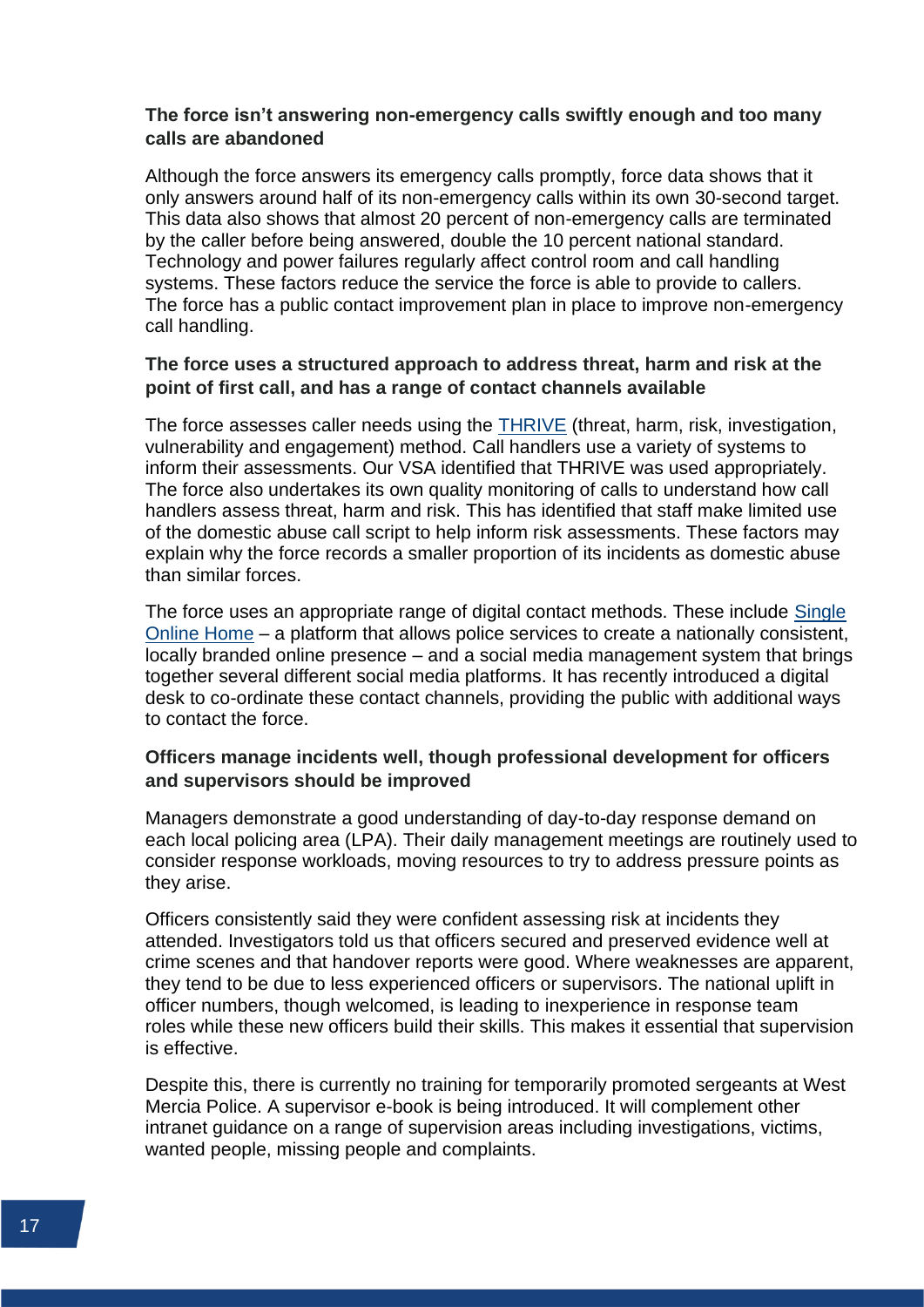A continuous professional development (CPD) programme has been introduced for response officers, sergeants and staff in the operations and communications centre (OCC). It covers subjects such as the Victims' Code and evidence-led investigation. However, the benefit of this is yet to be felt by the workforce. And the force struggles to obtain accurate attendance information for its CPD events. Good-quality training and CPD are essential to improving workforce effectiveness.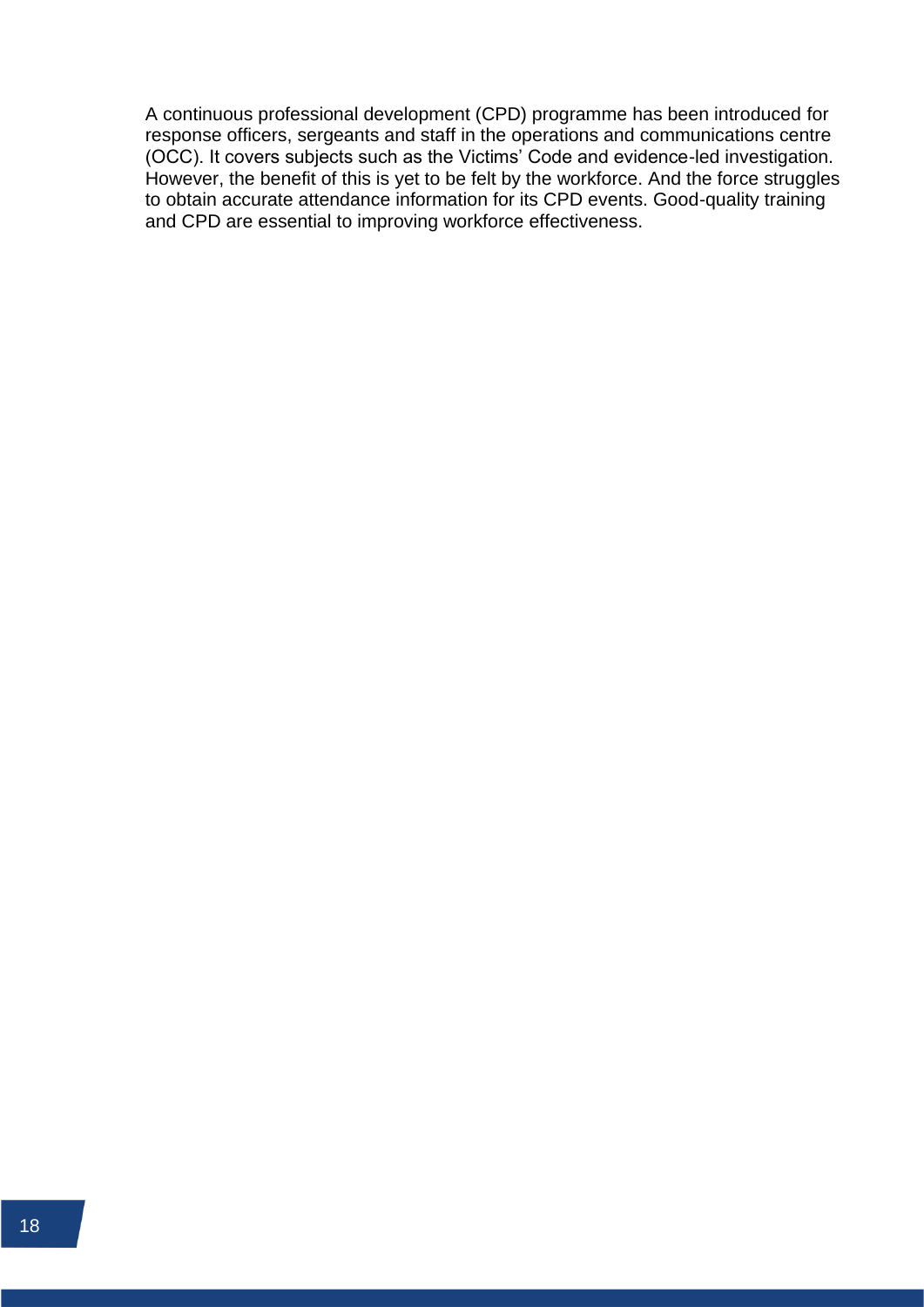# <span id="page-21-0"></span>Investigating crime

**Requires** improvement

West Mercia Police requires improvement at investigating crime.

#### <span id="page-21-1"></span>**Cause of concern**

#### **Investigations**

The force needs to improve how it investigates crimes, supervises investigations and updates victims.

#### **Recommendations**

West Mercia Police should, within three months:

- make sure investigation plans are created where applicable, with supervisory oversight ensuring that all investigative opportunities are taken; and
- make sure victims are regularly updated in line with the Victims' Code and that victim needs assessments and victim personal statements are recorded when appropriate, so victims are provided with suitable support services throughout the investigation.

The supervision of more serious investigations hasn't yet sufficiently improved. The force has introduced measures to improve the supervision of investigations and the workforce commented positively on this. Despite this, 14 out of 66 serious cases we reviewed were still ineffectively supervised. Appropriate investigation plans weren't in place for 10 out of 35 serious cases where such plans would have been relevant, and delays (unrelated to forensics) were apparent in 18 out of 70 relevant cases we examined. We found correlations between these problems and ineffective supervision. And we also found examples of supervisors failing to use the force's investigations dashboard to manage investigative demand, despite the work the force has done to promote this. Ineffective supervision of investigations is leading to a poor service to victims.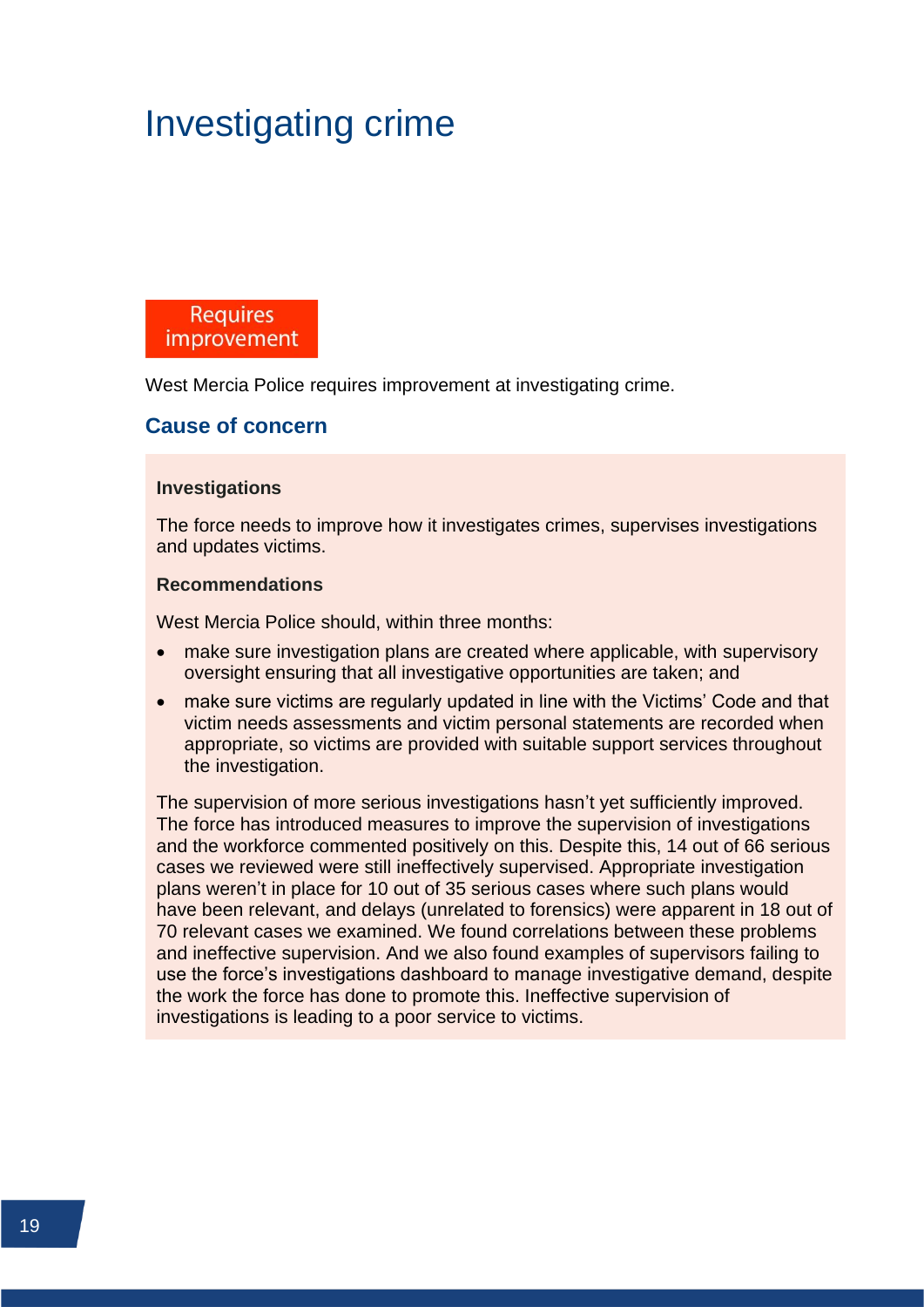The force doesn't consistently provide a quality service to victims of crime. The Victims' Code isn't consistently documented on the force's crime system. A quarter of victim updates are overdue and satisfaction surveys report that victims aren't always updated as required. Victim personal impact statements are taken in only a small proportion of relevant cases. Victim needs assessments weren't carried out in over one third of the serious cases we reviewed. These processes are the gateway to further support for victims of crime. Victim needs assessments ensure that any additional support required is promptly identified so the victim is supported throughout an investigation. It can also mean the difference between a victim co-operating or not co-operating with an investigation.

#### <span id="page-22-0"></span>**Areas for improvement**

**The force should improve how it records victims' decisions and their reasons for withdrawing support for investigations, and make sure it documents whether evidence-led prosecutions have been considered in all such cases**

In 2019, we recommended that the force should take steps to better understand the data relating to its crime outcomes and put actions in place to make sure it is effectively pursuing justice on behalf of victims. Despite this, 9 out of 47 cases where an outcome had been recorded had an incorrect crime outcome code applied. Outcomes where a victim declines to support an investigation or withdraws their initial support are among the poorest in England and Wales. Supervisor reviews of outcomes rarely result in them being challenged or amended, and where the victim declines or withdraws support, an auditable record of the victim's wishes, such as a signed statement, is rarely obtained. Though we found improved workforce understanding of evidence-led prosecutions, particularly in cases where victim vulnerability was a factor, decisions not to pursue evidence-led prosecutions were poorly recorded.

#### **The force should make sure that all victims are consulted prior to and following the use of a caution, and all such victim contact should be appropriately recorded**

We found that victims aren't always consulted prior to a caution being administered and their views are seldom recorded. It is important to consult and consider the views of victims to help maintain their confidence in investigations. And it is important to obtain an auditable record to understand why victims may not wish to support prosecutions. The force has recently put in place a plan to improve its support to victims of crime.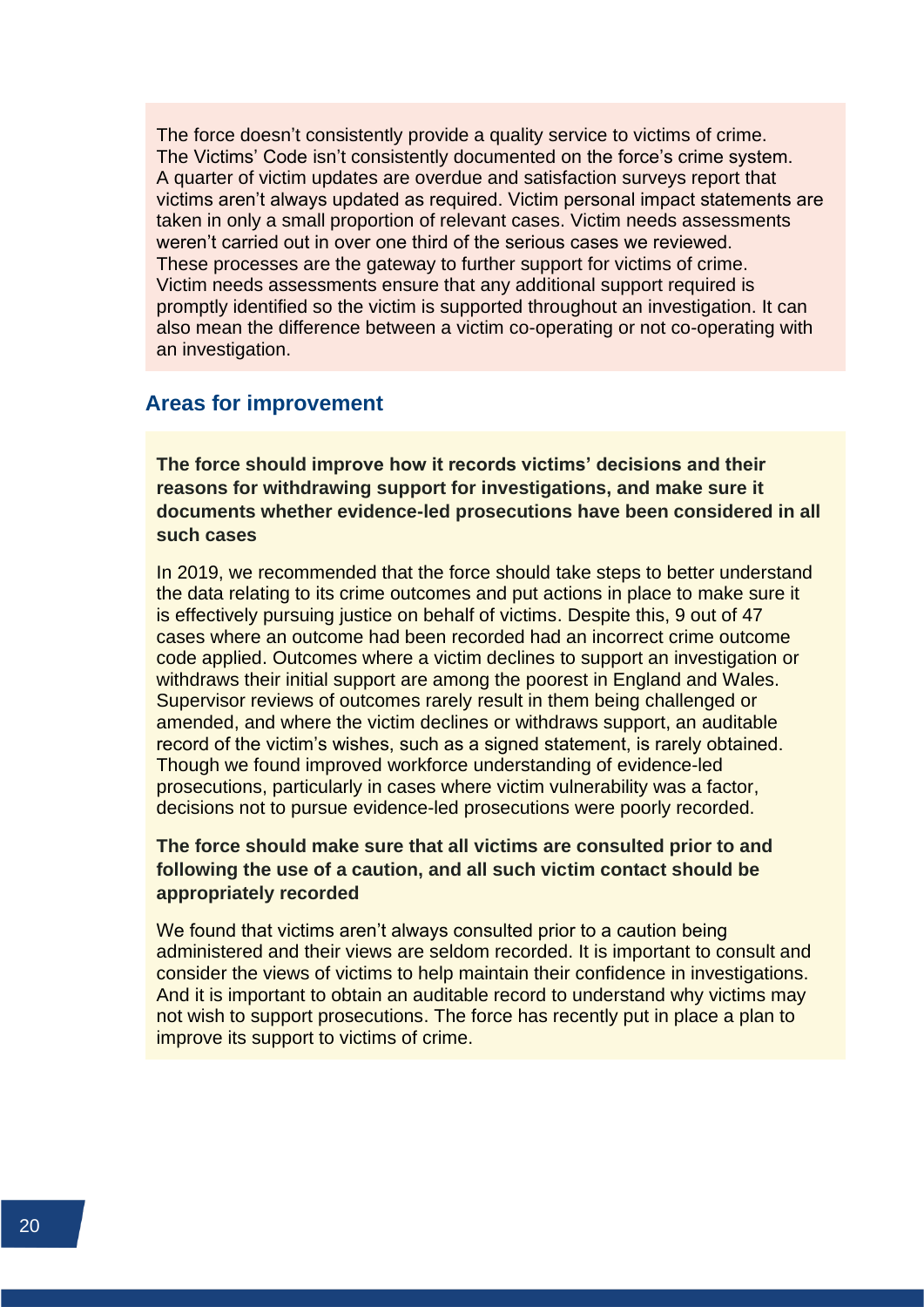### <span id="page-23-0"></span>**Main findings**

In this section we set out our further findings that relate to how well the force investigates crime.

#### **The force is investing in improvements to its investigation capacity and capability, though gaps remain**

The force is introducing a consistent investigation model force-wide, although this is yet to be implemented in all parts of West Mercia Police. It has grown its investigator numbers and developed plans for investigator training. To support effective investigations, a range of new policies, procedures and guidance materials are available on the force's intranet for both investigators and their supervisors. Improvements in disclosure are evident, with staff commenting positively on their training and their understanding of disclosure rules. The force has recently introduced a new crime allocation policy and our victim service assessment (VSA) found that crimes were appropriately allocated. Improved guidance and processes will help contribute to improved investigations.

West Mercia Police has made substantial investment in its digital forensics capacity and capability. It has introduced a quick-reaction team, local digital media investigators, and local kiosks where basic mobile device examinations can take place. This helps make the digital evidence-gathering process more efficient. All these improvements are well regarded by investigators and further improvements are planned.

Digital forensics backlogs persist, however, particularly in cases that can't be examined through local kiosks but aren't deemed sufficiently serious for prompt examination by the quick-reaction team. This is affecting the service provided to victims of crime, and officers are experiencing low morale when waiting for lengthy periods of time for digital examination results.

Despite the force having structured processes for assessing and prioritising digital forensics work, we heard of officers using informal channels to accelerate examinations, which may result in some cases not being correctly prioritised. Digital forensic delays can affect victim confidence and support for investigations. The force is continuing its improvement work in this field.

We found shortages in investigators qualified in the College of Policing's professionalising investigations programme [\(PIP2\)](https://www.justiceinspectorates.gov.uk/hmicfrs/glossary/professionalising-investigations-programme/) and in staff who have completed the Ministry of Justice's [Achieving Best Evidence in Criminal Proceedings](https://www.gov.uk/government/publications/achieving-best-evidence-in-criminal-proceedings) interview skills course. On top of this, criminal investigation departments widely reported under-resourcing in all parts of the force. This under-resourcing is currently exacerbated as investigators have been pulled away from other cases to support several major investigations that the force is dealing with. This affects the service that investigators can provide to victims. Our VSA found that in one fifth of cases investigators failed to pursue some main lines of enquiry.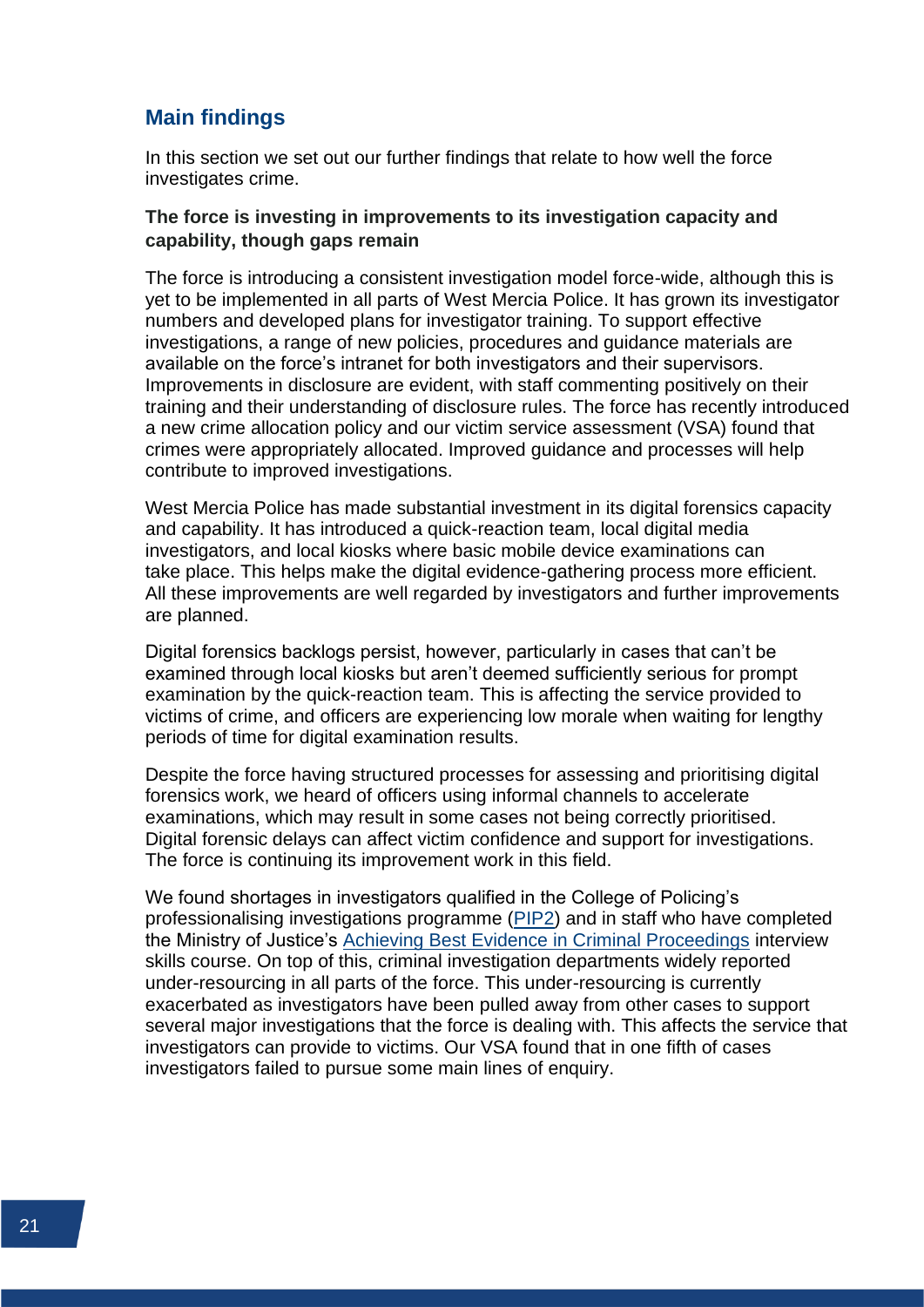#### **Victims and witnesses are encouraged to see criminal justice proceedings through to completion**

The force's in-house victim advice line (VAL) and its victim and witness services provide good support to victims. Referral processes into VAL are well managed, with secondary checks taking place to ensure no victim is missed. Handover arrangements between VAL and victim and witness services also appear effective, and help maintain victim support for criminal justice processes. These arrangements provide good support to victims during criminal justice processes. Victim and witness support for prosecutions in West Mercia appears effective.

#### **The force has worked to improve its governance and oversight of investigation processes and its understanding of crime demand**

The force has governance, performance review and crime-management arrangements in place in all areas, though these arrangements haven't yet made investigations in West Mercia Police fully effective. An investigation-management unit quality assures recorded crimes to check that risk assessments are completed. The force has recently introduced a crime dashboard. This digital tool has helped the force better understand its investigative demand and better monitor investigation activities such as victim updates. But it is essential that all of those involved in the supervision and management of investigations make consistent and routine use of tools such as the dashboard as part of their day-to-day work.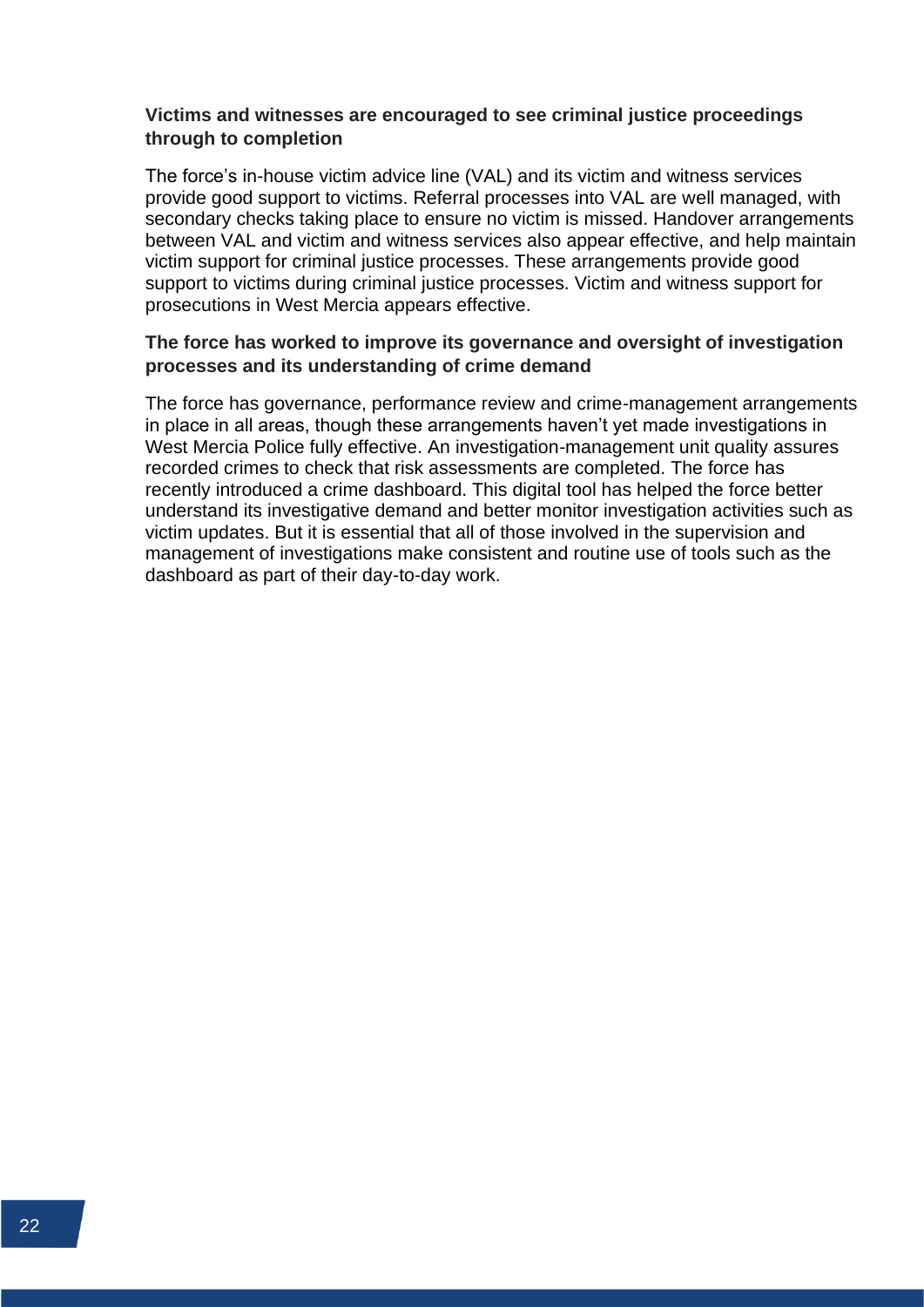# <span id="page-25-0"></span>Protecting vulnerable people

# Adequate

West Mercia Police is adequate at protecting vulnerable people.

### <span id="page-25-1"></span>**Area for improvement**

**The force should agree a multi-agency data collection plan to enrich the strategic understanding of vulnerability by the force and the organisations it works with**

There is no multi-agency strategic data collection plan in place. And efforts to introduce a vulnerability partnership executive group have yet to gain traction with all participants. This will limit the understanding and approach to vulnerability by the force and its strategic partners, such as local authorities, and those in health and housing.

#### **The force should make sure that orders such as Domestic Violence Protection Notices and Orders are considered in all appropriate cases**

We found that the use of Domestic Abuse Protection Notices is lower pro-rata than in other similar forces. The use of these notices declined over the four quarters to March 2021. A similar pattern can be seen in the numbers of Domestic Violence Protection Orders applied for and granted. Our VSA identified missed opportunities in the cases we reviewed, with notices considered in only 1 out of 12 cases where our auditors felt they may have been appropriate. These notices and orders provide a valuable opportunity for the police to work with other organisations and help prevent repeat victimisation.

### <span id="page-25-2"></span>**Main findings**

In this section we set out our main findings that relate to how well the force protects vulnerable people.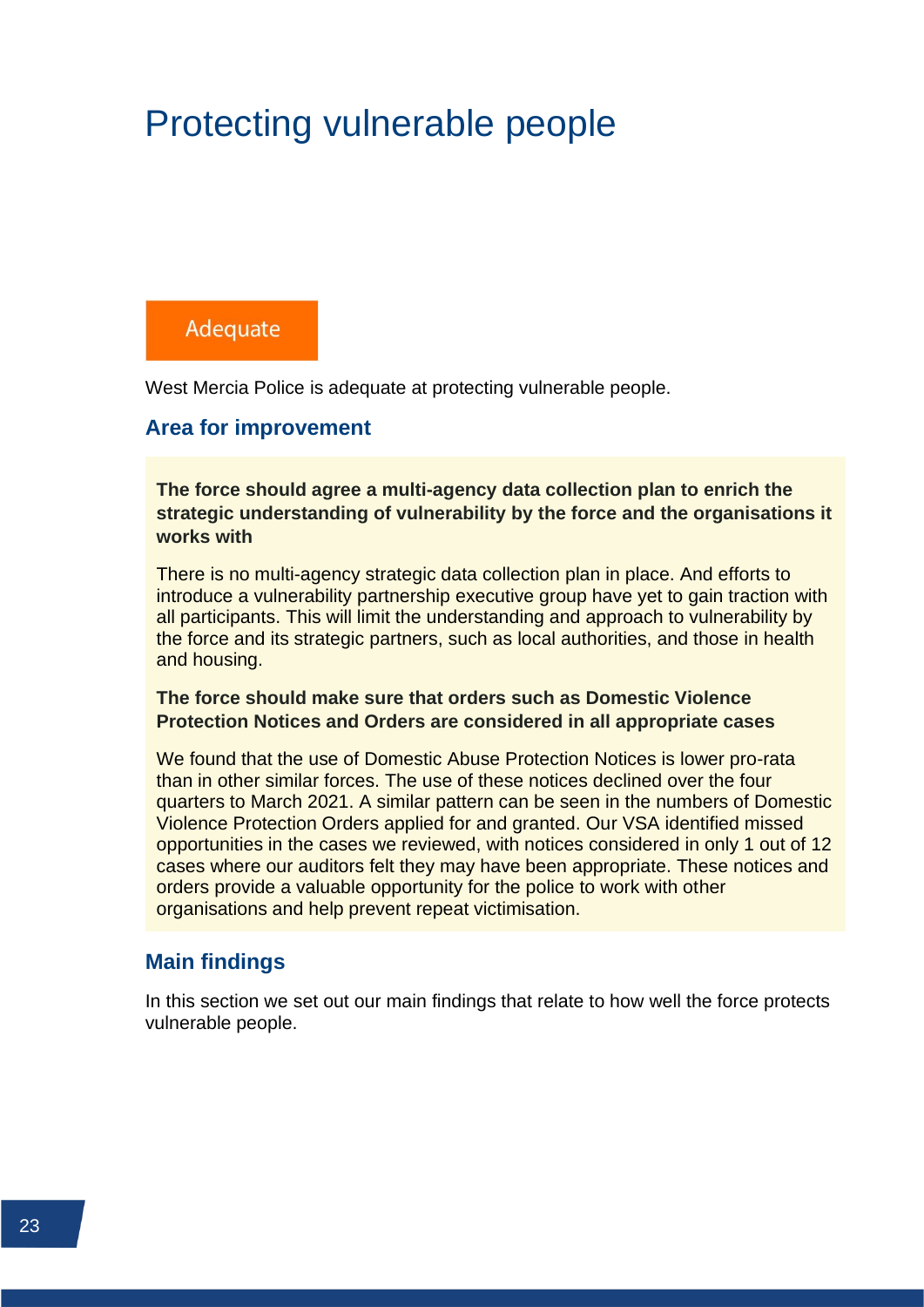#### **The force has an adequate understanding of the nature and scale of vulnerability**

The force has appropriate governance in place in relation to vulnerability, and boards and performance meetings view an appropriate and relevant set of vulnerability data. There is a dashboard showing data at local policing area (LPA) level too.

The force undertakes a range of regular audits and self-assessments, checking that its workforce consistently follows force guidance on the management of vulnerability. Lead managers are assigned to implement actions arising from these activities, and these actions help promote improvements. Public protection functions and other teams co-operate well in providing advice on and improving workforce understanding of vulnerability. The force is developing its vulnerability strategy in line with the College of Policing's [National Vulnerability Action Plan.](https://whatworks.college.police.uk/Research/Documents/VKPP_NVAP_FAQ.pdf) The self-assessment process provides the force with insight into areas that need development and improvement, as well as assessing its capability and capacity to make those changes.

Though data from other organisations is lacking, the force produces some good research and analytical products that help it understand vulnerability. And it has developed local vulnerability profiles for child sexual exploitation (CSE) and for domestic abuse (DA), helping police and other organisations to understand these areas so they can work together to address them. West Mercia Police identifies vulnerability within a greater proportion of its crimes than other similar forces, and the same is the case for repeat DA crimes. We saw good examples of information sharing across multi-agency functions, such as harm assessment units (HAUs) and integrated offender management (IOM).

Operational staff search force systems to understand vulnerability. However, staff aren't routinely able to generate their own analytical products for a particular area or problem. This limits the opportunity for officers such as those in problem-solving roles to understand vulnerability without requesting specific analysis. Gaps in vulnerability data limits a more comprehensive understanding of vulnerability.

#### **The force provides safeguarding support for vulnerable people**

The force has worked to improve workforce understanding of safeguarding, stalking and harassment, and harmful cultural practices. It has produced a range of guidance materials to support the workforce, including a comprehensive adult safeguarding toolkit. We found a strong and consistent focus on safeguarding in all parts of the force and among all officers and staff we spoke to. And the force has seen improvements in the recording of ethnicity data on crimes, to better understand whether this may be a factor in some crime types.

The force uses a [domestic abuse, stalking and harassment \(DASH\)](https://www.justiceinspectorates.gov.uk/hmicfrs/glossary/dash/) risk assessment model. Officers are familiar with this approach, and routinely look for evidence that might indicate vulnerability. For instance, DASH assessments record if there is a lack of food in the house or if living conditions are poor. This helps the lived experience and voice of the victim to be understood. The force monitors DASH completion rates, following up any missing details with attending officers. Completion rates are high as a result, and this scrutiny also helps improve the quality of DASH assessments.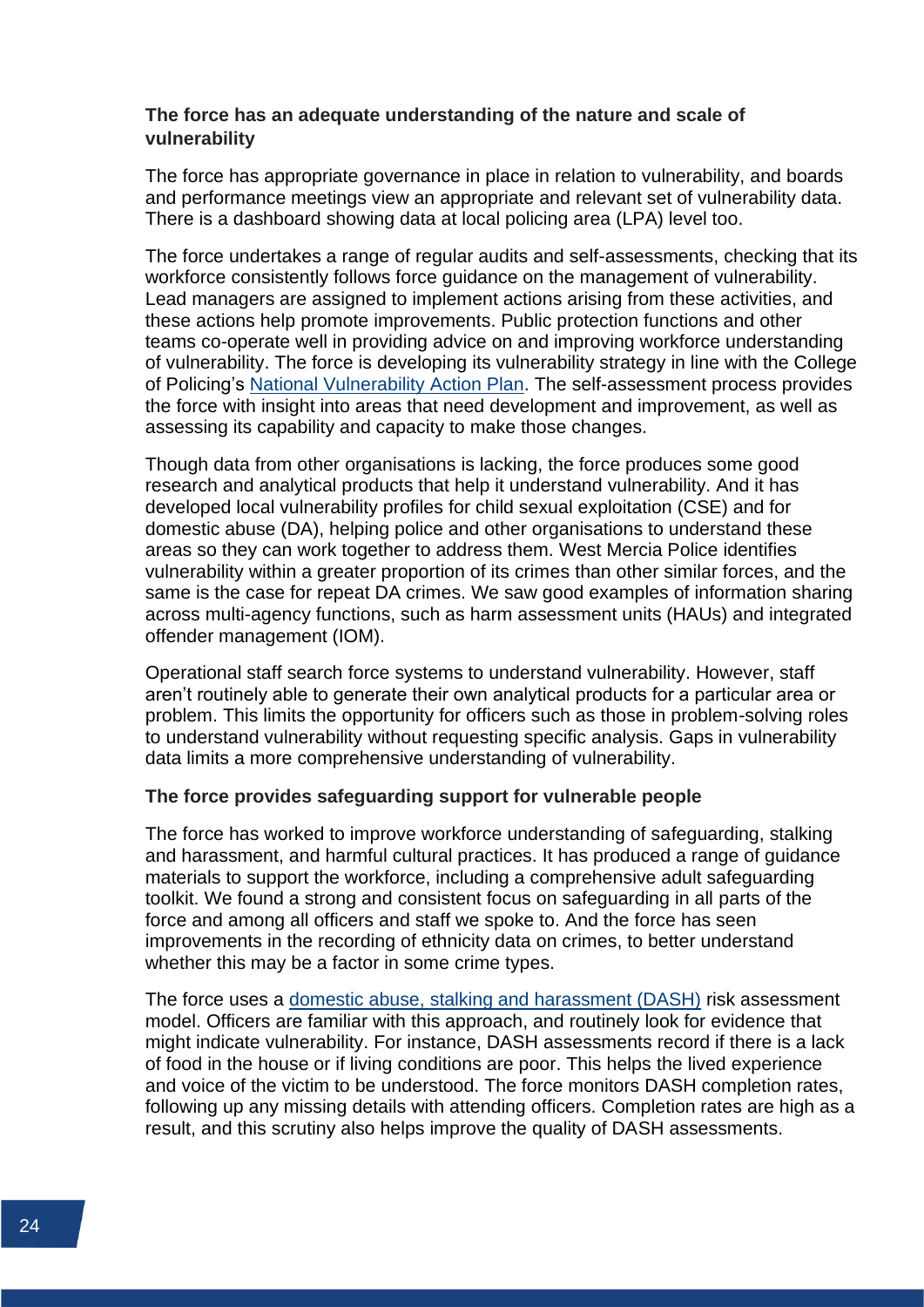[Operation Encompass](https://www.operationencompass.org/) – a safeguarding partnership between police and education institutions that aims to offer immediate support to children experiencing domestic abuse – is in place in all parts of the force. This project results in police, schools and local authorities promptly sharing information about young people who may be affected by crimes and incidents in the home, such as domestic abuse. Staff told us that multi-agency information sharing is good, although some spoke of difficulties in obtaining timely information from other organisations outside office hours. This can make it difficult for officers to make decisions about investigations involving vulnerable victims, offenders or others. Each LPA works with other organisations to try to address these operational problems where they arise.

West Mercia Police has a co-ordinator to provide advice on civil orders. We found that the workforce had a good understanding of how these orders better safeguard vulnerable people. In the year ending 31 March 2021, the force received 3.9 ['right to](https://www.gov.uk/government/news/clares-law-to-become-a-national-scheme)  [ask'](https://www.gov.uk/government/news/clares-law-to-become-a-national-scheme) applications per 10,000 population, under the [domestic violence disclosure](https://www.justiceinspectorates.gov.uk/hmicfrs/glossary/domestic-violence-disclosure-scheme/)  [scheme,](https://www.justiceinspectorates.gov.uk/hmicfrs/glossary/domestic-violence-disclosure-scheme/) which allows someone to ask the police about a partner's history of domestic violence or violent acts. The force also made 1.4 'right to know' disclosures, which allow police to proactively disclose information in prescribed circumstances, under the same legislation. This was higher than the applications and disclosures rate throughout forces in England and Wales, which was 3.0 and 1.2 per 10,000 population respectively. The force has also identified from its own audits that it may be missing opportunities to make prompt arrests in domestic abuse cases. More consistent use of powers and orders would help the force better safeguard vulnerable people.

#### **The force works with other organisations to keep vulnerable people safe**

The force contributes to the effectiveness of multi-agency safeguarding hubs through HAUs in each LPA. Not all units are effective, however, and the force's tasking meeting reports workload backlogs in some areas. Sickness levels are also higher in some HAUs than others. Backlogs and delays in assessing and managing risk can limit effective multi-agency safeguarding work. The force has brought HAUs under central line management and appointed a lead officer to bring performance up to consistent levels in all parts of the force.

The force produces what it calls a high-harm list. It details those victims and suspects who are most at risk of being involved in serious crimes and incidents. An example is domestic abuse, which is likely to have a long-term adverse effect on those involved, including other family members and children. The list is widely circulated for action by a range of departments, including problem-solving hubs and HAUs. The force also makes good use of support roles such as domestic abuse risk officers and independent domestic violence advisors to support those at high risk of harm and reduce the risk of repeat victimisation. These measures help the force and other organisations, including charities, to support victims and reduce the likelihood of repeat offences.

[Multi-agency risk assessment conference \(MARAC\)](https://www.justiceinspectorates.gov.uk/hmicfrs/glossary/multi-agency-risk-assessment-conference/) arrangements are effective in West Mercia Police. There are co-ordinators in place in all areas, and we found evidence of good involvement and referrals from all organisations involved. Actions from regular MARAC meetings are clearly documented and followed up, and all high-risk cases are considered within the process. To manage demand, the force has introduced a tailored approach in Worcestershire and doubled the frequency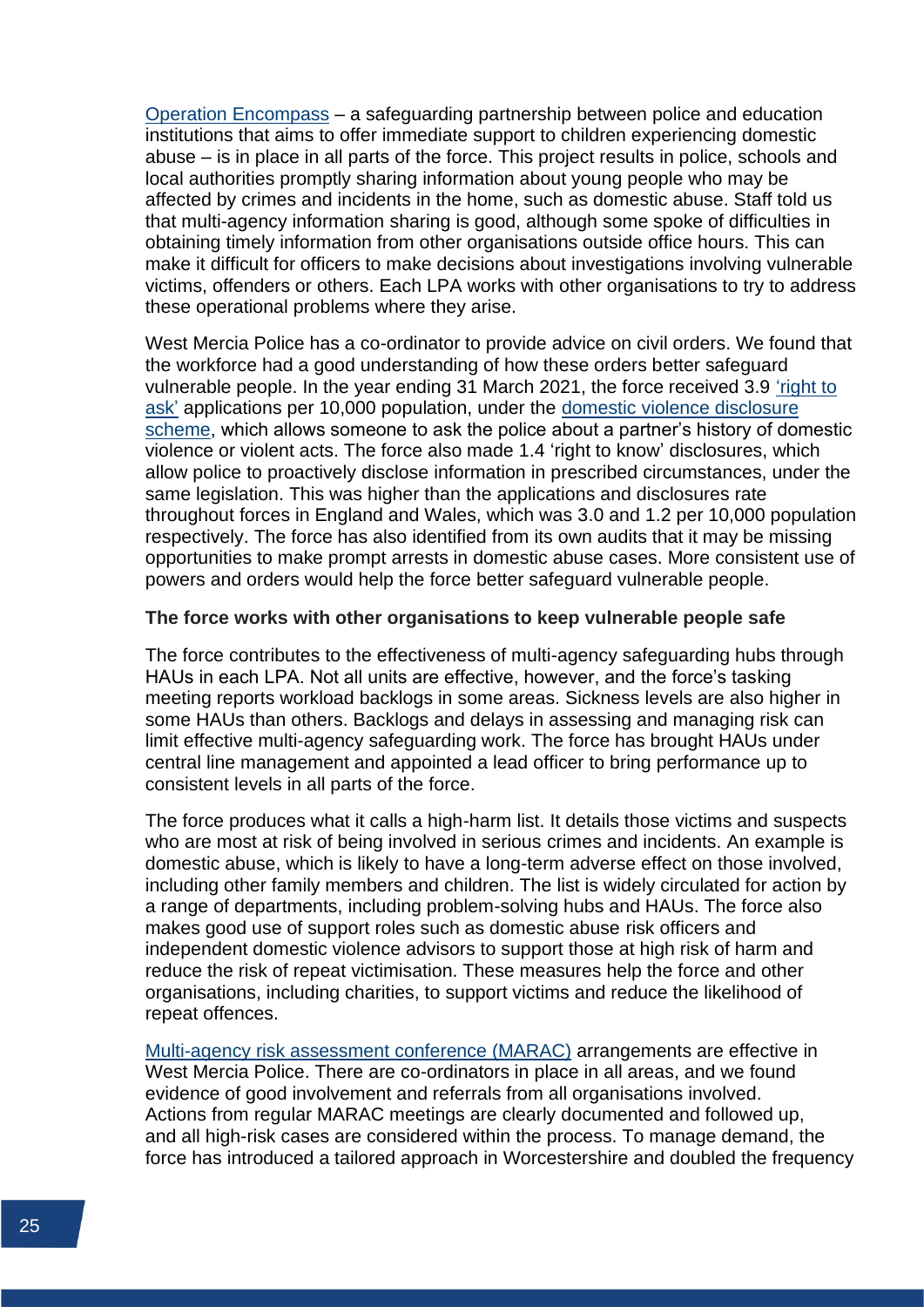of meetings. This is to make sure that risks are as effectively assessed and managed in that part of the force as in all other LPAs. This addresses an area for improvement we identified in our 2019 inspection.

The force carries out a range of surveys to understand victims' views. The VAL and victim and witness service also seek views from victims. The force has a victims and witnesses group that oversees improvement work in this area. Victim confidence and satisfaction levels could, however, be further improved through the actions described in the ['Investigating crime'](#page-21-0) section of this report.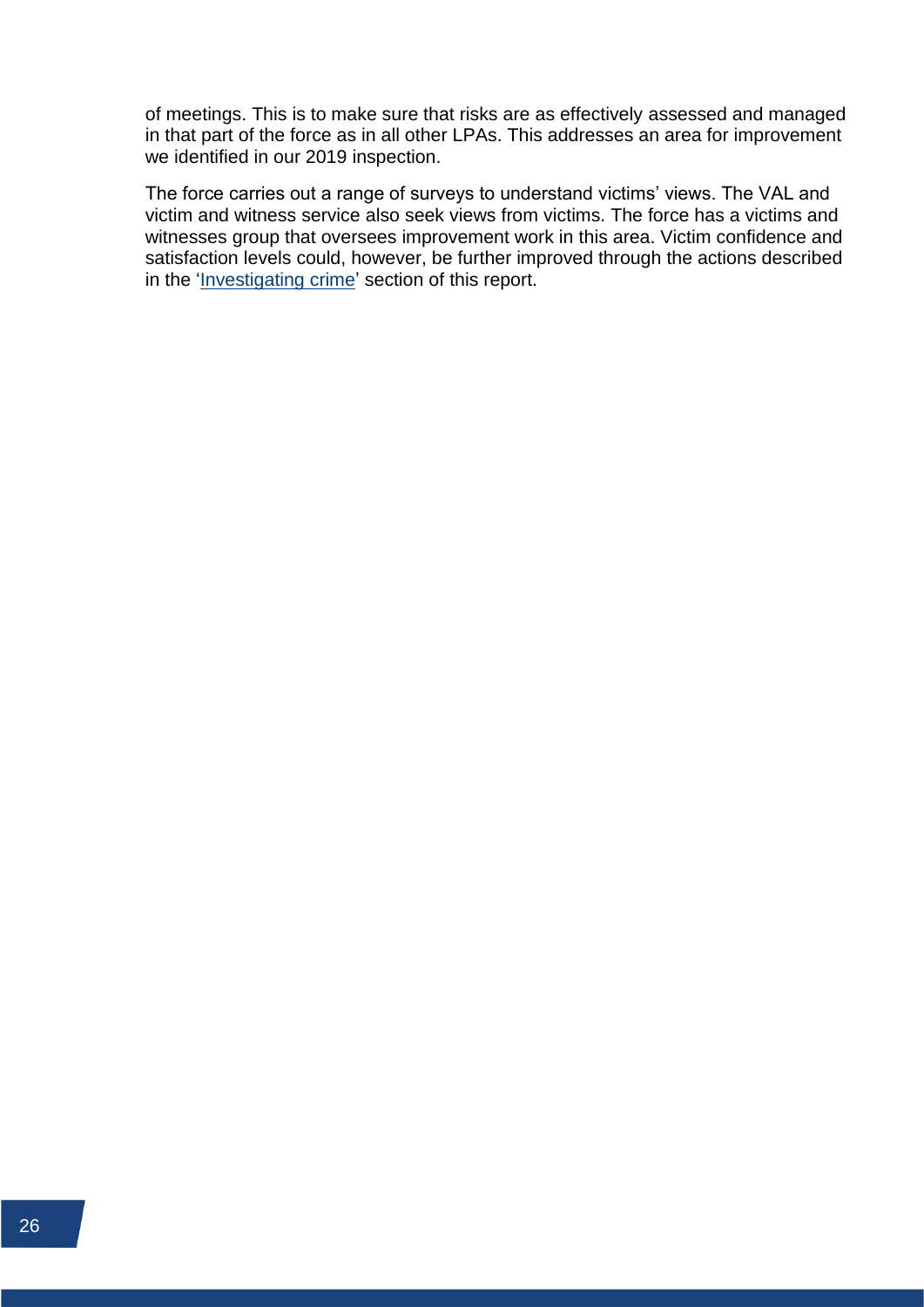# <span id="page-29-0"></span>Managing offenders and suspects

# Adequate

West Mercia Police is adequate at managing offenders and suspects.

#### <span id="page-29-1"></span>**Area for improvement**

**The force should make sure that it has the capacity and capability to proactively identify breaches of orders and further offences, and that all breaches and offences are fully recorded on force systems**

The force has invested in equipment for staff to examine electronic devices during home visits to registered sex offenders. However, staff say that the software is time consuming to use and doesn't always work with mobile phones. This may reduce the ability to identify breaches of orders or further offences. On top of this, inconsistency and non-recording of breaches were also reported. These are said to be due to technical problems. This may lead to registered sex offenders being managed inappropriately and offenders not being brought to justice.

### <span id="page-29-2"></span>**Main findings**

In this section we set out our main findings that relate to how well the force manages offenders and suspects.

#### **The force manages outstanding suspects effectively**

In 2019, we recommended that the force should improve its management of outstanding suspects. At that time, the force didn't understand how many suspects it had outstanding, nor the risk they posed. The force now has a far better understanding of outstanding suspects. Force data shows that over 85 percent of its outstanding suspects are graded high, medium or low risk. This information is reported on the force's crime dashboard and allows effective supervision of these cases. Operational teams routinely prioritise the arrest of outstanding suspects and those suspects who are circulated as wanted on the police national computer. Arrest report packages, risk management plans and the force's investigation review process all help to more consistently manage suspects who are under investigation. Managers check the progress of arrests during their daily management meetings. This means that the force takes prompt action to arrest those suspects who pose the greatest risk.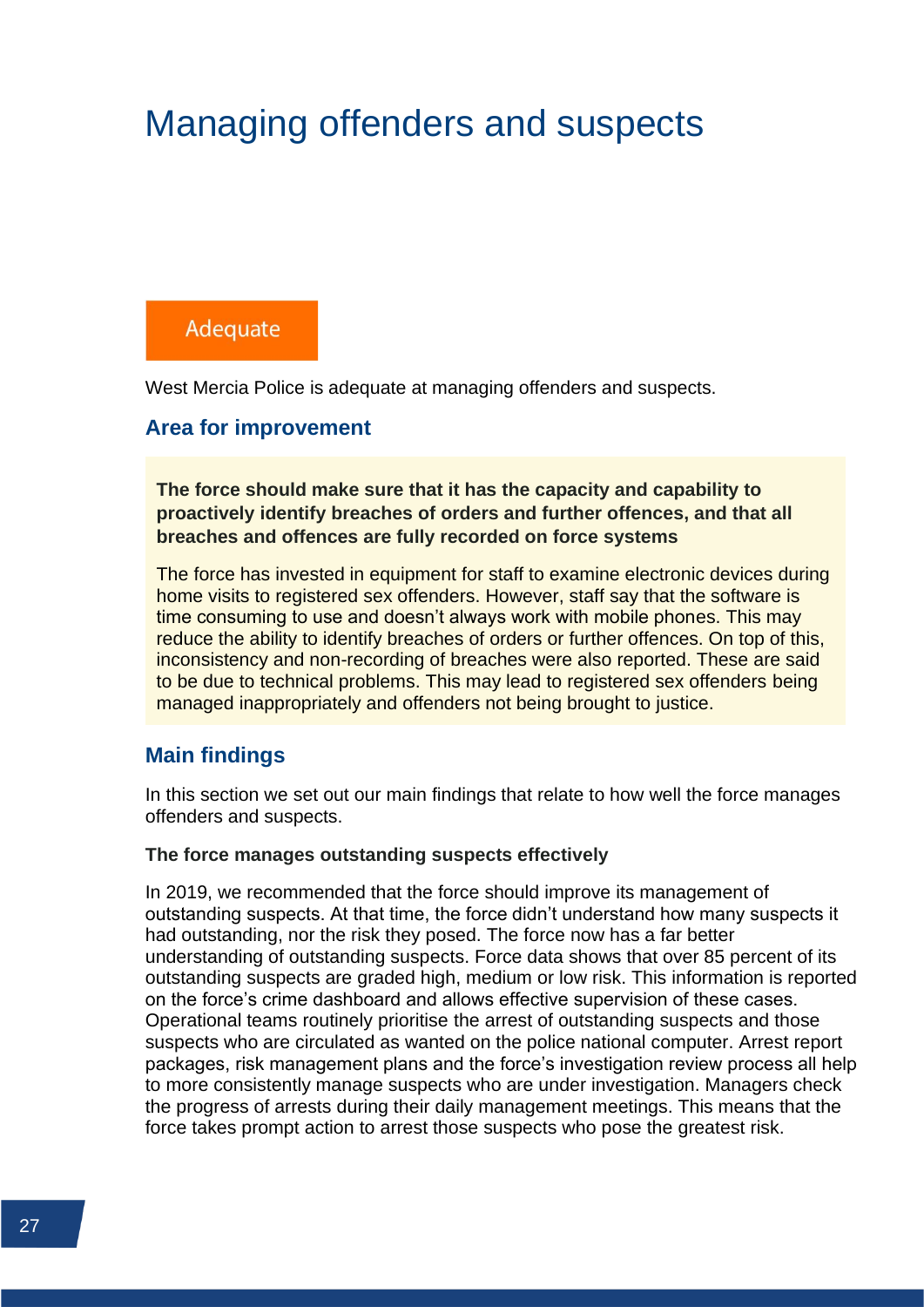#### **The force has improved its management of people on bail and those released under investigation (RUI), although its management of [voluntary attendance](https://www.gov.uk/government/publications/voluntary-police-interview-your-rights) could be improved**

In our last inspection of the force in 2019, we reported that the management of bail and RUI were areas for improvement. The force has made good progress in these areas. The force's crime dashboard has improved its management of bail and RUI, and it has reviewed all of its bail and RUI records. Those reported on the dashboard are now accurate and up to date. Bail and RUI are effectively managed and scrutinised by custody officers and line managers. Our workforce survey reflected these positive findings. The workforce demonstrated a good understanding of bail and its use to help safeguard vulnerable victims. The checking and enforcement of bail is also improving, helping to reduce the risk of reoffending. The force has maintained its focus on bail and RUI through its own self-assessment work too. This helps the force better safeguard people through the effective use of bail and RUI.

Voluntary attendance by suspects (where people who haven't been arrested voluntarily attend police interviews) is supposed to be recorded on a system that is separate from the force's main custody records. The system then generates the documentation necessary to manage the suspect correctly. But staff don't always record voluntary attendances on the system. This may mean that procedures such as the collection of biometric samples from suspects may be missed, limiting the potential to detect links to other offences.

#### **The force effectively manages the risk posed by the most dangerous offenders, although supervision could be improved**

The force's high-harm offender co-ordinator maintains an overview of the management of the highest risk offenders. They also act as the central point of contact for systems used to manage registered sex offenders. Safer neighbourhood teams (SNTs) are aware of the registered sex offenders living in the areas they patrol and gather intelligence to help assess the risk they may pose.

The teams that manage registered sex offenders are effective, and work in line with national guidance. But there is a shortage of supervisory capacity within registered sex offender management teams. This causes significant delays in reviewing the records of visits to registered sex offenders in the community and their risk assessments. The force has trained supervisors in related departments to cover this shortage in the short term, but those supervisors have pre-existing commitments and supervisor resources therefore remain insufficient.

The high-harm offender co-ordinator helps investigating officers decide whether to use additional powers and orders to limit criminality, such as [child abduction warning](https://www.justiceinspectorates.gov.uk/hmicfrs/glossary/child-abduction-warning-notice/)  [notices,](https://www.justiceinspectorates.gov.uk/hmicfrs/glossary/child-abduction-warning-notice/) sexual risk orders and [sexual harm prevention orders.](https://www.justiceinspectorates.gov.uk/hmicfrs/glossary/sexual-harm-prevention-order/) These orders improve the control and management of registered sex offenders.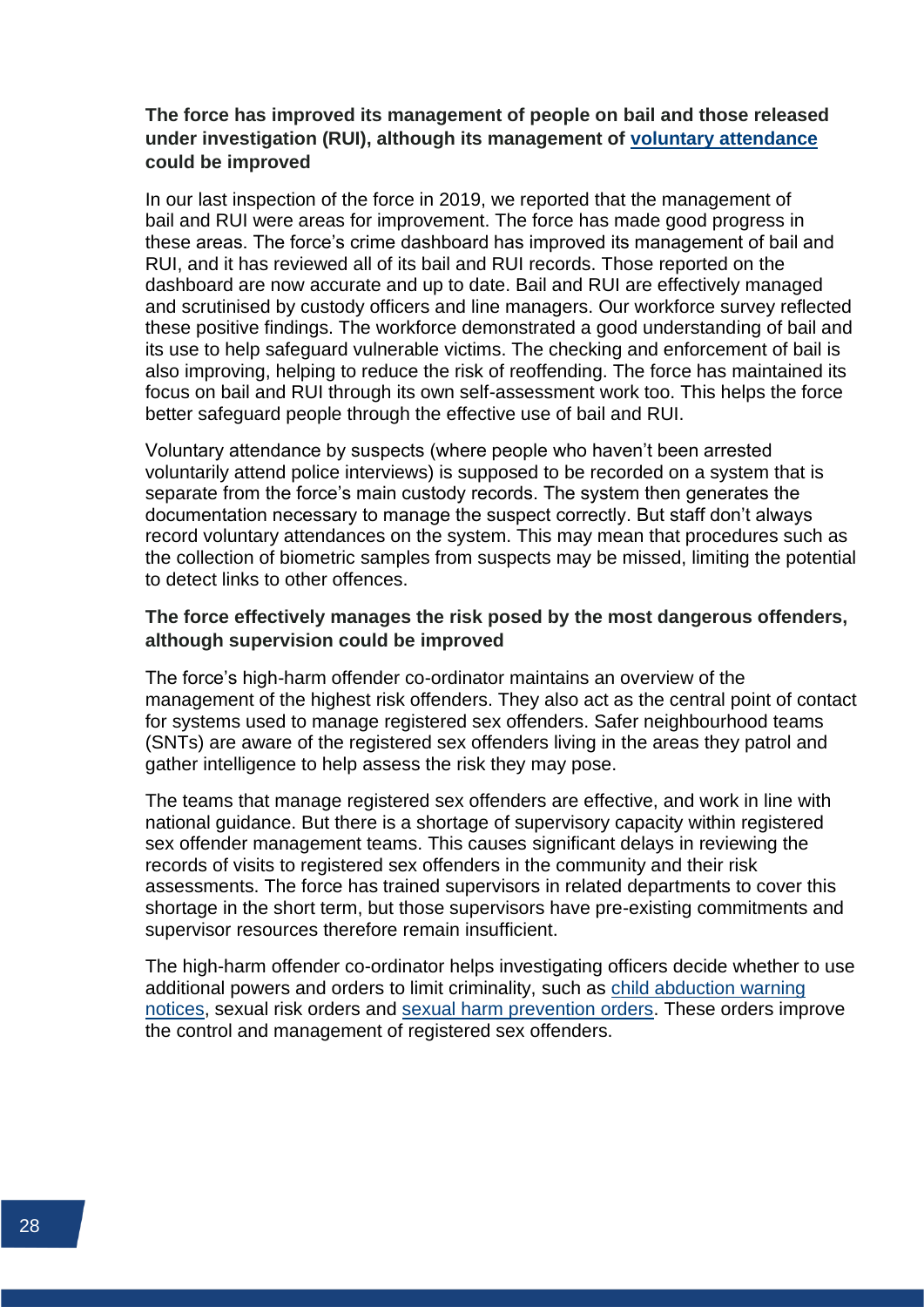#### **Online CSE is everyone's responsibility, though technological weaknesses limit effectiveness**

SNTs provide crime prevention and safeguarding advice to young people who are known to have uploaded indecent images of themselves online. Digital forensic investigators participate in operations where search warrants are used to investigate the sharing of indecent images. This helps the force to readily understand the gravity of the offence and to effectively identify devices that hold the greatest evidential value.

But technological weaknesses reduce the effectiveness of online child sexual exploitation teams. For instance, indecent images must be transferred on encrypted disks rather than across force networks, leading to delays in investigations. And the force's use of the national child abuse image database is limited, including the uploading of images. Because of this, new and previously uncategorised images discovered by West Mercia Police will not be searchable by other forces. The force should make sure that its digital transformation programme promptly addresses these weakness in the online child sexual exploitation teams' technology.

#### **The force has an effective IOM programme**

IOM processes are well co-ordinated and have good multi-agency involvement throughout. The force's approach to its offenders reflects the latest national guidance and local priorities. There are a wide range of schemes to help reduce the likelihood of further offending. These include programmes for the perpetrators of domestic abuse.

But the force and other organisations it works with don't routinely evaluate the cost and benefit of managing offenders through the IOM scheme. As a result, the force isn't able to fully assess the effectiveness of its approach to reducing reoffending. It doesn't know whether its investment in offender management is sufficient, beneficial or targeted at the right group of offenders. The force should work with its partner organisations to address this.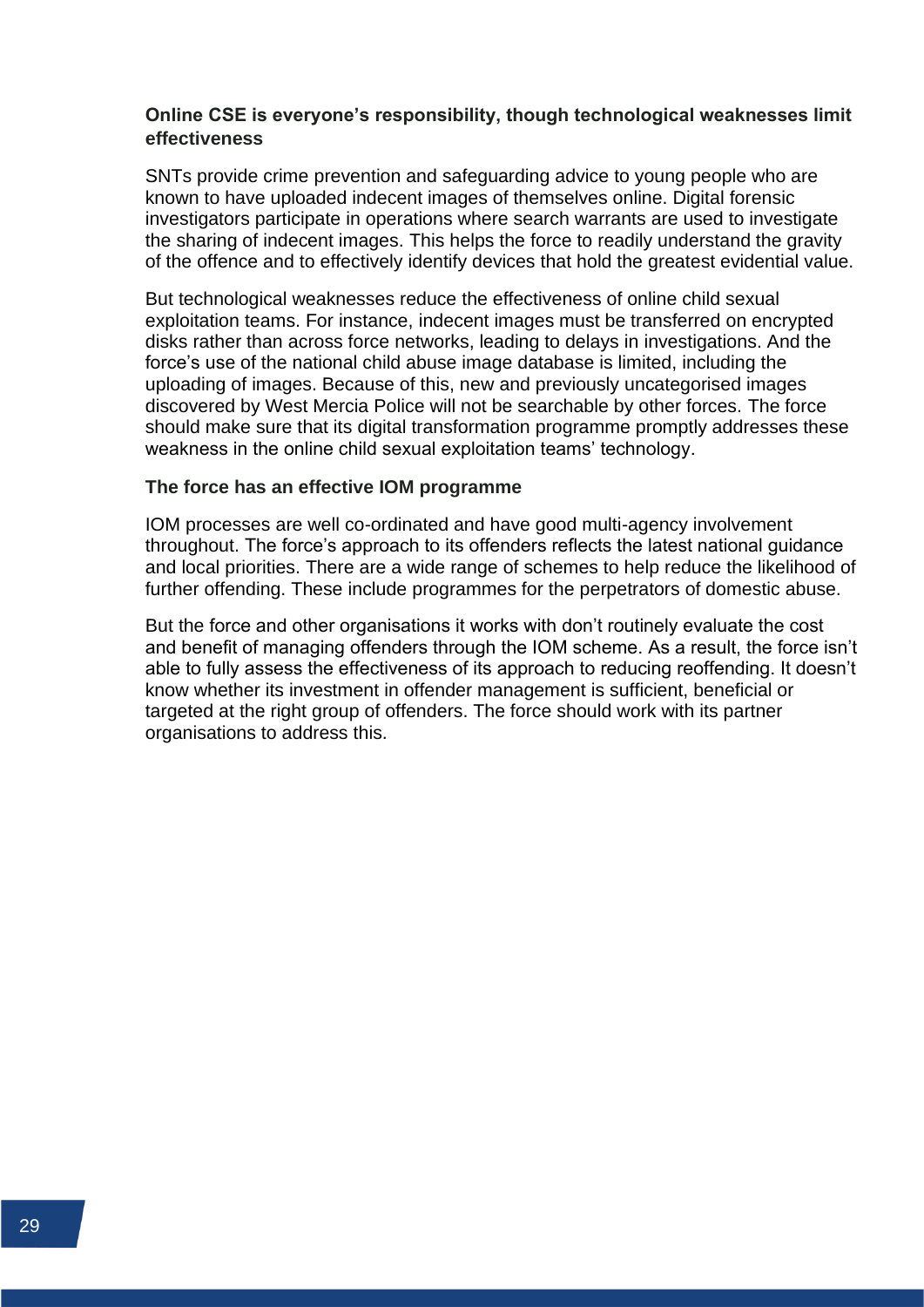# <span id="page-32-0"></span>Disrupting serious organised crime

We now inspect [serious and organised crime \(SOC\)](https://www.justiceinspectorates.gov.uk/hmicfrs/glossary/serious-organised-crime/) on a regional basis, rather than inspecting each force individually in this area. This is so we can be more effective and efficient in how we inspect the whole SOC system, as set out in HM Government's SOC strategy.

SOC is tackled by each force working with [regional organised crime units](https://www.justiceinspectorates.gov.uk/hmicfrs/glossary/regional-organised-crime-units/) (ROCUs). These units lead the regional response to SOC by providing access to specialist resources and assets to disrupt organised crime groups (OCGs) that pose the highest harm.

Through our new inspections we seek to understand how well forces and ROCUs work together. As a result, we now inspect ROCUs and their forces together and report on regional performance. Forces and ROCUs are now graded and reported on in regional SOC reports.

Our SOC inspection of West Mercia Police hasn't yet been completed. We will update our website with our findings (including the force's grade) and a link to the regional report once the inspection is complete.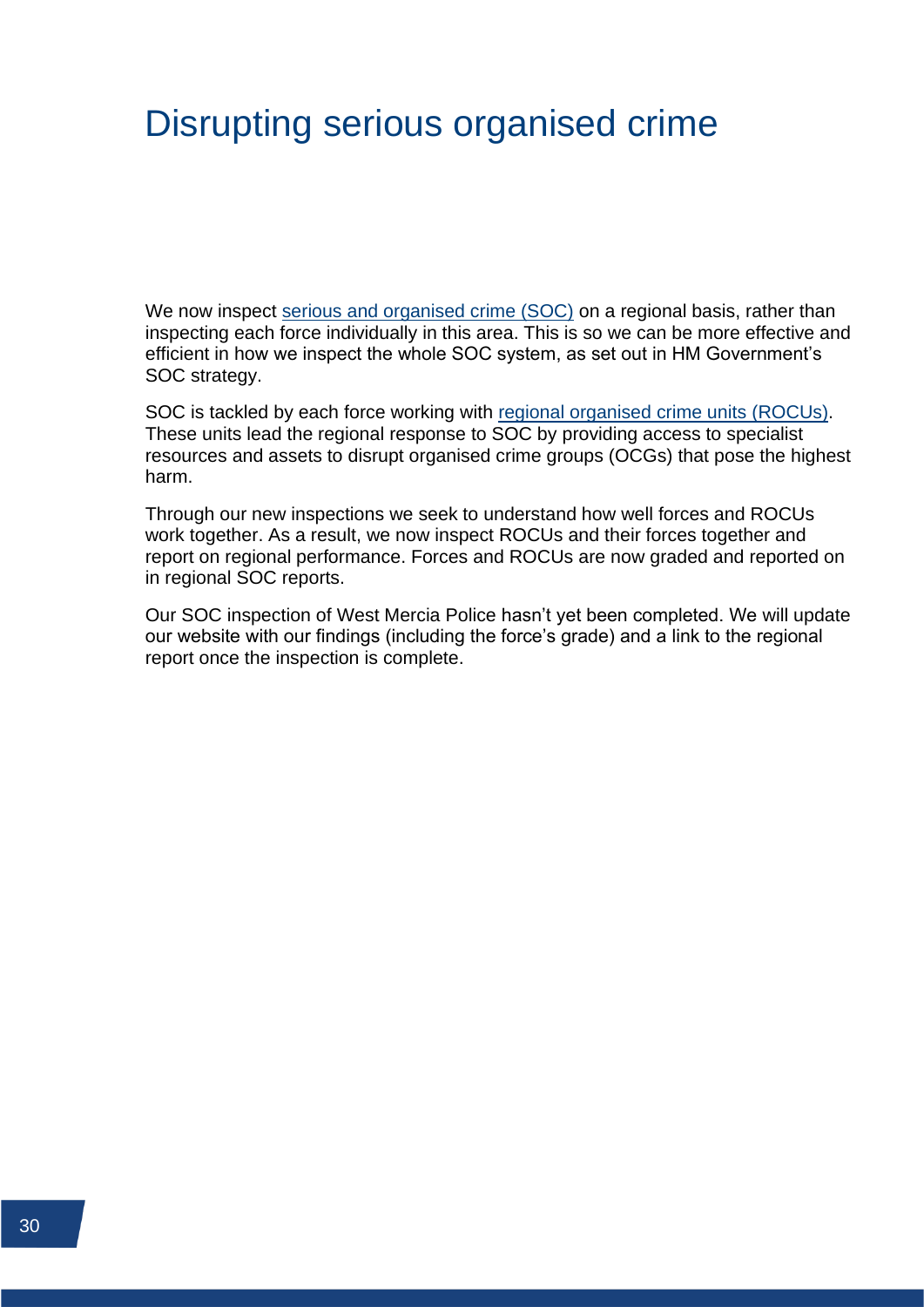# <span id="page-33-0"></span>Building, supporting and protecting the workforce

## Adequate

West Mercia Police is adequate at building and developing its workforce.

### <span id="page-33-1"></span>**Areas for improvement**

**The force should ensure that its learning and development provision fully meets its workforce development needs**

Some staff, such as those in public protection, lack the skills and experience needed for their roles. Staff spoke of difficulties in being released from work to attend training courses and of lengthy delays in accessing relevant training. Workforce feedback and our staff survey were generally negative about the quality of continuous professional development provision. The force's HR system is also unsuitable as a tool to support effective workforce learning and development. These weaknesses in learning and development provision limit the force's ability to improve the capabilities of its workforce.

**Our 2019 report said that the force should improve how it manages individual performance and identifies talent, ensuring reviews are consistently and fairly applied across the workforce and valued by all, and that poor performance is managed consistently. This remains an area for improvement**

The force's talent and resourcing function isn't yet fully staffed nor operating to full effectiveness. Despite being introduced in 2019, the force's talent management programme has made little progress. And workforce uptake and regard for annual appraisal processes, which should be used to support development, are poor in West Mercia Police. Data that we collected shows that an annual performance review was completed by 22 percent of West Mercia Police's overall workforce in 2020/21. This was identified as an area for improvement in 2019 and sufficient progress hasn't yet been made.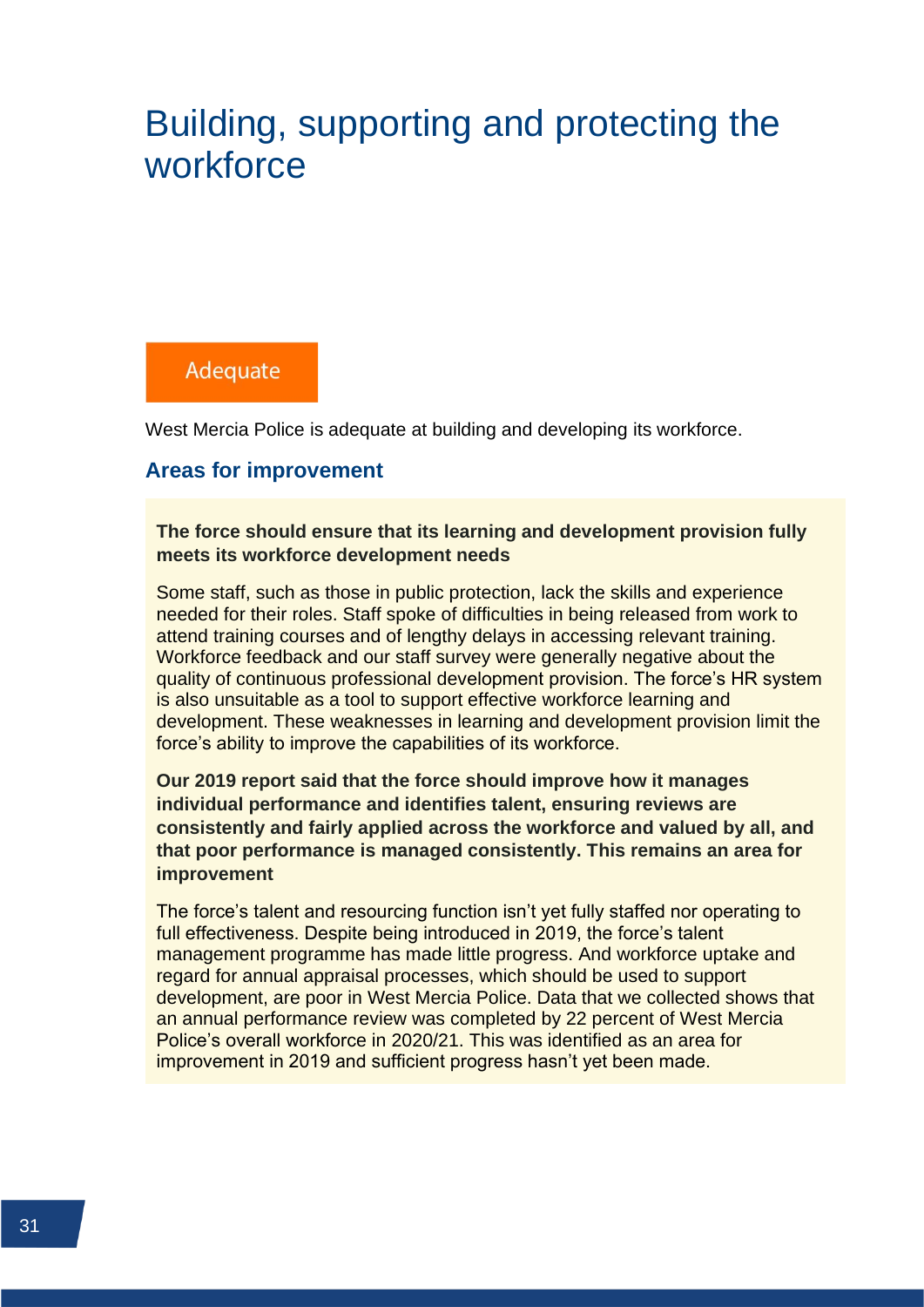**Our 2019 report said that the force should ensure that it provides suitable training, support and capacity for its supervisors so that they are fully equipped and confident to manage the performance and development of their staff, including effectively managing poor performance and identifying talent. This remains an area for improvement**

Managers reported receiving little in the way of performance management training. Fewer than half of the surveyed workforce said that one-to-one discussions took place with their line managers. This was identified as an area for improvement in 2019. But sufficient progress hasn't yet been made and the force's 2019 passport to lead project wasn't implemented. These problems mean that staff aren't receiving the continuous development they need to be fully effective in their roles. The force is aware of these weaknesses and is working to address them.

The force has, however, introduced a new leadership development programme, with sergeant workshops running since summer 2021.

#### <span id="page-34-0"></span>**Main findings**

In this section we set out our main findings that relate to how well the force builds and develops its workforce.

#### **The force continues to promote an ethical and inclusive culture at all levels**

We found that the workforce had a sense of belonging, supported by projects such its speak up programme, which encourages the workforce to question and challenge working practices, and other force activities to support workforce diversity, equality and inclusion. Positive action has improved workforce diversity since our last inspection. The force's fairness and standards plan covers professional standards, fairness at work, the work of the ethics committee and a review of force promotion processes. Ethics feature in its policing plan and other strategic documents, including its people strategy. The force has re-introduced its ethics committee, which is independently chaired. The committee is well attended by representatives at all levels force-wide. It debates ethical dilemmas and is taking action to try to improve the workforce's limited understanding of its role and work. Chief officers show strong leadership of and commitment to the force's people strategy and related plans. And staff groups and unions report being listened to by senior leaders.

The force encourages a learning culture, with an increasing focus on feedback and development rather than blame. The workforce speaks positively about this. Officers told us that they were comfortable sharing information about themselves with the force and admitting problems when they arose. The Police (Conduct) Regulations 2020 have been fully implemented. Three quarters of public dissatisfaction reports are now immediately resolved in line with the new regulations, improving services to the public. Good work is recognised by managers locally, though formal recognition is still reserved for high-profile operational matters. Occasional examples of a blame culture are still cited, sometimes a considerable time after the event. And some staff reported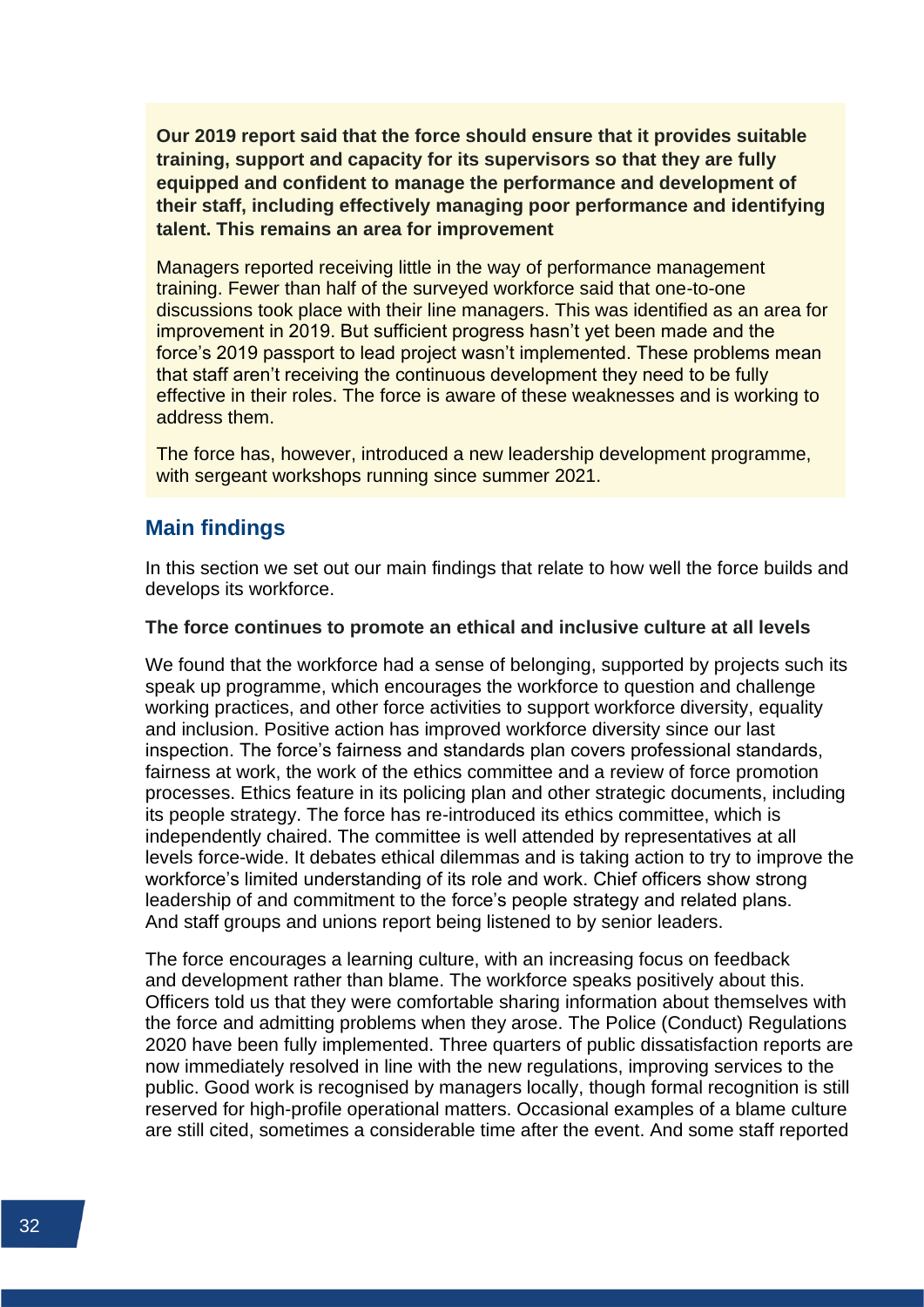that chief officers only visited local stations in times of crisis. The force should therefore continue its efforts to promote an inclusive learning culture.

#### **The force understands the wellbeing needs of its workforce and takes action to improve workforce welfare and wellbeing**

Workforce wellbeing is understood through a range of data presented at force governance boards and through surveys, including a Police Federation of England and Wales survey. This showed increased workload, increased stress and reduced happiness. During 2021, the force assessed itself against the Health and Safety Executive's stress management standards, informed by health and wellbeing assessments completed at departmental and LPA level. It has recently developed a wellbeing plan to be approved by chief officers, though it hasn't yet decided who will implement its recommendations.

The workforce reported that their immediate supervisors and line managers showed a clear interest in their welfare and wellbeing, though this sentiment wasn't echoed in the operations and communications centre (OCC). Individual officer workloads are reasonable and appropriate in response, CID and public protection teams. But a range of factors make it difficult for staff throughout the force to complete their work. For instance, under-resourcing is a problem in response, CID, public protection and the OCC. Plus, student officers undertaking training away from their response teams, along with technical problems force-wide, make it difficult for the workforce to manage their workloads effectively and efficiently. This affects the quality of initial calls, support to victims, quality of service, and the quality and timeliness of investigations. The force's priority-based planning programme is helping West Mercia Police better understand current and future demand in all departments. This will assist the force in planning its resourcing and service levels for the future.

The force has introduced a seven-point plan to promptly support those injured or harmed in the course of their work. This has been well received by staff. The force has a good range of preventative and supportive measures in place, including chaplaincy and staff support networks. However, fewer than half of the surveyed workforce felt equipped and supported to maintain their own wellbeing. The force has trained 67 staff in mental health first aid and has plans to train more. And staff with specific health, wellbeing and welfare needs can complete a 'passport' with this information to help new line managers and departments promptly understand those needs. These approaches help better support workforce welfare and wellbeing.

Occupational health provision appears effective and services are well understood. But access delays were reported by the workforce and some spoke negatively of being offered telephone support when they wanted face-to-face contact. The National Police Wellbeing Service is conducting a peer review of force occupational health provision and was due to report after our inspection, which concluded in September 2021. Roles deemed to be high risk such as child abuse investigators are subject to mandatory occupational health assessments, and the force has identified other roles that would benefit from similar levels of support. These include those working in the OCC and those supporting families bereaved as a result of road traffic incidents. But some staff in these roles reported receiving no such support. Poor support in these roles can affect staff welfare and wellbeing. The force should ensure all of those working in high-risk roles receive appropriate support.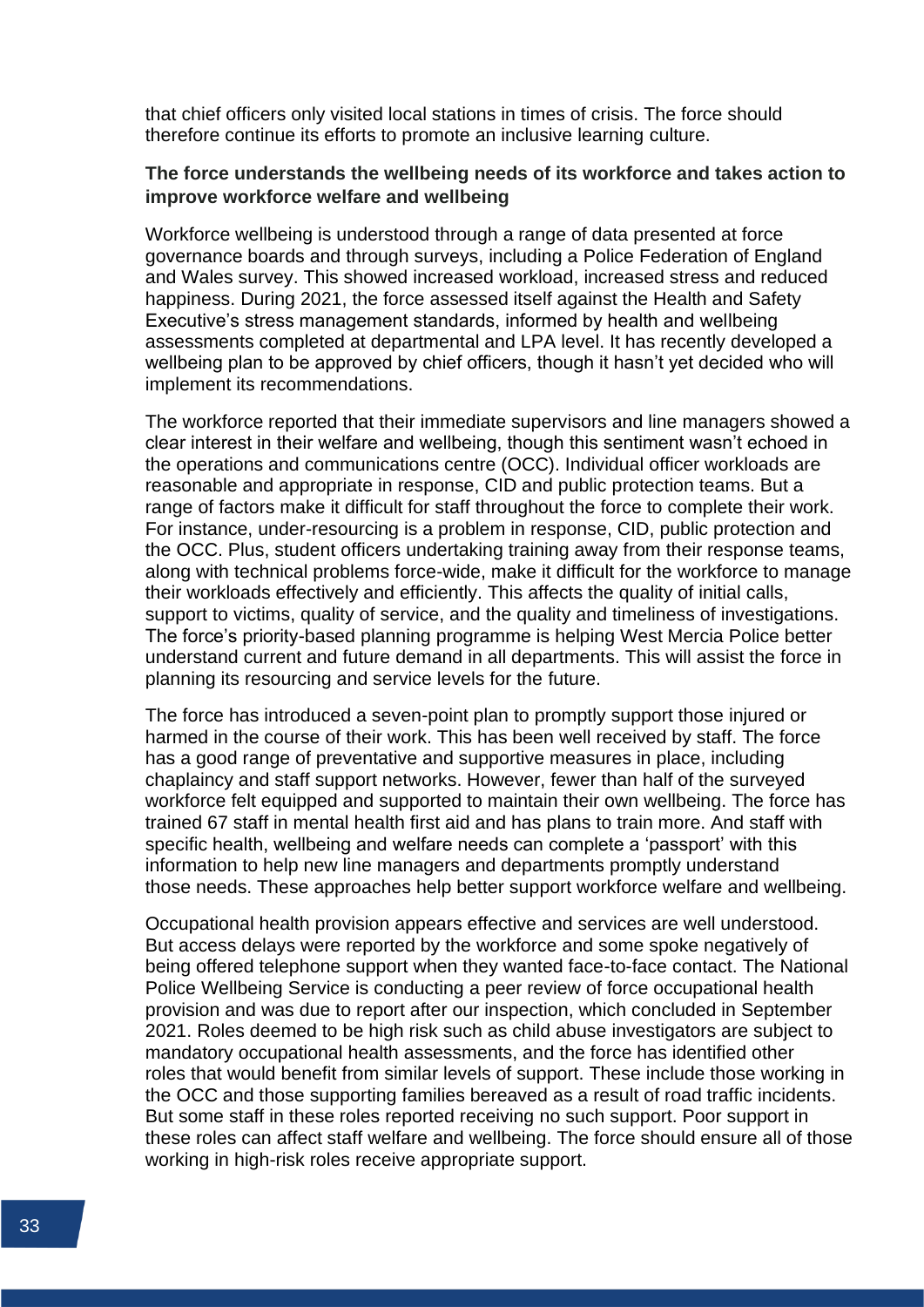#### **The force is effective in building its workforce for the future**

West Mercia Police's recruitment plans and processes are effective. It is working with regional and national positive action groups to share and implement good ways of working. Examples include workshops for applicants before they attend recruitment assessment centres, one-to-one coaching, mock interviews and targeted social media recruitment campaigns. These have all increased both the effectiveness of recruitment processes and the diversity of candidates. This is particularly evident in the roles most prioritised by the force, such as response policing and investigation.

The force has strong leadership and uses a range of data to inform its activities to improve workforce diversity, equality and inclusion. The force understands patterns of attrition as well as the failure points along the candidate recruitment journey and how they affect female applicants and those from Black, Asian and minority ethnic backgrounds. It has applied positive action principles to tackle these failure points, which has seen the proportion of female and Black, Asian and minority ethnic joiners increase. In the year ending 31 March 2021, 43 percent of police officer joiners were female, an increase from 32 percent in the year ending 31 March 2018. The proportion of Black, Asian and minority ethnic joiners increased from 4 percent to 7 percent over the same period. However, the force could do more to better understand workforce diversity across all locations, functions, ranks and roles.

The workforce spoke positively of the flexible working options that were available and the support that was in place to encourage development and retention. This support includes activities such as buddying, coaching and mentoring, as well as the force's step up, step across programme, which is designed to encourage lateral development and promotion. There are also workforce support networks such as Women of West Mercia. Yet the force could do more to understand the reasons why people leave; it conducts exit interviews with fewer than half of its leavers.

#### **The force has made good progress in implementing the policing education qualifications framework (PEQF)**

The force has implemented the PEQF and there is good governance and planning through the workforce diversity, inclusivity and planning board. The force offers uniformed officer and investigator entry and training routes, with current and future intakes scheduled and well planned for. The force has run its own mock Ofsted inspection to assess the effectiveness of its PEQF provision. Staff involved in running the PEQF process and activities have the skills and knowledge needed to support the programmes, although some report that the pace feels relentless. Constables who tutor new recruits are also under pressure, given the volume of student officers the force has taken on.

The force has a well-costed and well-governed training plan, which reflects a good understanding of the current and future learning and development needs of the workforce. Most of the workforce feel sufficiently skilled for their roles and say managers support their development.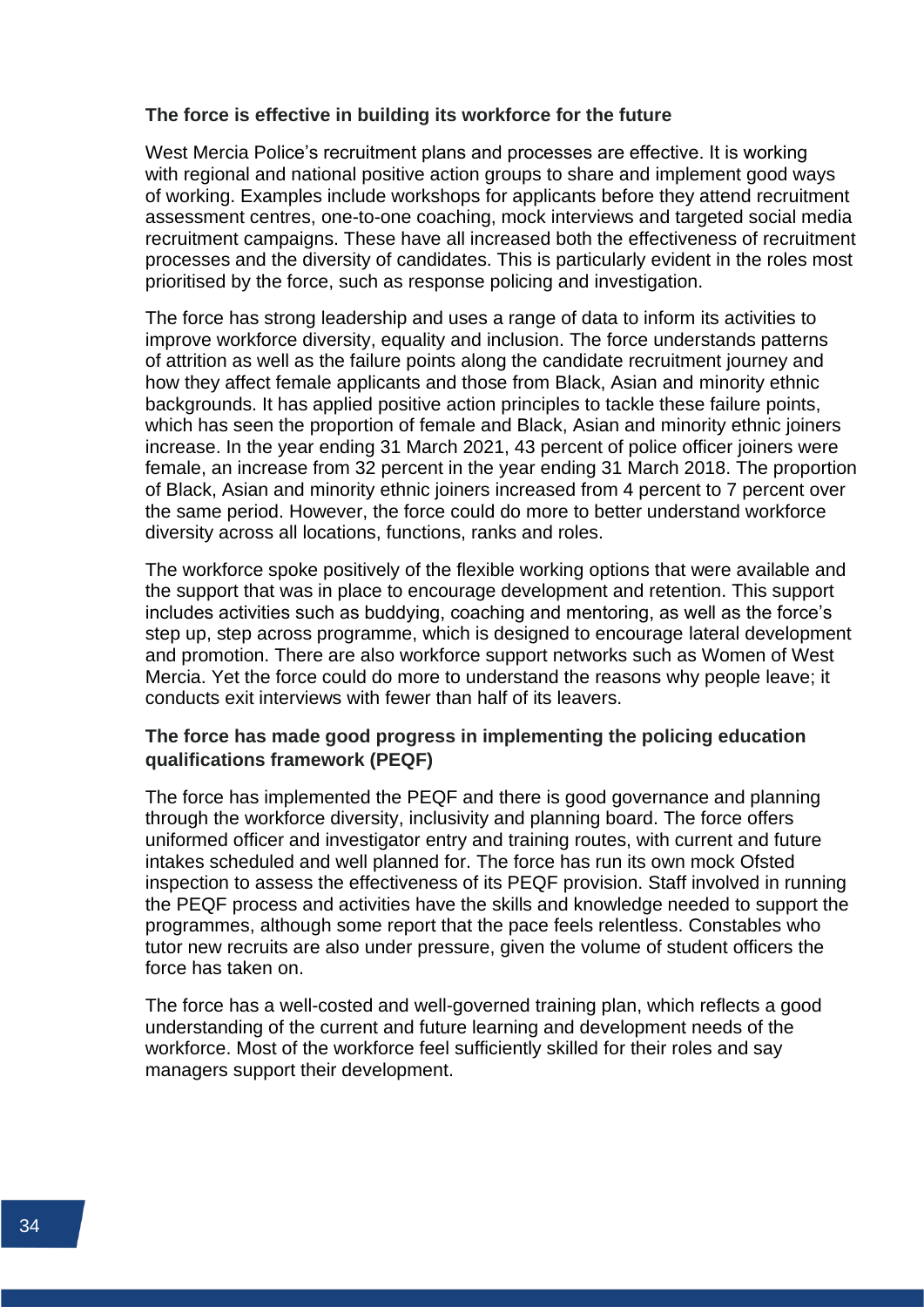### <span id="page-37-0"></span>**Vetting and counter corruption**

We now inspect how forces deal with vetting and counter corruption differently. This is so we can be more effective and efficient in how we inspect this high-risk area of police business.

Corruption in forces is tackled by specialist units, designed to proactively target corruption threats. Police corruption is corrosive and poses a significant risk to public trust and confidence. There is a national expectation of standards and how forces should use specialist resources and assets to target and arrest those who pose the highest threat.

Through our new inspections, we seek to understand how well forces apply these standards. As a result, we now inspect forces and report on national risks and performance in this area. We now grade and report on forces' performance separately.

West Mercia Police's vetting and counter corruption inspection hasn't yet been completed. We will update our website with our findings and the separate report once the inspection is complete.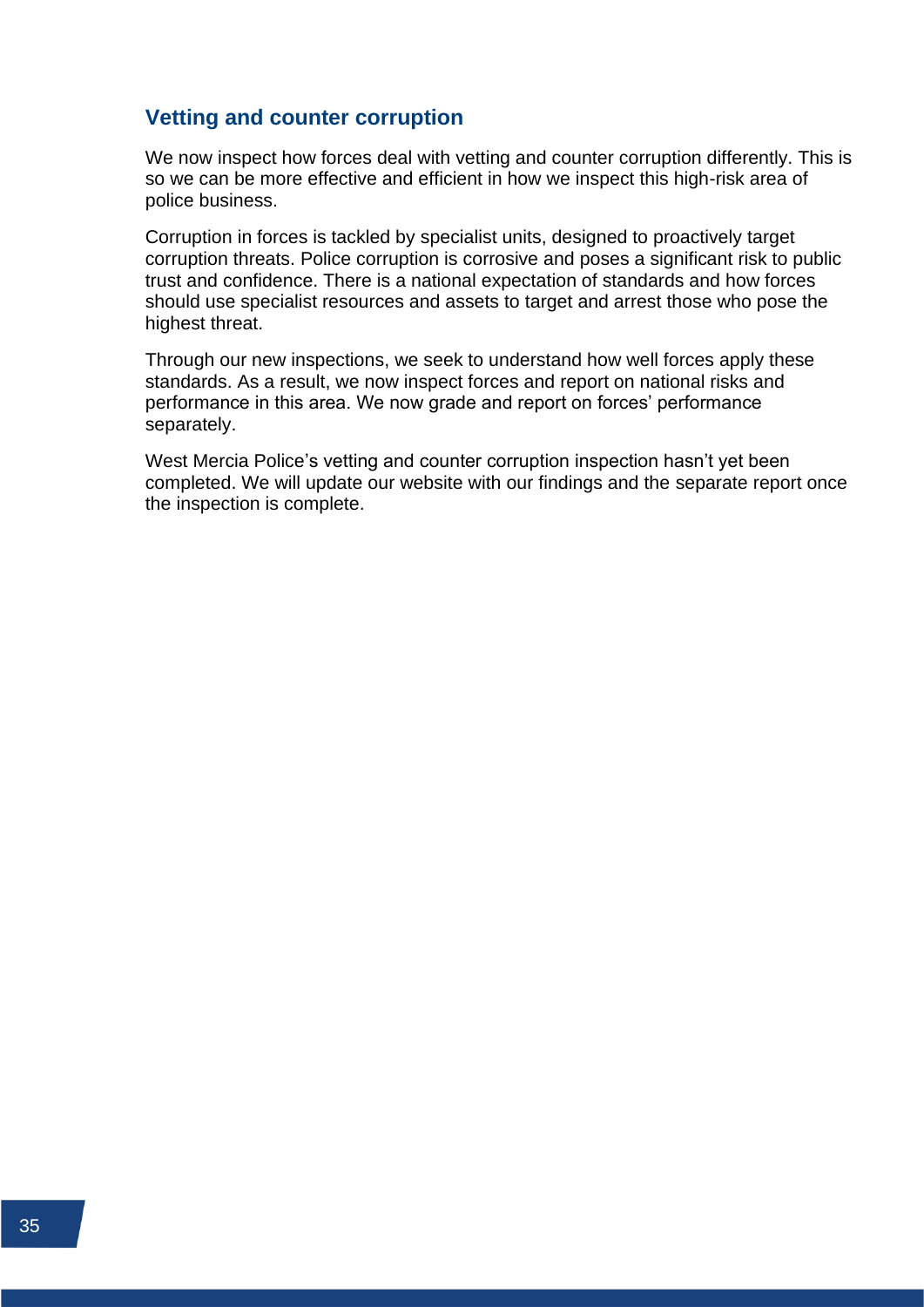# <span id="page-38-0"></span>Strategic planning, organisational management and value for money

**Requires** improvement

West Mercia Police requires improvement at operating efficiently.

#### <span id="page-38-1"></span>**Areas for improvement**

**The force should improve the breadth and accuracy of its data and make sure there is improved consistency in working practices**

Poor recording practices undermine data quality. There are also too many gaps in the force's data and this prevents a comprehensive understanding of demand. For instance, systems don't currently report response time data. The force is therefore unable to reassure itself that its response resources are operating efficiently. The force also has limited data modelling capacity and capabilities. Weaknesses in data, processes and practices mean that analysts spend too long data checking, cleansing and cross-referencing when producing management reports. More consistent and accurate data will help improve the understanding of all sources of demand and in turn improve efficiency.

**Our 2019 report said that the force should expand its skills project work to include an assessment of all skills, not only operational, including potential future skills requirements. This assessment should inform workforce plans. This remains an area for improvement.**

The force hasn't completed the workforce skills audit identified as an area for improvement in our 2019 inspection. The audit should inform effective workforce planning. Without this it lacks sufficient understanding of how its resources can be used more effectively and efficiently to meet current and future demand. To improve its workforce planning, the force is recruiting more people into its talent and resourcing team, and plans to assess skills across all departments and roles by April 2022.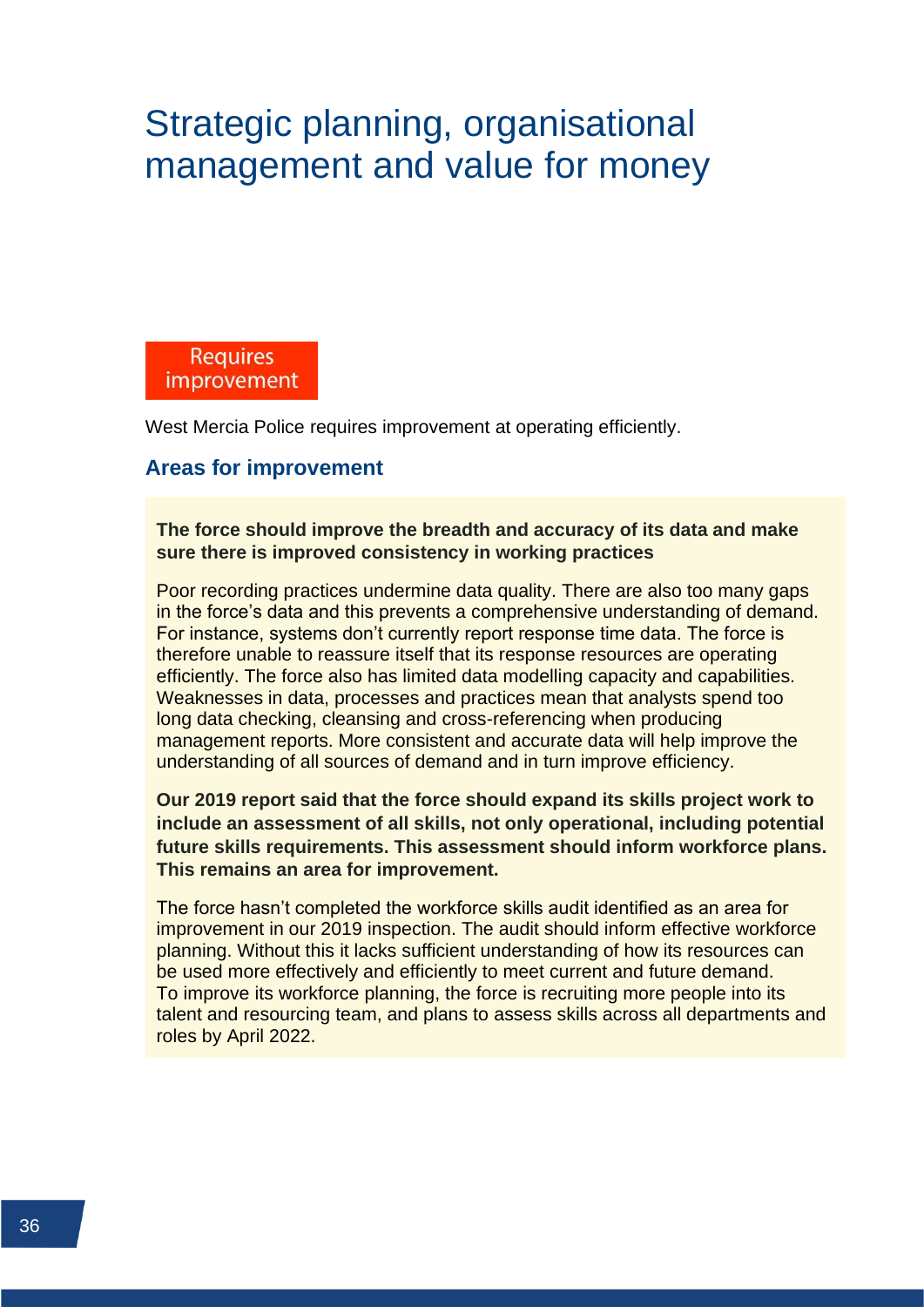### <span id="page-39-0"></span>**Main findings**

In this section we set out our main findings that relate to how well the force operates efficiently.

#### **The force's digital, data, technology and mobile working solutions aren't fit for purpose and affect workforce productivity**

The force's technical infrastructure is unreliable and its systems regularly fail to function as they should. Systems are also poorly integrated, which means that officers must enter the same information onto multiple systems. Freezes, crashes and slow running also mean that officers have to re-enter the same information repeatedly or spend lengthy periods inputting information that should be entered more swiftly.

The force is aware of its data and technical weaknesses, and is working to improve them. Any major system failures are addressed by setting up a chief officer-led command structure to ensure the force can continue to operate. This involves implementing suitable technological fixes, and learning from the incident as a means of continuous improvement. West Mercia Police is investing in its technology, systems and data capabilities in the longer term, and it has effective change-management arrangements in place, with independent assurance. Between 2021 and 2025 it plans to invest £6m of revenue and £41m of capital into its data and technology replacement programmes, in line with its digital services plans. However, the effects of its investments are unlikely to be felt until the force's new network solution is introduced in spring 2022.

Weak technical systems contribute to poor workforce practices because officers resort to taking shortcuts. This affects data quality, which then affects the force's understanding and management of all aspects of its demand.

#### **West Mercia Police's current operating model isn't meeting demand**

The force isn't consistently responding to incidents that require prompt attendance, and the volume of unresourced incidents routinely exceeds the upper threshold levels the force has set. Too many teams reported resource gaps and staff shortages. And under-resourcing in public protection teams means that some cases are being handled by already pressured CID teams. CID and public protection teams reported a lack of sufficiently skilled staff. These teams are the most affected by the requirement to provide staff to support major incidents. The new investigative structure isn't yet fully resourced nor fully established in all areas.

In recognition of this, the force is shifting its operating model towards more preventative approaches. This is evident in its investment in early intervention and prevention capabilities, and problem-solving activities. Until this transition is complete, the force will continue to struggle to meet its day-to-day demand.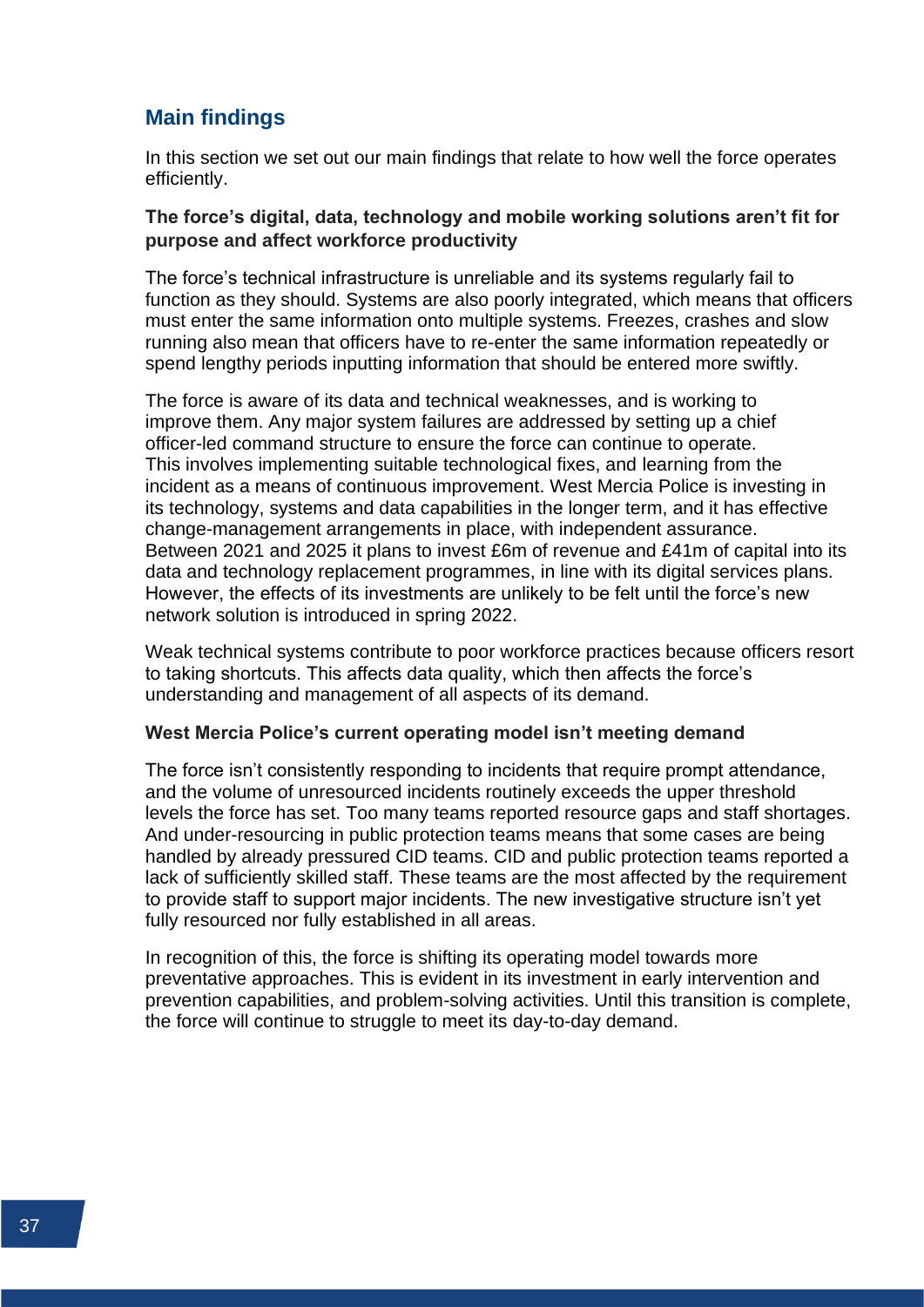#### **The force is making improvements so that it can meet its current demand more efficiently**

To meet its day-to-day operational demand, force managers use daily management meetings and tasking processes to assign force resources to good effect. During the financial year ending March 2021, the force undertook a comprehensive priority-based planning (PBP) exercise. This first assessed current services and costs at departmental level. It then considered future demand alongside potential improvements, investments and efficiencies. The exercise analysed the likely impact of these factors on the service provided by the force, ranging from minimal service levels through to those of a fully comprehensive service. Affordability was also considered. This allowed chief officers to decide how best to match demand, resourcing and service levels across all departments. PBP will provide the firm foundation needed for strategic decision making for the next three years and beyond.

The force has recently set up a business operations centre, from which staff in roles such as HR and finance operate. This has created efficiencies through more efficient tasking processes, though the full benefits of the centre will only be realised when supporting technical capabilities are fully established.

#### **The force has limited intention for future collaborations**

The force collaborates with the local fire and rescue services, universities (on student officer training, for instance) and other regional organisations such as regional organised crime units. The force has produced a self-assessment to consider whether its collaboration arrangements are in line with our [Hard Yards](https://www.justiceinspectorates.gov.uk/hmicfrs/publications/the-hard-yards-police-to-police-collaboration/) collaboration recommendation. Beyond these examples, West Mercia Police has no clear strategic intent, nor capability to proactively seek out, develop or progress collaborations. Police forces have a duty to collaborate where it is in the interests of efficiency or effectiveness, and to keep collaboration opportunities under review. West Mercia Police should do more to seek out further opportunities to improve services through collaboration.

#### **The force is taking steps to improve its financial management capabilities, but its savings and investment plans remain challenging**

The force has taken steps to improve its financial management. It is working with the Chartered Institute of Public Finance and Accountancy to improve the skills of finance staff and improve the force's financial management capabilities. This is demonstrated in the force's budget planning work, which considers costs and service provision. This allows the force to understand what is affordable and what it can provide against PCC objectives and force priorities. Its savings targets for the next financial year are in the upper quarter of the forces in England and Wales, and its investment aims are substantial. The force's budget and its medium-term financial plan include much-needed provision for IT investment. And budgets also reflect growth plans in under-resourced areas such as investigator roles, and new activities such as early intervention and prevention officer posts. It is therefore important that the force has highly effective financial management arrangements in place to meet its imminent savings and investment aims.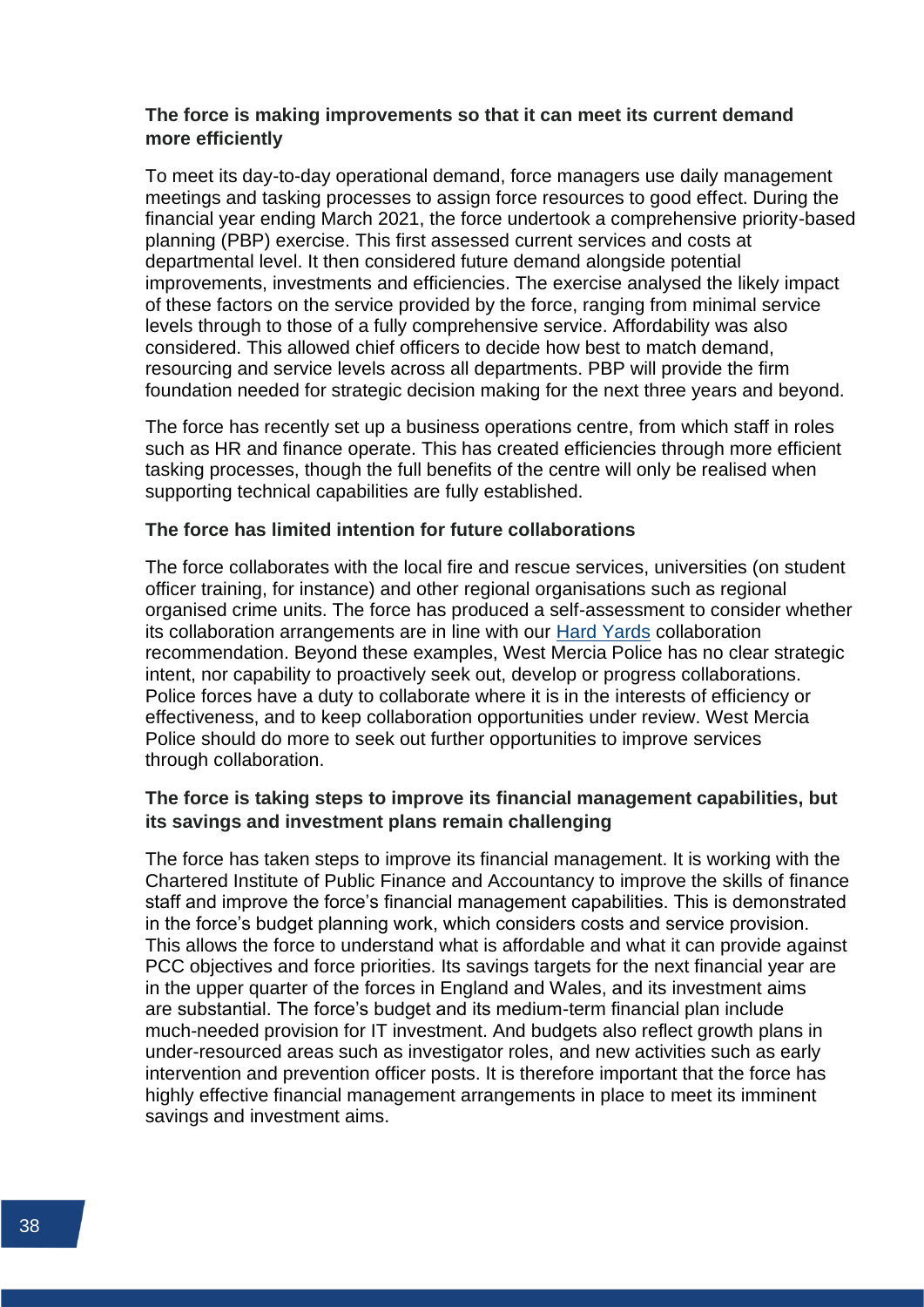The force needs to save an additional £13m from its annual revenue in the period from April 2021 to March 2025. It met its savings target in 2020–21 and plans for 2021–22 are in place. Detailed plans haven't yet been published for future years. However, the force's comprehensive PBP exercise across all departments, with consultant support throughout, involved a thorough assessment of current services and costs.

#### **The force understands its future demand and is planning to have the right resources in place to meet future needs**

The force plans to change its operating model and is investing in its technical infrastructure to make sure it is equipped for the future, and this is supported by PBP. Its workforce uplift plans are well managed and well understood, with resources directed towards the force's priority areas to help it best meet demand in the longer term. And it has planned its promotion activity through to 2024 to support effective succession planning within its workforce. An enterprise architect has also been employed to support workforce modernisation over the next five years. This will help improve future workforce capacity through increased efficiency and effectiveness.

West Mercia Police's data problems limit its understanding of demand, and managers don't always draw appropriate conclusions from data. However, the force has invested in a four-year data and integration project to help address these and other shortcomings. The force has capable analysts. Its strategic assessment and force management statement is informed by professional judgement and the Government's [management of risk in law enforcement \(MoRiLE\)](https://www.justiceinspectorates.gov.uk/hmicfrs/glossary/morile/) programme, and also takes into account future demands facing the force. This statement is also informed by an annual comprehensive insight report, which analyses a wide range of internal and external factors to understand West Mercia Police's operating environment. The force carries out projections and pilots as the basis for future plans, for example as part of its continuing work in improving in digital forensics. These approaches help the force understand and plan for future demand.

#### **The force has introduced effective strategic planning arrangements and a performance framework to help it address what is important locally and nationally**

The force has increased its long-term planning capacity, investing in additional analytical resources to understand future demand and help improve its future plans. Governance and force-level plans are developed and managed centrally, with much of the operational implementation taking place through local policing areas (LPAs). The force uses a performance management framework and balanced score cards to link strategic, operational and tactical activity to force priorities. We found that force priorities are understood by the workforce and feature appropriately in forums such as tasking meetings and force performance boards.

We were told that the force struggled to maintain consistency across its five different LPAs, with central teams reporting five different versions of process, policy and multi-agency working. To help address this, chief officers run quarterly performance meetings at LPA level to check that local performance is consistent and effective. The force is also developing an overarching corporate plan to bring together its various operational and strategic plans. This will help further clarify and direct all force assets towards organisational goals.